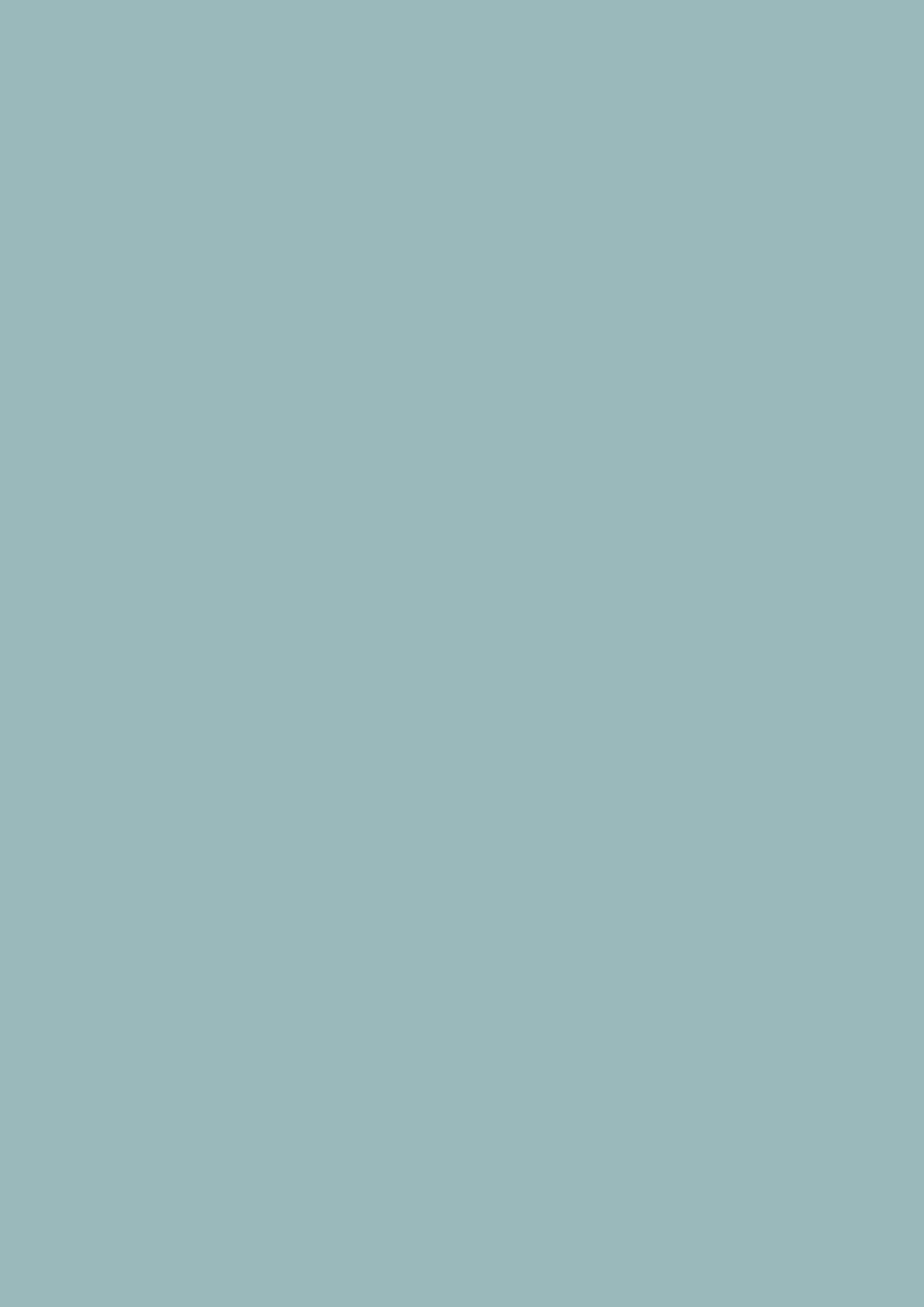### **Report Guide**

| <b>Preface From Bill Browning</b>                     |    |
|-------------------------------------------------------|----|
| <b>Opening Message From Professor Sir Cary Cooper</b> | 5  |
| <b>Biophilic Design at Work</b>                       | 6  |
| The Case for Biophilic Design                         | 11 |
| Global Urbanization                                   | 9  |
| <b>Global Research into Biophilic Design</b>          | 14 |
| <b>Psychological Responses</b>                        | 17 |
| <b>The Impact of Biophilia</b>                        | 18 |
| 1. Well-being                                         | 19 |
| A Window On the World                                 | 23 |
| 2. Productivity                                       | 25 |
| Presenteeism in the Workplace                         | 29 |
| 3. Creativity                                         | 30 |
| <b>Summary</b>                                        | 33 |
| <b>Key Messages</b>                                   | 36 |
| <b>Appendix</b>                                       | 38 |
| Appendix One - Summary of Global Findings             | 39 |
| Appendix Two - Summary of All Cross Country Findings  | 41 |
| Appendix Three - Reference List                       | 44 |
|                                                       |    |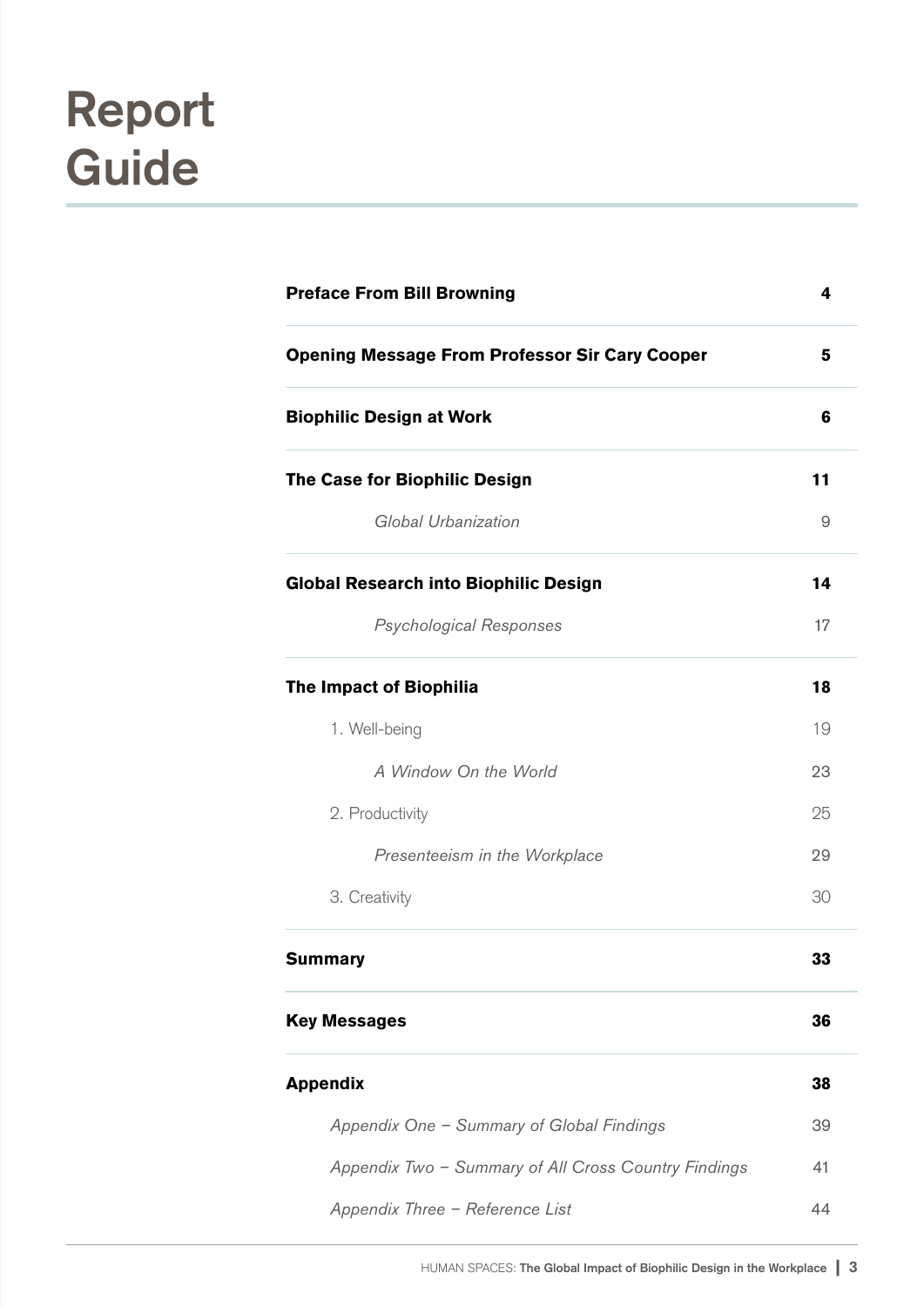#### **Preface**

*It is an exciting time in the history of design, a time in which new science is informing our choices to improve people's experience of the built environment. Professor Sir Cary Cooper and his team at Robertson Cooper have a track record of expanding our collective understanding of how to create the best possible workplaces.*

*This study undertaken by Robertson Cooper adds further strength to our understanding of how reconnecting people to nature in the built environment improves well-being and productivity. While many of the responses to biophilic design are universal human reactions, this work also highlights some of the subtle cultural differences in these responses. This study is another valuable contribution for supporting the important practise of biophilic design.*



Bill Browning, Founding Partner of Terrapin Bright Green, and one of the green building industry's foremost thinkers and strategists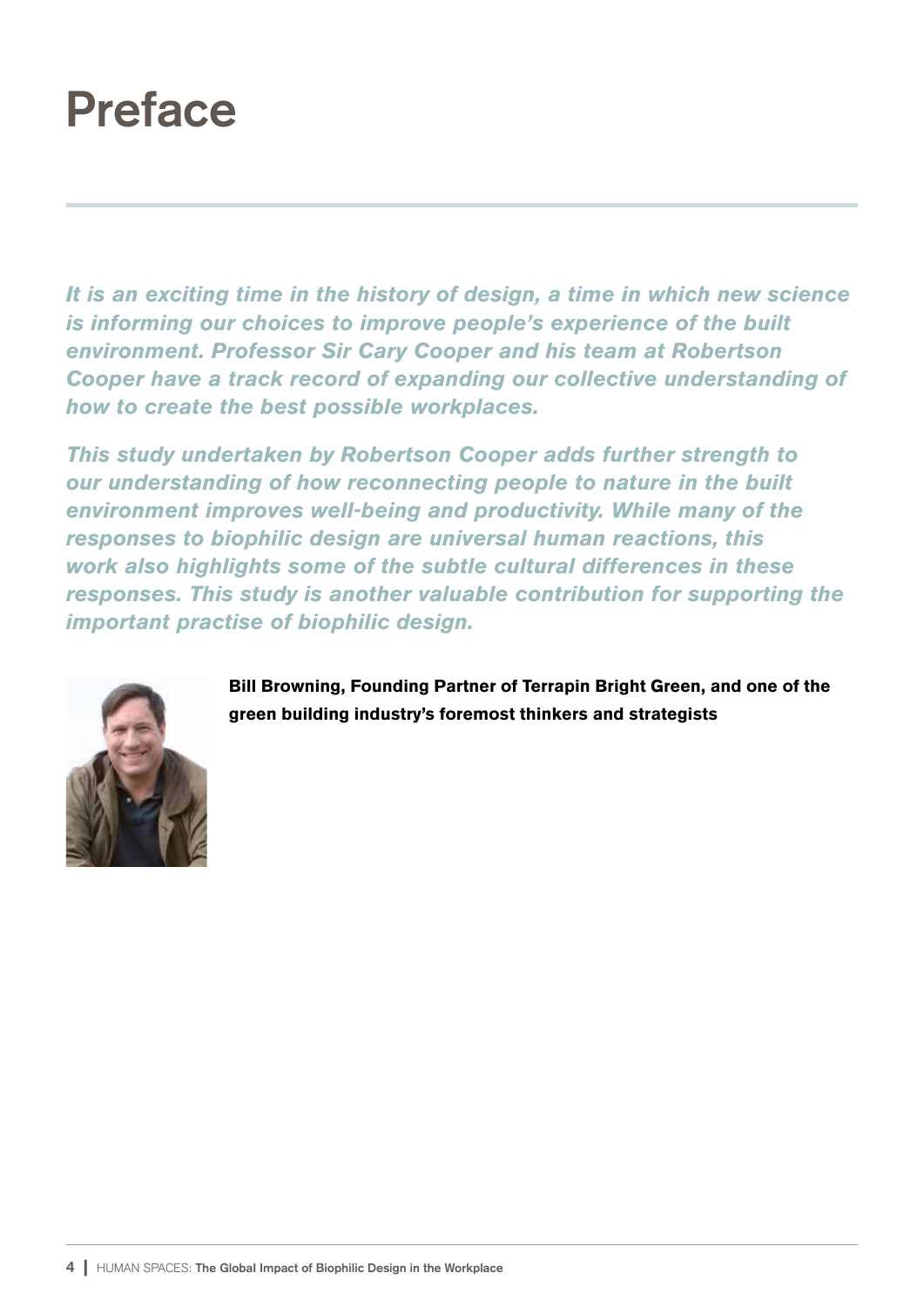### **Opening Message From Professor Sir Cary Cooper**

*This new research report is an important and practical piece, showcasing for the first time the universal connectivity of humans with their natural and built environments. As well as enabling organizations to make links between their physical spaces and the performance of their people, this study throws light on some of the cultural differences at work across the world, and offers an answer to one of the defining factors of modern life – our ability to cope with urbanization and loss of connection with green spaces. The backdrop to this report is both the movement of populations from rural to urban environments, and the psychology of work – what do we expect and need, and are those expectations different from country to country, organization to organization?*

*The new findings revealed in this report, about how nature and biophilic design impact our well-being, productivity and creativity at work, are significant. But I hope of equal significance is that this report can inspire business owners and commercial designers to take a new approach and prompt everyone to think about their own unique workplace and how best it can support people to thrive.*



Professor Sir Cary Cooper, CBE, Professor of Organizational Psychology and Health at Lancaster University, and leading expert on well-being and stress at work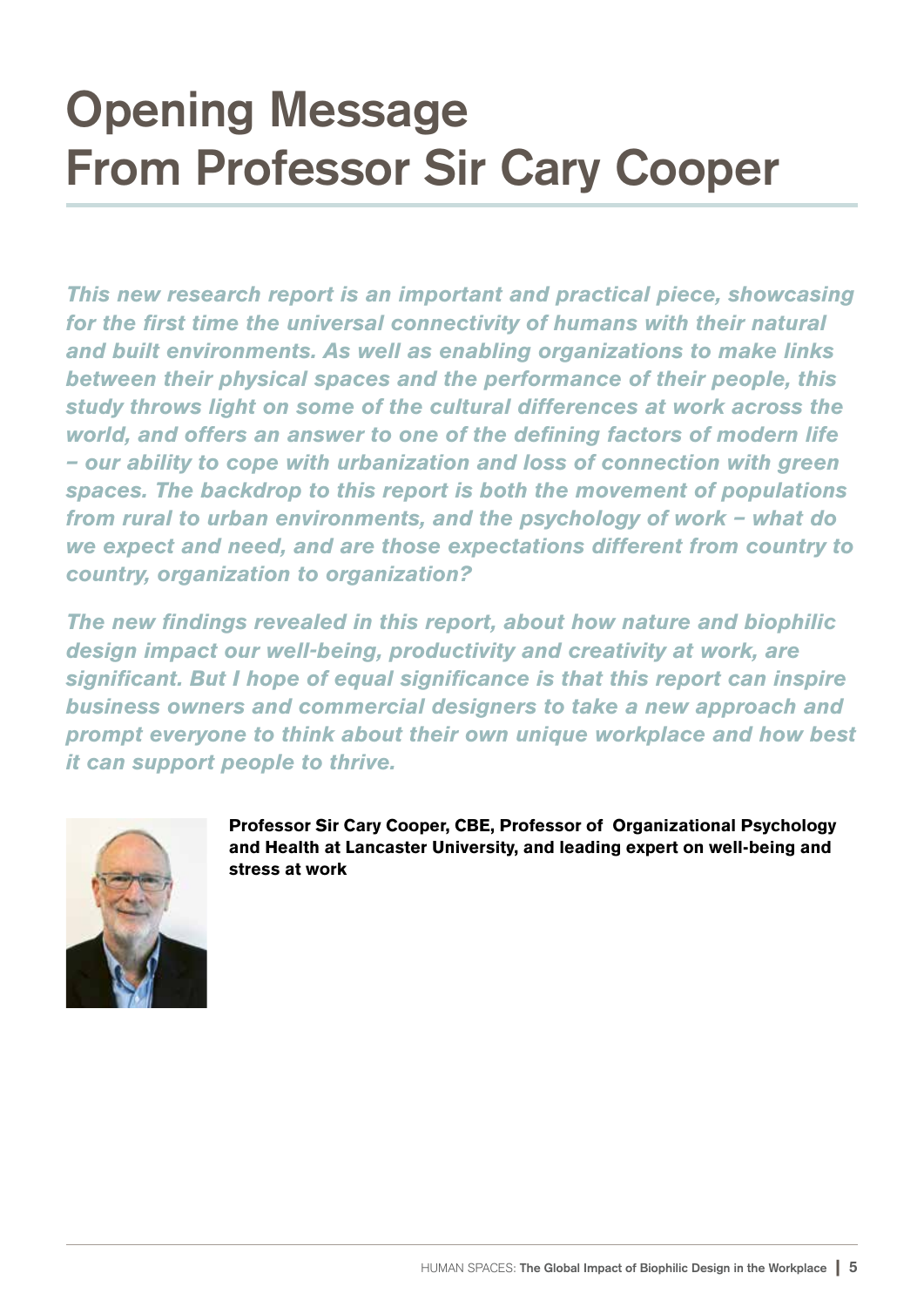## HUMAN SPACES:

# Biophilic Design at Work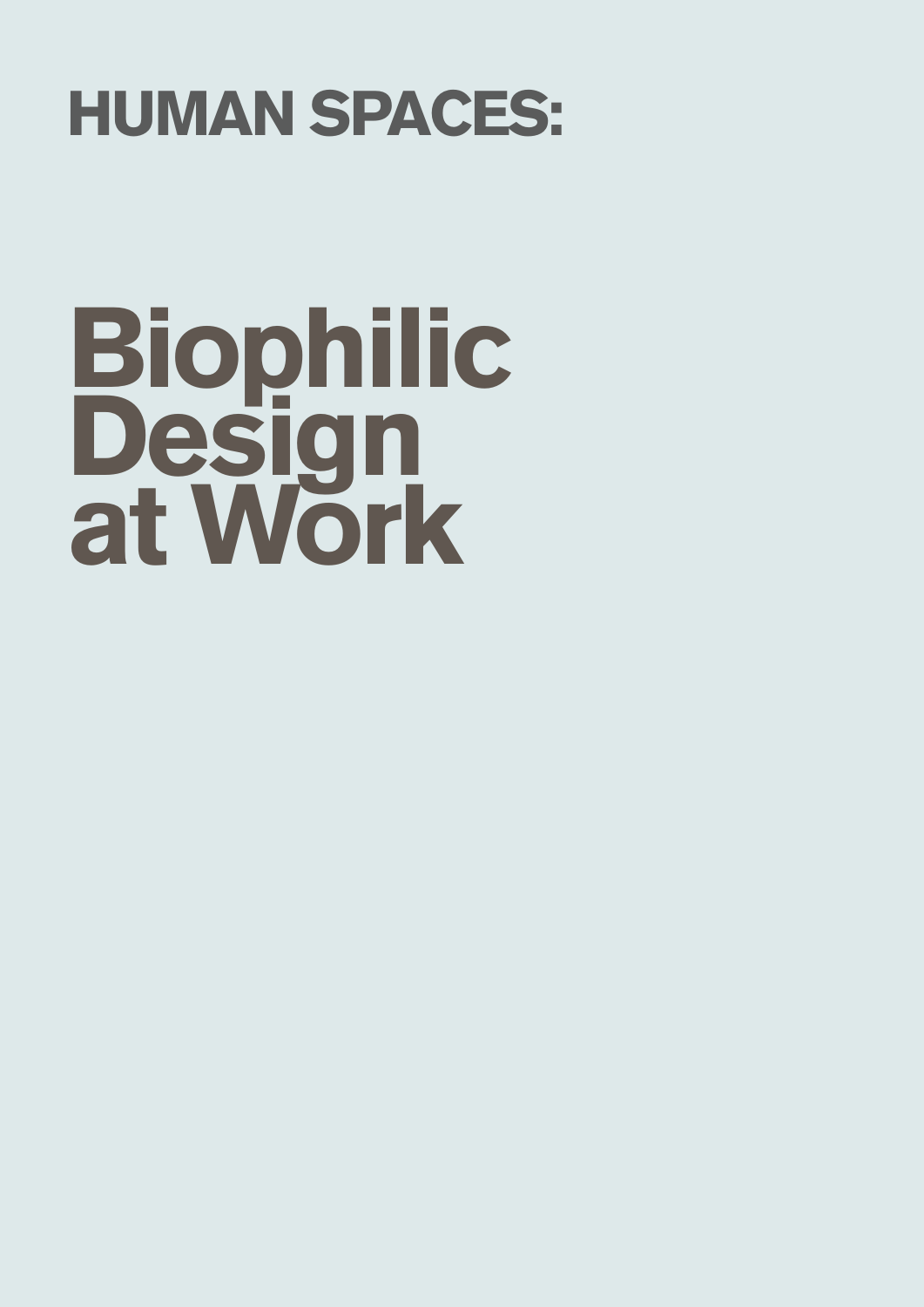Biophilia, a concept first popularized by Edward O. Wilson in 1984<sup>1</sup>, describes the innate relationship between humans and nature, and concerns the need we have to be continually connected to nature. Plenty of research confirms this human preference for the natural, rather than built, environment<sup>2</sup>. For example, in a 2004 study, when asked to describe their ideal city, people more often chose non-urban characteristics, greenery in particular<sup>3</sup>, and in other studies it has been shown that a pleasant and natural view can raise the price of a house considerably<sup>4</sup>.

Although it has been proposed that this desire for a connection with nature is the result of an anti-urban bias combined with a romantic view of nature, environmental psychology research tells us that being connected to nature, is in fact, an adaptive human function that allows for, and assists with, psychological restoration<sup>5</sup>. This means that within an urbanized environment, bringing in elements that allow direct nature connection (such as parks and lakes) or indirect connections (i.e., interior design using natural elements, nature-resembling colors and patterns, indoor plants and views of greenery) can help us to mentally recover and provide respite from our day-to-day activities, to maintain positive well-being.

Interest in biophilia has grown substantially over the last decade, largely due to the rapid urbaniziation of the modern world, which has resulted in cities that are characterized by a predominance of manmade structures. Global figures show this incredible shift in populations moving into urban areas over the last 60 years. Some countries, including those we have analyzed in this report, have seen an increase of over 40% in the number of individuals in the population residing in urban areas since 1950. In particular, those countries that have seen the greatest economic development in recent years appear to be the nations with the greatest increase in urbanization such as Brazil (51%), Indonesia (42%), the Philippines (39%) and China (32%).

Globally, it is clear that people are moving away from rural areas to towns and cities. In fact, the United Nations predicts that by 2030, 60% of the world's population will live in urban environments. Therefore, it is imperative that we consider how the human-nature connection can still be provided to those residing in towns and cities. The answer to this challenge is biophilic design.

Often, we find that our cities and suburbs have been designed in a way that alienates us from nature and degrades the environment. Biophilic design is a method of designing the places in which we live and work in such a way that satisfies our deep and fundamental need to be connected with nature.

The effects of providing this connection to nature go much further than simple employee satisfaction. An increasing research base has identified the positive benefits of biophilic design in supporting multiple organizational outcomes, including well-being, productivity and creativity.

The focus of this report is on the potential benefits to be gained by satisfying humans' biophilic needs in the workplace, as well as the issues that surround working in environments that do not provide a connection with the natural world. Following an EMEA (Europe, Middle East & Africa) Human Spaces report published in 2014, which analyzed original data across eight countries in the region and looked specifically at the impact of biophilic design in that geographical area, a second wave of data collection has provided the base for a global research project. Collecting data from 16 countries around the world, this research quantifies the benefits of biophilic design in the workplace. While adding to the existing evidence base for biophilic design, we aim to provide a blueprint for nature-inspired design for high-performing organizations.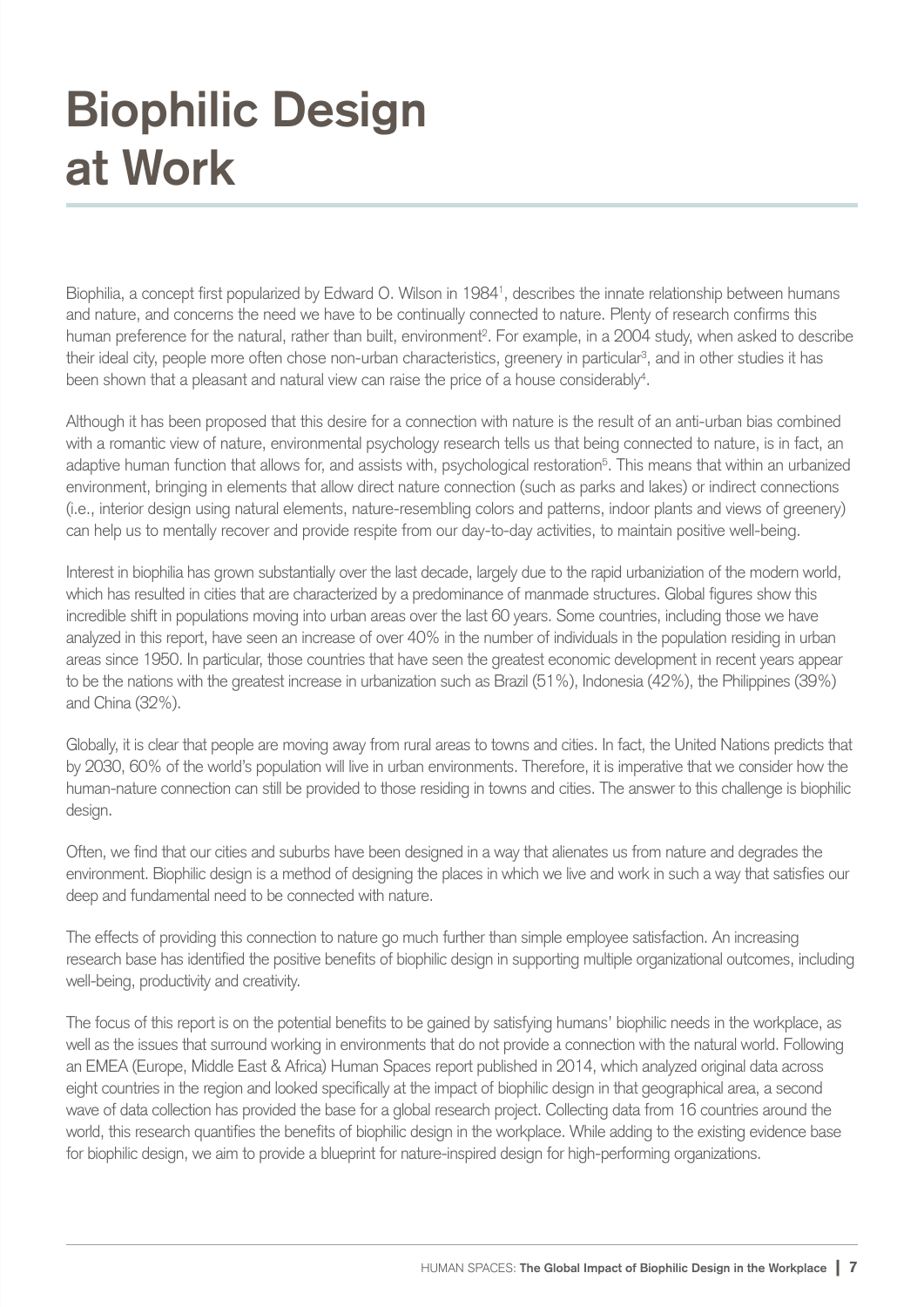#### Research Methodology & Sample Profile

- Online survey of office workers across a variety of roles and sectors.
- 7600 employees from 16 countries across the world United Kingdom (UK), France, Germany, Netherlands, Spain, Sweden, Demark, United Arab Emirates (UAE), United States (US), Canada, Brazil, Australia, Philippines, India, China and Indonesia.
- Largest proportion of respondents fell in the 25-44 age bracket (58%).
- Largest proportion of respondents spent 40-49 hours a week at work (40%).
- 39% felt 80-100% productive at work during the last three months.
- Well-being refers to the combination of participants' responses to three scales: happy; inspired; and enthusiastic. These scales are taken from Robertson Cooper's market-leading stress evaluation tool (ASSET).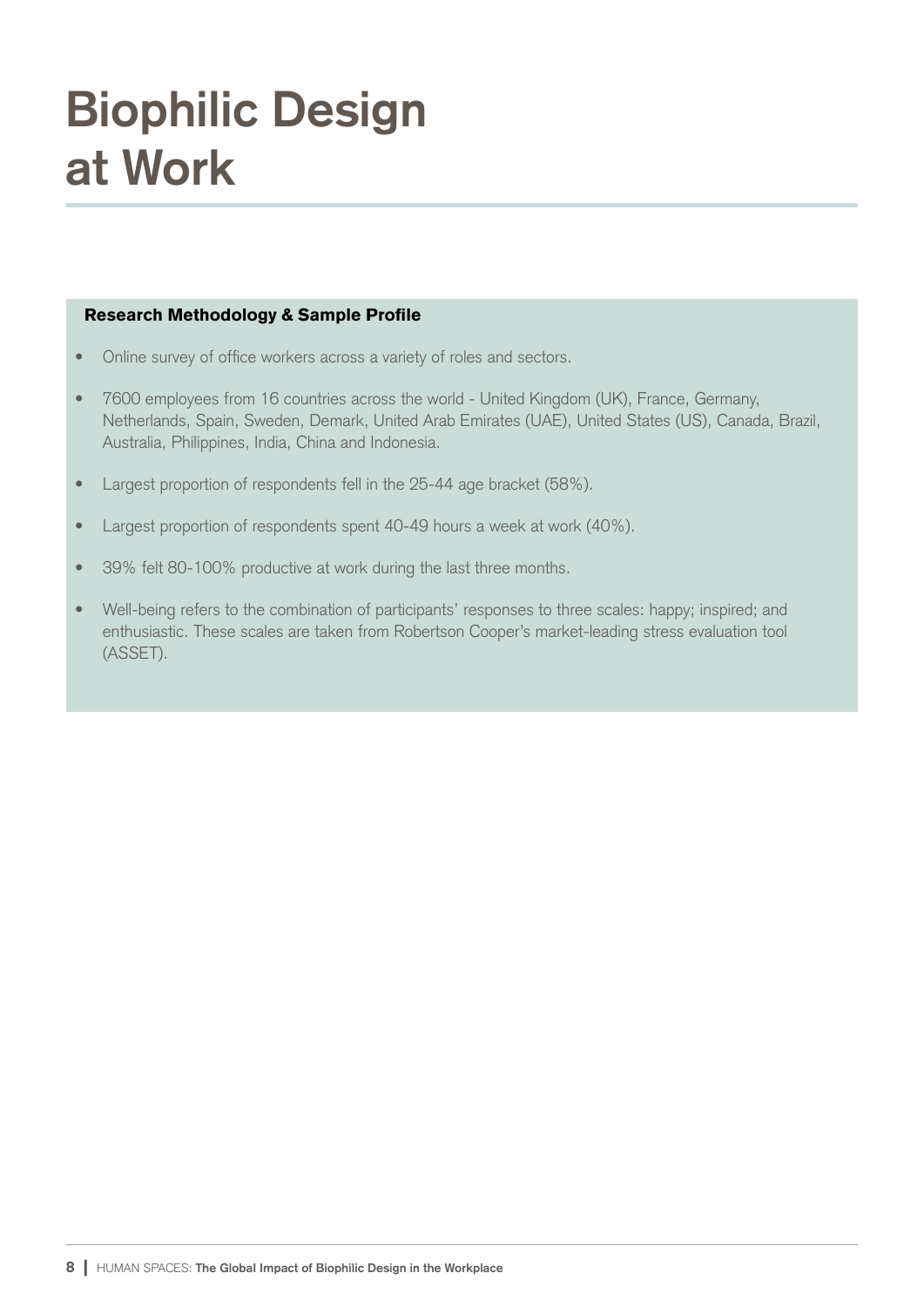#### Global Urbanization

The table below highlights the increases in the amount of people living in urban areas during the last 60 years across the 16 countries investigated in this report. Countries with the greatest increases in urbanization are highlighted in blue<sup>6</sup>.

| Country                     | Percentage of Population Living in Urban Areas |      | <b>Increase</b> |
|-----------------------------|------------------------------------------------|------|-----------------|
|                             | 1950                                           | 2010 |                 |
| <b>Australia</b>            | 77                                             | 89   | 12              |
| <b>Brazil</b>               | 36                                             | 87   | 51              |
| Canada                      | 61                                             | 81   | 20              |
| <b>China</b>                | 13                                             | 45   | 32              |
| <b>Denmark</b>              | 68                                             | 86   | 18              |
| <b>France</b>               | 55                                             | 78   | 23              |
| Germany                     | 65                                             | 76   | 11              |
| India                       | 17                                             | 30   | 13              |
| <b>Indonesia</b>            | 12                                             | 54   | 42              |
| <b>Netherlands</b>          | 56                                             | 83   | 27              |
| <b>Philippines</b>          | 27                                             | 66   | 39              |
| Spain                       | 52                                             | 77   | 24              |
| Sweden                      | 66                                             | 85   | 19              |
| <b>United Arab Emirates</b> | 55                                             | 77   | 22              |
| <b>United Kingdom</b>       | 79                                             | 90   | 11              |
| <b>United States</b>        | 64                                             | 82   | 18              |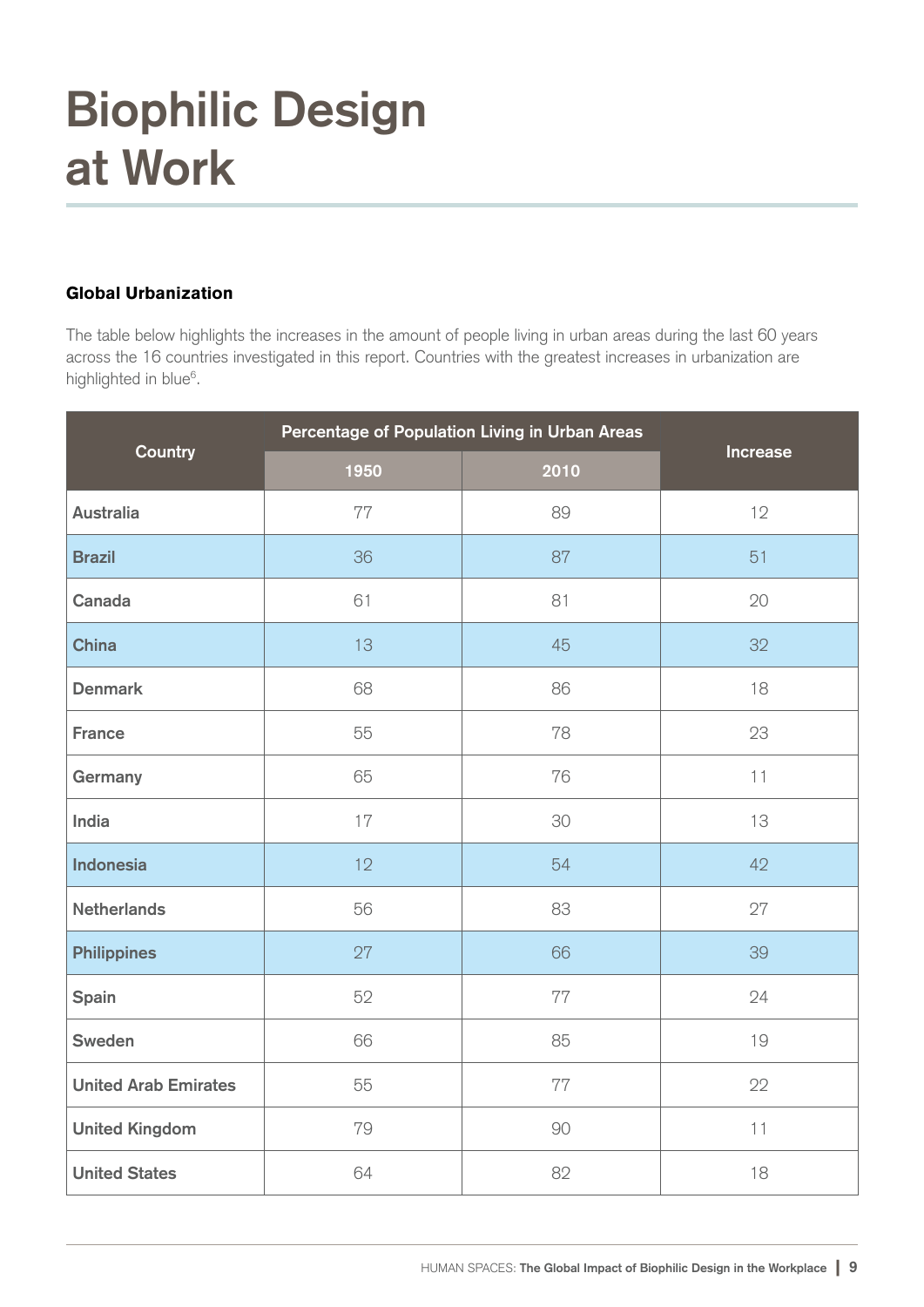The consequences of a decline in physical contact with nature are poorly understood, especially in those countries that are urbanizing the fastest. The purpose of the present study was to extend the scope of our research into biophilic design by analyzing its impact on people across the globe.

#### Background to Biophilia

*Biophilic design is a response to the human need to connect with nature and works to re-establish this contact in the built environment. Ultimately, biophilic design is the theory, science and practise of creating buildings inspired by nature, with the aim to continue the individual's connection with nature in the environments in which we live and work every day<sup>7</sup> .*

*In today's contemporary built environment, people are increasingly isolated from the beneficial experience of natural systems and processes<sup>8</sup> . Yet it is often natural settings that people find particularly appealing and aesthetically pleasing. So, by mimicking these natural environments within the workplace, we can create workspaces that are imbued with positive emotional experiences. It is often the case that we don't take enough time to immerse ourselves in nature or appreciate the living systems that exist everywhere around us, making it vital for us to incorporate nature into our day-to-day environments.*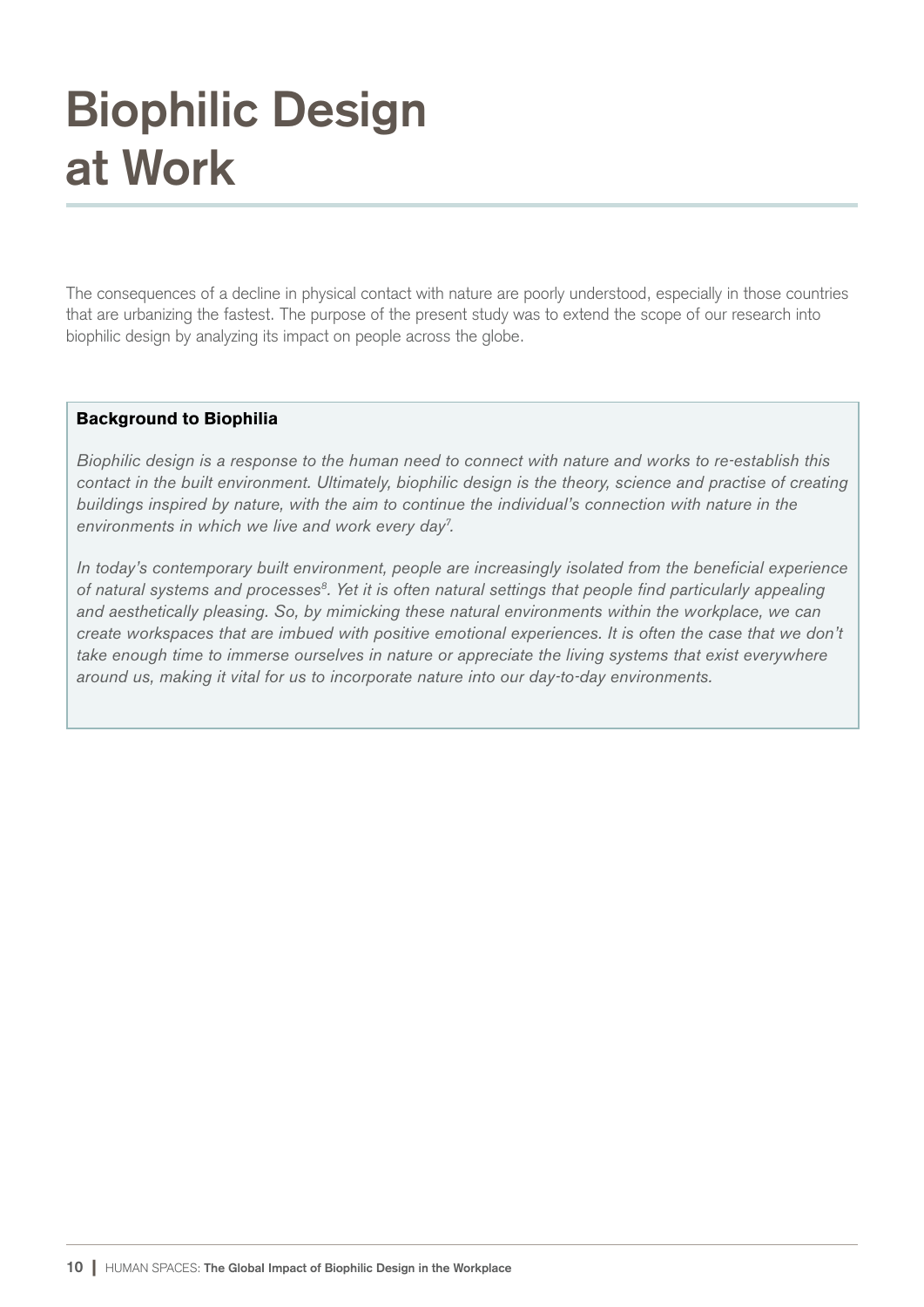## HUMAN SPACES:

# The Case for Biophilic **Design**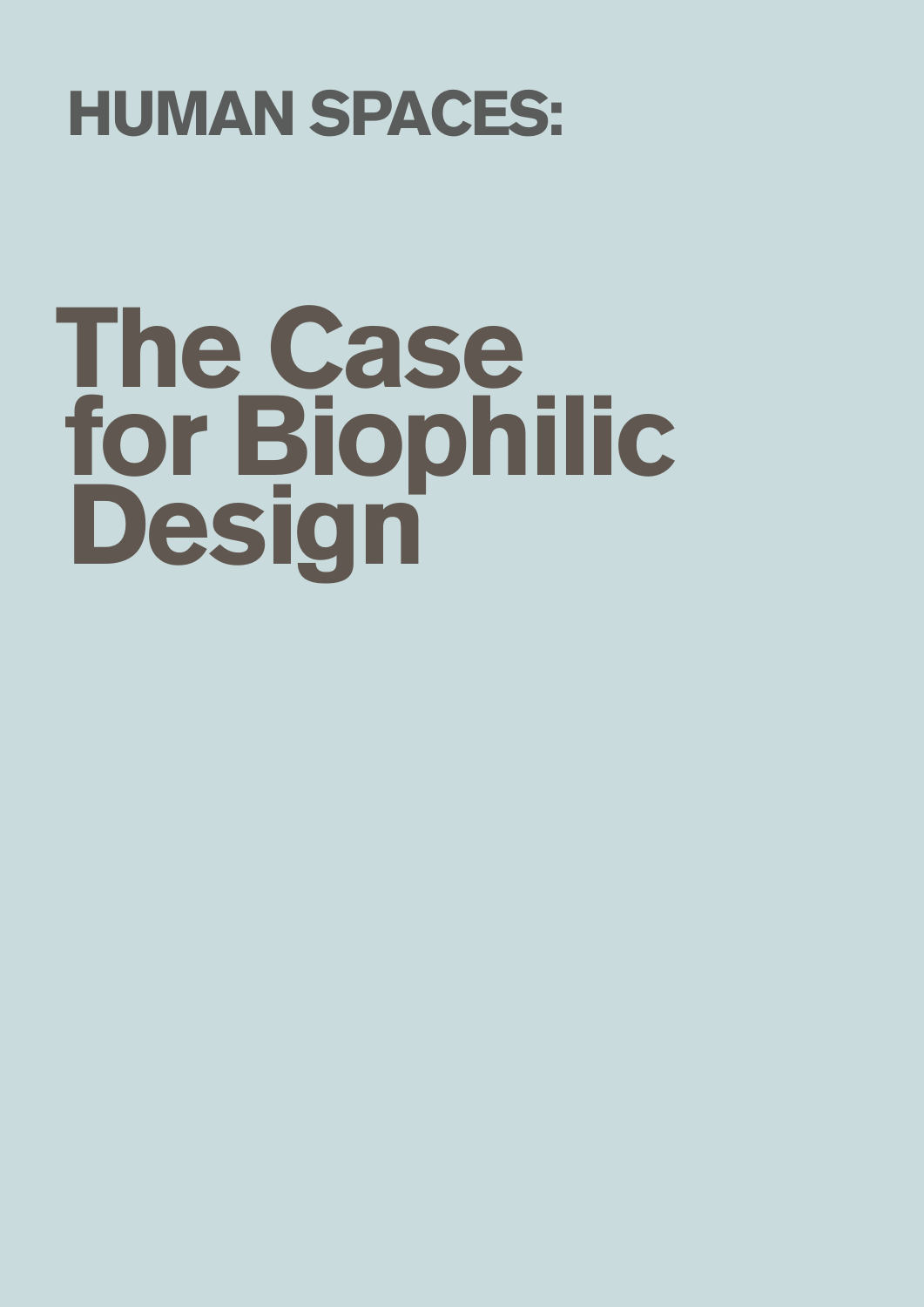### **The Case for Biophilic Design**

As it stands, the field of research into the benefits of biophilic design is accumulating evidence at a rapid pace. In an evaluative review of more than 50 empirical studies<sup>9</sup>, it has been concluded that an environment devoid of nature may create discord, meaning that such environments can have a negative effect on health and well-being. It is noted that this discord is largely due to a lack of greenery and, in particular, a visual absence of plants. This can be improved by incorporating elements of nature into these environments, by creating parks, offering views of nature through windows, and the presence of potted plants.

More recently, there has been an increasing amount of research focusing on biophilia in the context of the workplace, looking specifically into the interaction between the design of the workplace and employee outcomes. However, despite evidence that shows people benefit from being connected with nature, it is concerning that a biophilic approach to the design of work environments is not placed higher on the global corporate agenda.

Our findings emphasize the dramatic impact that even simple changes to incorporate nature in the workplace can have on how employees feel when they come to work, and how happy, creative and productive they feel when they are working. This should encourage organizations to consider these effects and take action to incorporate biophilic design practises into the workspace. While the primary focus of this report is employee well-being, productivity and creativity, we also pay attention to measures of happiness, enthusiasm and motivation in examining how bringing nature into the workplace can elicit these positive emotions.

#### *Global Key Findings*

- A third (33%) of office workers say that the design of an office would affect their decision to work at a company.
- Only 42% report having live plants in the office and an alarming 47% report having no natural light in their office.
- Almost a fifth (19%) of respondents report that there are no natural elements present in their office.
- Just under half (47%) of all respondents agree that they have felt stressed in their workplace within the last three months. This finding emphasizes the importance of identifying and enforcing practises that can improve well-being at work – such as biophilic design.
- Two thirds (67%) of respondents report feeling happy when walking into bright office environments accented with green, yellow or blue colors.
- 24% of respondents say that their workplace does not provide them with a sense of light and space.
- 39% of workers felt most productive at their own desk in a private office. Others said they felt most productive at their own desk in an open plan office (36%).
- 28% of respondents report that they do not have a quiet space to work in their office.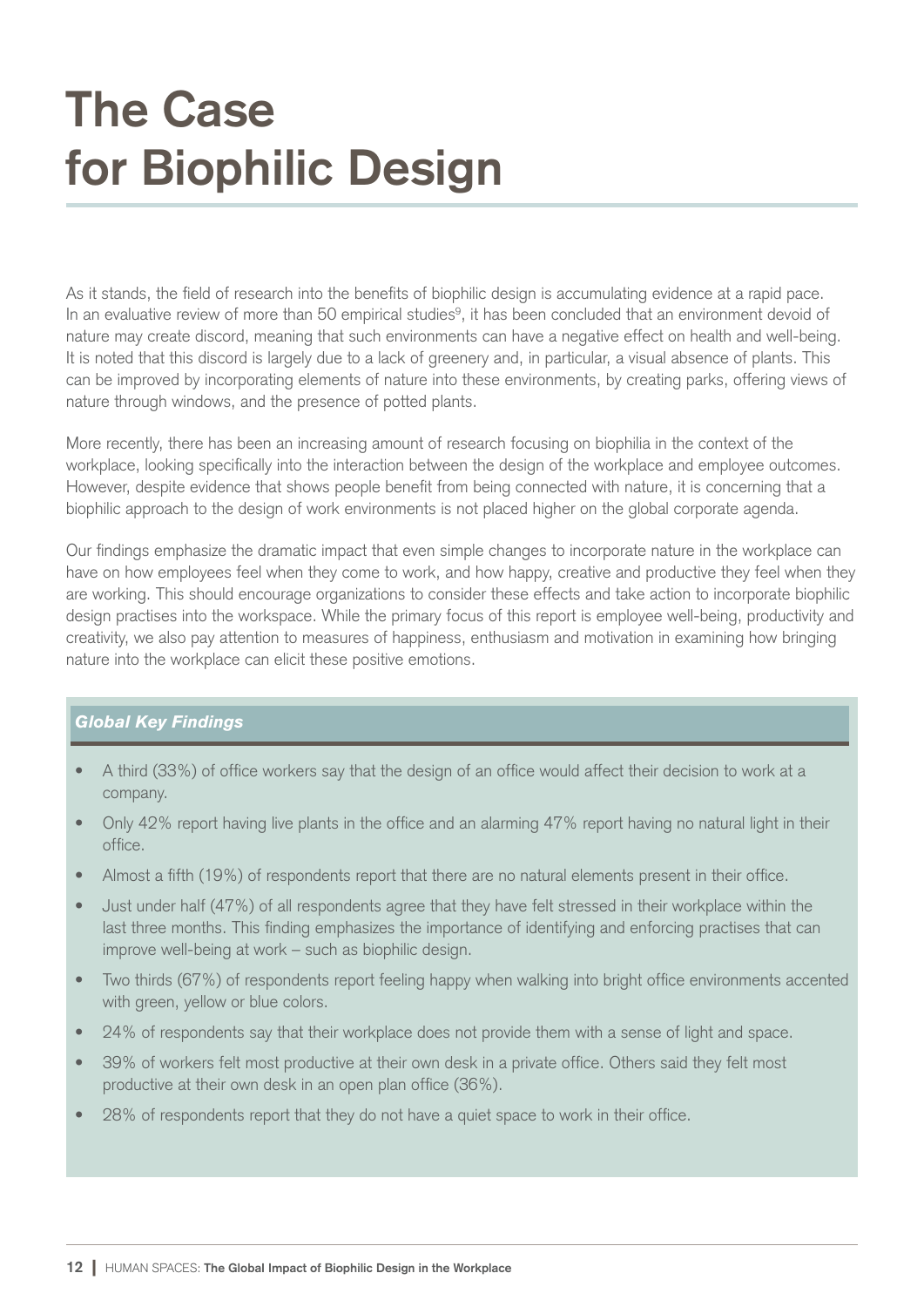### **The Case for Biophilic Design**

#### *Adaptable Workspaces*

Globally, our research has shown that workers' productivity depends upon the environment they are in. 39% of workers felt most productive at their own desk in a private office. The countries with the greatest preference for a private office were Germany (59%), China (52%), Canada (50%), Sweden (49%), the US (45%), Denmark (44%), France (43%) and the Netherlands (41%). 36% felt most productive at their own desk in an open plan environment.

There has been a tendency for professional workforces to move towards open plan spaces. However, what we can see from this data is that we have individual preferences on office layout and it is important to take this into consideration, along with cultural preferences.

Overall, 28% of respondents in the present study said that they do not have a quiet space where they can go to work. Furthermore, over 10% felt most productive in a space that suited the task, such as a quiet room for a call, or break out area.

While it is only natural that preferences for type of workspace will vary, what this shows is that productivity is impacted significantly by our surroundings.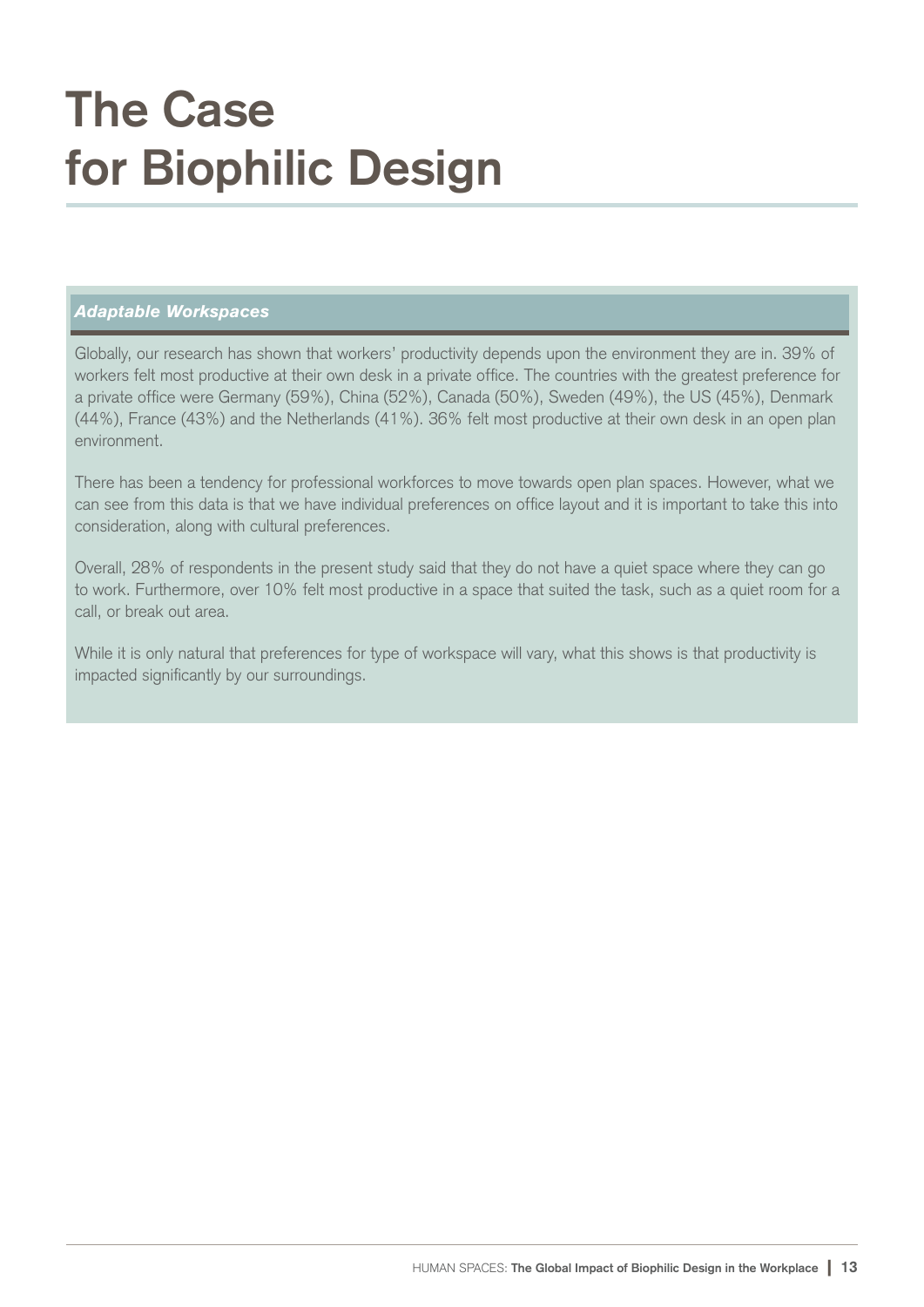## HUMAN SPACES:

# Global Research into Biophilic Design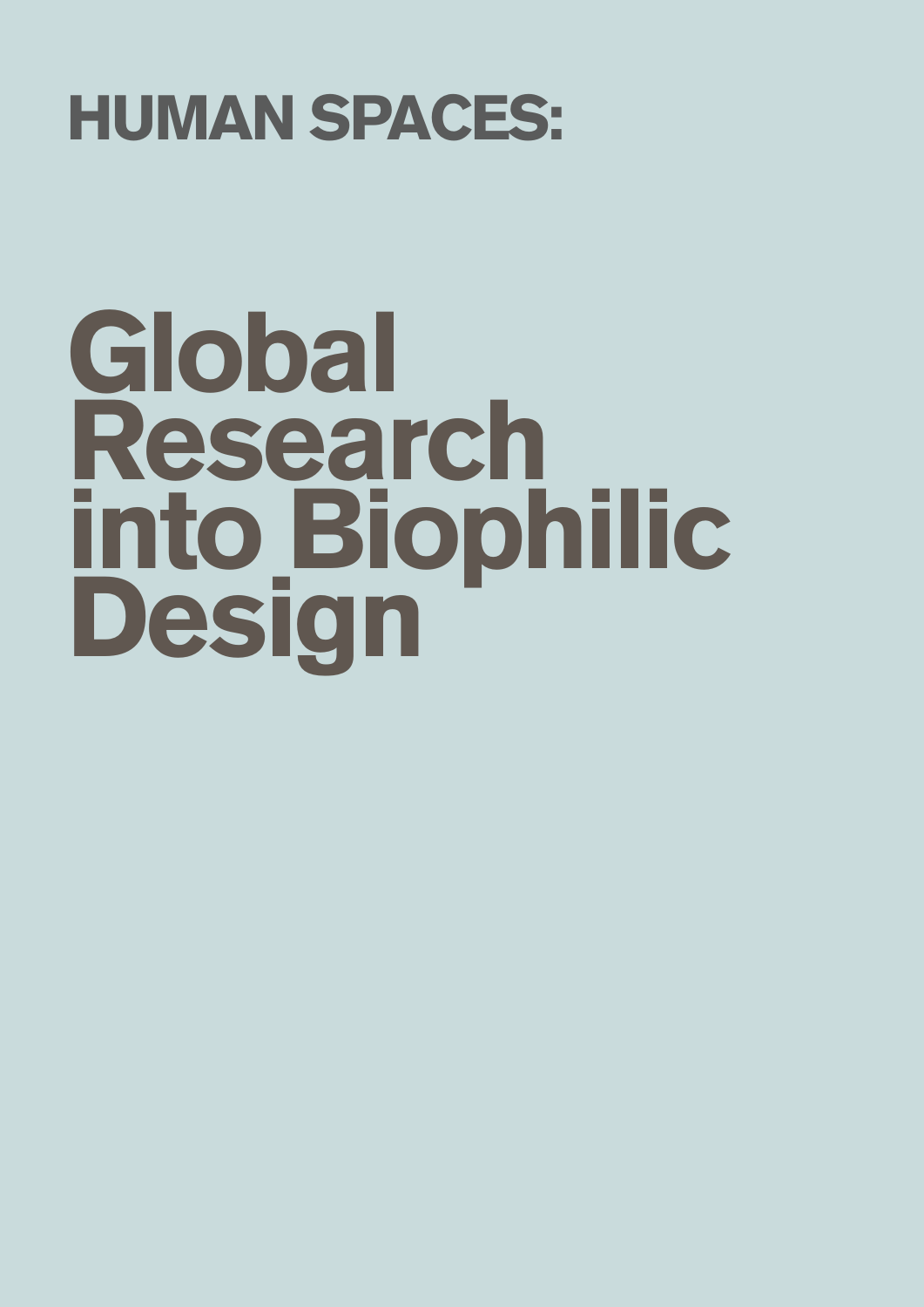### **Global Research into Biophilic Design**

The Human Spaces report into The Global Impact of Biophilic Design in the Workplace is the first study to take a global perspective of the current state of workplace design, the effect that existing design practises are having on workers, and how making a change by bringing nature into the workplace can have a significant impact.

One of the most crucial findings to emerge from the analysis is that a third (33%) of all respondents in the global study say that the design of an office would affect their decision to work for a company.

This latest data further confirms the role that biophilia can play as part of an employer's brand; a growing area of focus for businesses competing for talent. According to Backhaus and Tikoo<sup>10</sup>, employer branding "represents a firm's efforts to promote, both within and outside the firm, a clear view of what makes it different and desirable as an employer". While those efforts include core elements like remuneration and personal development, our survey results demonstrate clearly that office design is also a part of the mix.



Over ten years ago, a US study<sup>11</sup> found that only 22% of workers quoted the physical environment as a key desirable factor when looking for a new role. Our new research shows that this has grown to 27% in the US, compared to the global figure of 33%. This global figure is significantly impacted by data from India, Indonesia and the Philippines, with 67%, 62% and 60% of workers, respectively, being significantly influenced by workplace design.

When the same question was put to workers in the EMEA study, only 23% of respondents said the design of an office would affect their decision to work for a company. It's possible to attribute this difference to the increase in awareness about the benefits of design factors, although it may be due to cultural differences in employee expectations surrounding their workplace and what it provides. Regardless of the differences, the statistics across all countries are significant and relevant, as they demonstrate workplace design has a definite impact on workers' perception of an organization.

For organizations with ambitions to lead their market and compete for the most valuable employees, biophilic design can create a clear point of difference, alongside other elements of the employer brand.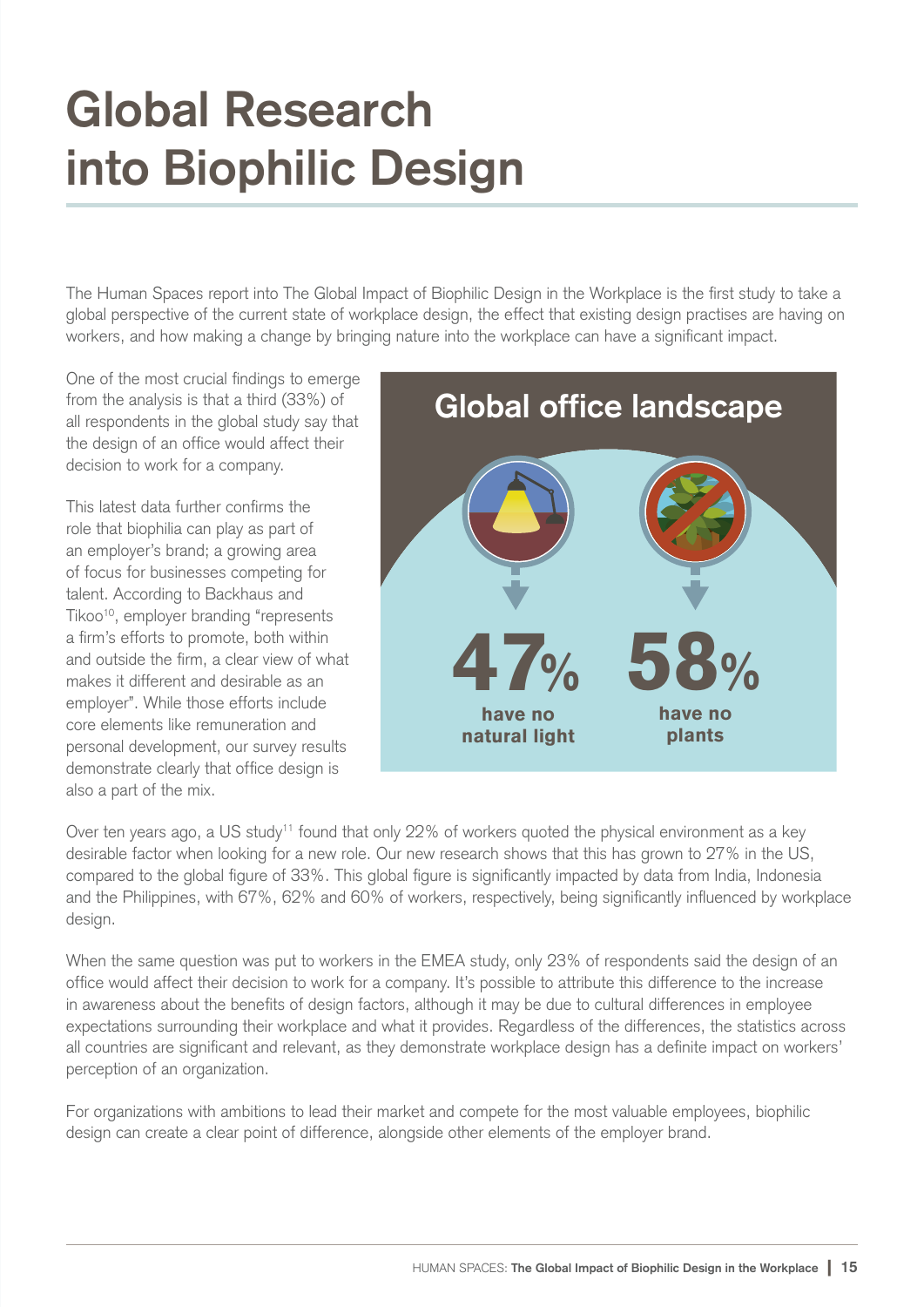### **Global Research into Biophilic Design**

Many of the largest global businesses have renowned office environments that are not only part of an external brand, but can also help to deliver a positive employee experience. The foremost of these environments have entered popular culture – for example, Google's 'Googleplex' and the Apple campus at '1 Infinite Loop'. The impact of this type of expansive approach is reflected in a number of independent studies showing an increase in both productivity and employee retention as the result of environment transformation at work. Anthony Ravitz, leader of the "Green Team" at Google, talks about their efforts to measure productivity. For them, this isn't just how quickly you can do a task or even how well you can do it, it's about how you feel when you are doing it and if you have the energy to play with your kids when you get home at the end of the day $^{12}.$ 

A number of previous case studies concerning biophilic design, such as the Genzyme example included in this report, have focused on well-being and productivity gains following redesign or new builds. No major studies, however, have been conducted into subsequent changes in employee attraction, and this would represent an area of interest for further investigation.

What our research does show, is that natural light hits the top of the list for the most wanted element within the workplace. However, a huge 47% of workers say that they have no natural light within their work environment. The countries with the greatest percentage of workers reporting that their office does not provide natural light were the UK (66%) and the US (64%). Interestingly, natural light was the number one requested element in the workplace in both countries, much more than any other element of design.

Similarly, elements representative of the natural world, such as indoor plants and natural colors like green, blue and

brown, also made the top five, yet 58% of workers report having no greenery, in the form of plants, within their work environment.

The disparity between the preferences for natural elements within the workplace and what is actually present highlights the prevalence of this issue across the globe. It would seem that a great number of organizations are failing to provide their workers with a connection to nature, evidenced by the data that shows workers lack natural light and plants in their office space. The implications of this, in addition to the tangible benefits gained when nature is brought into the workplace, are explored in the following sections of the report. We break down the impact of being connected to nature in the workplace into three key areas: the impact on employee well-being; productivity; and creativity.

The research findings allow us insight into this human connection with nature and the influence of well-designed workspaces. The range of responses also allows us to make comparisons between



different cultures, geographical regions and stages of economic development to propose their likely impact on employee preferences and the degree to which individuals are affected by those preferences.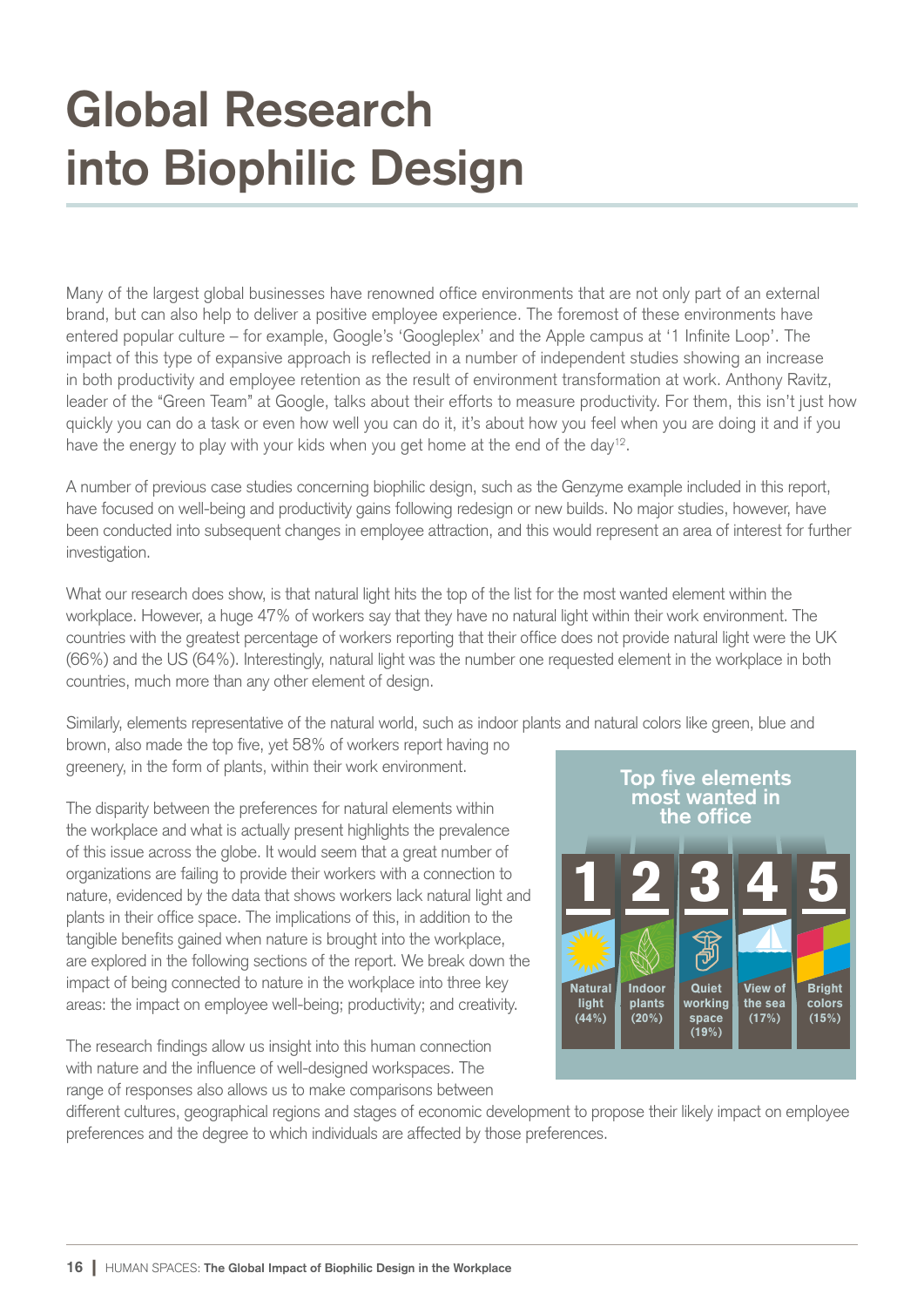### **Global Research into Biophilic Design**

#### *Comment From Professor Sir Cary Cooper:*

*Looking at a snapshot of global working environments, up to one in five people have no natural elements within their workspace and alarmingly nearly 50% of workers have no natural light. Yet a third of us say that workplace design would affect our decision to join a company. There's a big disparity here, and one that hints at workplace design only recently rising to prominence as a crucial factor. For the organizations that focus on their spaces, and work hard to deliver meaningful, inspiring workplaces, the dividends are made clear in this study. Performance jumps, as does creativity. Yet, there are no off-the-shelf templates for the utopian work environment. Incorporate biophilia, yes, but listen to your people to make sure their preferences and ideals are reflected too.*

#### Psychological Responses

In addition to surveying workers about the presence of natural elements in the workspace, we also asked people to report on their emotional state at various points throughout the day. This enabled us to examine the immediate psychological impact of biophilic design elements upon the individual when they first enter their workspace. The results (see table below) show clearly that workers entering environments that welcome workers with natural greenery are much happier and inspired. This places emphasis on the importance of creating as natural a work environment as possible in order to evoke these positive feelings among employees. In contrast, we also find that workers who do not have greenery within their work environment feel more anxious and sometimes bored when they enter the workplace.

#### *GLOBAL RESEARCH FINDINGS*

The table below presents the percentage of respondents (N=7600) that report feeling happy, inspired, anxious or bored when entering workplaces that either do or do not provide internal green spaces.

| How do you feel<br>when you enter the workplace'? |                 | <b>Internal Green Space</b> |           |
|---------------------------------------------------|-----------------|-----------------------------|-----------|
|                                                   |                 | <b>Yes</b>                  | <b>No</b> |
| <b>Positive</b><br><b>Feelings</b>                | <b>Happy</b>    | 15%                         | 9%        |
|                                                   | <b>Inspired</b> | 32%                         | 18%       |
| <b>Negative</b><br><b>Feelings</b>                | <b>Anxious</b>  | 2%                          | 5%        |
|                                                   | <b>Bored</b>    | 5%                          | 11%       |

**Comment from Steelcase, leading office furniture manufacturer:** *"Well-being is made tangible through the workspace – this isn't simply about work environments with better ergonomics or more comfort. We believe that the workplace can be a place where people actually leave healthier than when they arrive in the morning." Nancy Hickey (Senior Vice President and Chief Administrative Officer).*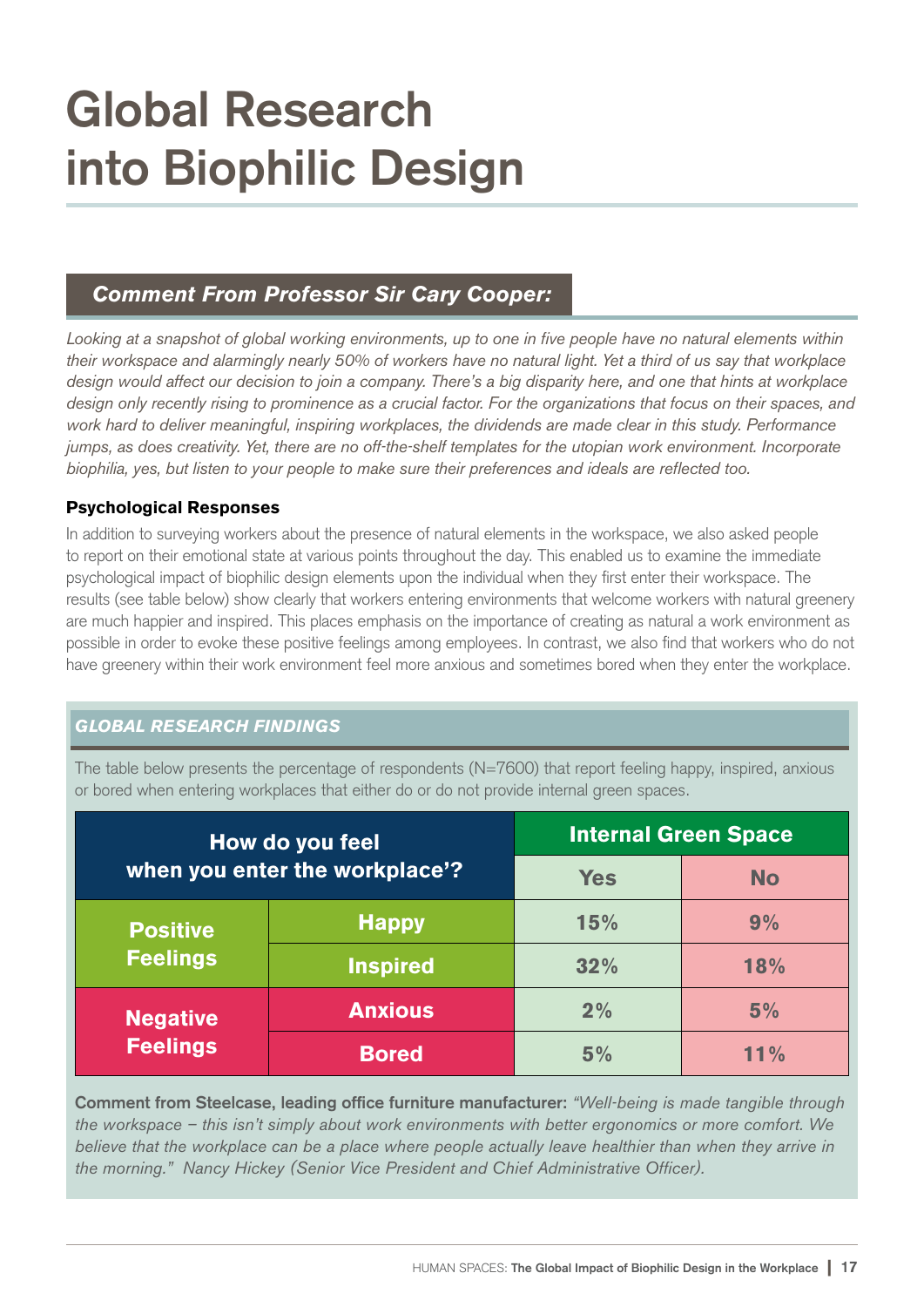## HUMAN SPACES:

## The Impact of Biophilia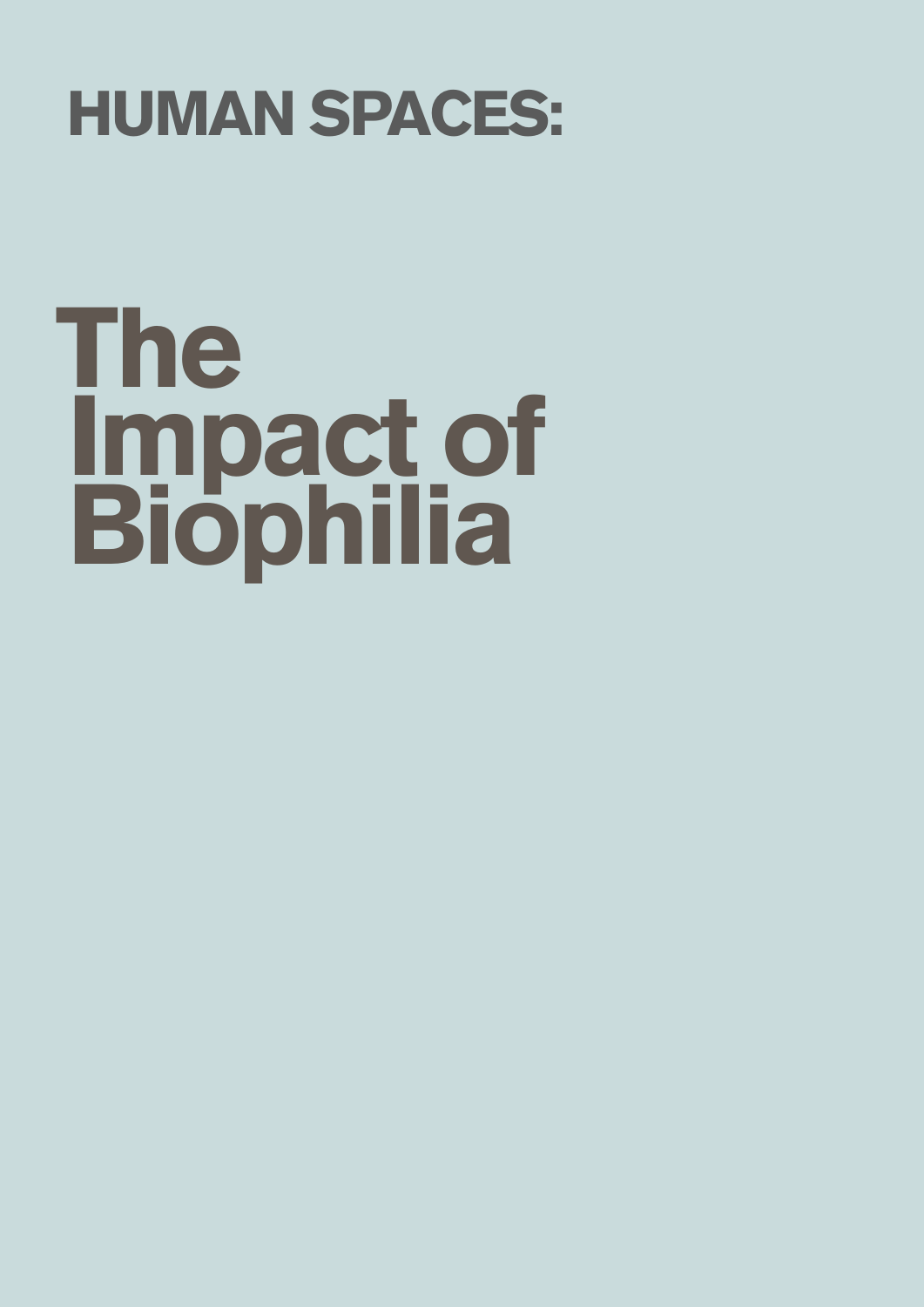#### Well-being

It seems clear that urban life, with its disconnection from the natural world, stimulates a desire for contact with nature that needs to be satisfied.

A key factor in maintaining positive well-being is reducing levels of stress. Research has identified that visible connections to nature can have a positive effect on an individual's reported stress levels. In a review of numerous studies looking at the effects of different landscapes on health, it was found that natural landscapes had a more positive effect compared to urban landscapes<sup>13</sup>. In fact, in some cases, urban landscapes had a negative effect. According to our findings, this is certainly the case in France, where views of natural scenes such as greenery, wildlife and even ocean views were linked to the greatest levels of well-being among office workers and window views of urban scenes, such as roads and buildings were linked to a lower sense of well-being.

#### Bill Browning: Measured Responses

*Responses to biophilic experiences have been measured in a number of ways. Much of the early work focused on visual preferences, indicating strong affiliations for savanna and savanna analogue landscapes. These findings were enhanced by later research showing that viewing images of such landscapes trigger a stronger dopamine response (i.e., pleasure indicator) in the visual cortex of the human brain than scenes of nature-less manmade landscapes. Other measured responses include faster recovery from major surgery and shorter stays in psychological wards. Direct physical responses can be measured in heart rate and blood pressure, and through the levels of the stress hormone cortisol. Other measured responses include better cognitive performance and enhanced creativity14,15,16,17,18,19,20 .* 

Our data shows that, in Canada, the provision of green space is important in ensuring that workers' well-being is at a positive level. This is supported in recent empirical research that looked at the associations between well-being and nature connectedness among a student population. Significant associations emerged, showing that when people were connected to nature in both their internal and external environment, they reported much greater levels of well-being $^{21}$ .

Our analysis has shown that perceptions of well-being can increase by up to 15% when people work in surroundings that incorporate natural elements, providing that connection to nature, in contrast to those who have no contact to nature in their workplace. An increase of this size is certainly significant with such a large sample that is representative of the global population. For well-being to increase this dramatically is evidence of the power of biophilic design in the workplace and the positive impact that this can have on employees.

**Workers in office environments with natural elements, such as greenery and sunlight**

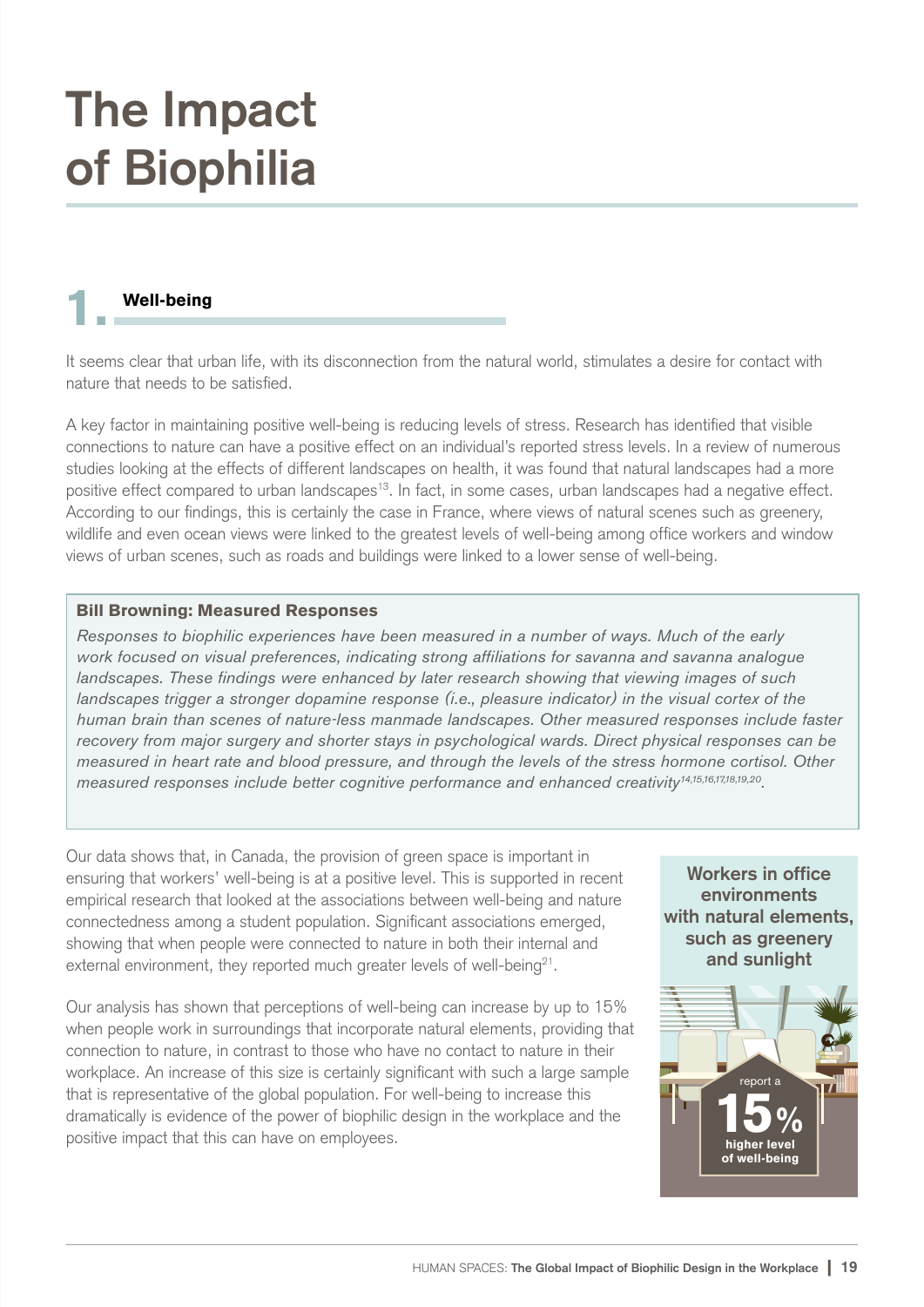### **The Impact of Biophilia** Well-being

Considering these findings in conjunction with workers' reports that 47% have no natural light and 58% have no natural greenery, organizations and designers are urged to consider design practises that ensure these elements are present in the workplace to help maintain and increase levels of well-being.

#### The Restorative Effects of Nature

At work, when we focus our attention on a demanding task, factors in our environment that disrupt us can lead to mental fatigue. However, workspaces that incorporate nature provide more tranquil settings that allow for more effortless attention that is less mentally draining and may indeed restore - rather than deplete - our mental capacity<sup>22.</sup> In academia, this is referred to as Attention Restoration Theory<sup>23</sup>, which posits that viewing and experiencing nature engages a different part of the brain from that used in high attentional focus.

It is therefore concluded that environments dominated by elements of nature are thought to be more beneficial to the individual. This point emphasizes the impact of nature on our cognitive capabilities, suggesting that by providing nature contact within the workspace, organizations can ensure consistent levels of job performance within their workforce.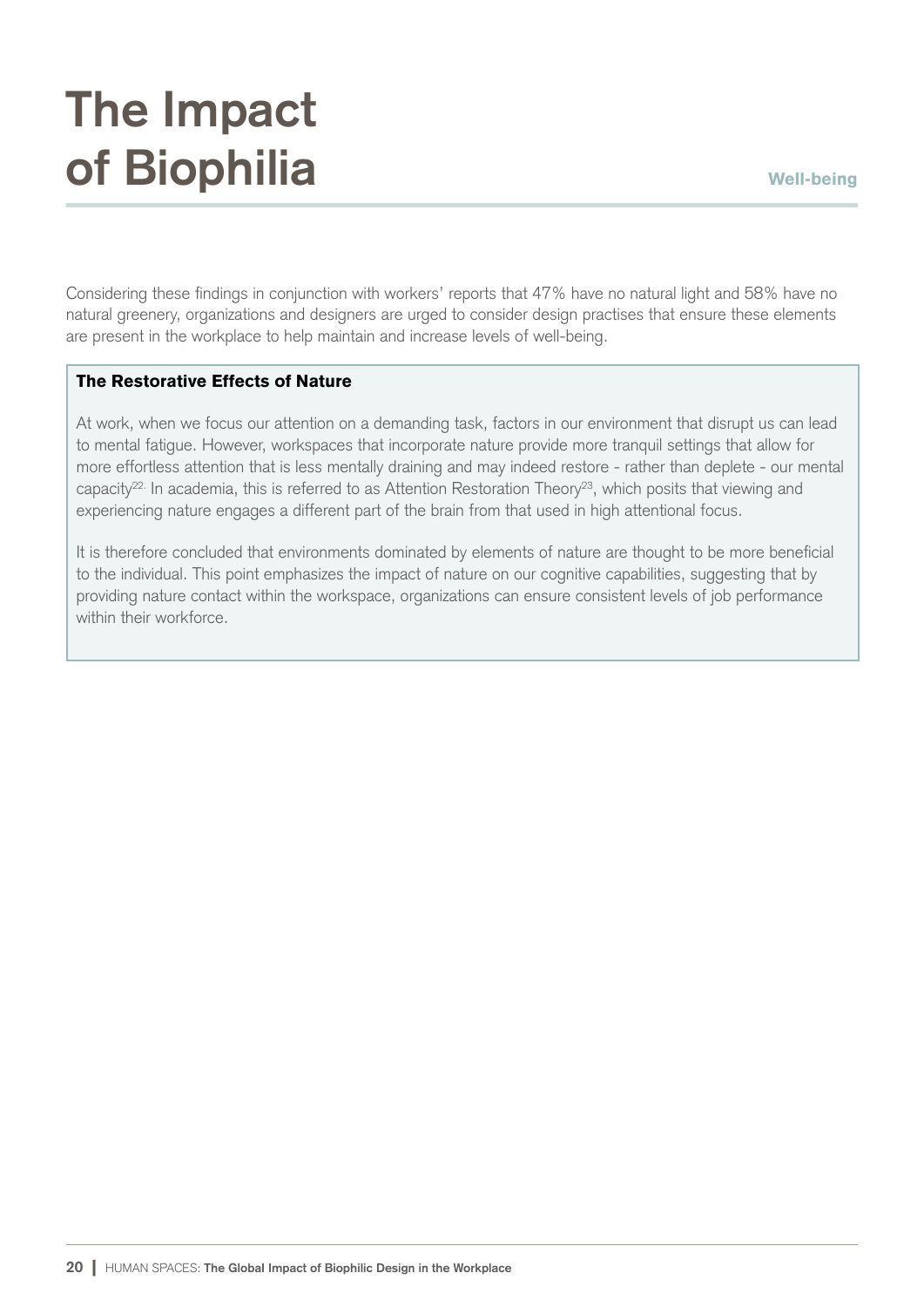#### *GLOBAL RESEARCH FINDINGS*

*Natural elements positively linked to well-being at work -*

*Nature views: Having no window view was significantly related to greater levels of reported stress. In contrast, window views of greenery and water were linked with lower levels of stress.*

*Accent colors: Employee well-being is positively impacted by offices that incorporate nature-resembling colors such as green, blue and brown. It was also found that the use of gray colors within the workspace had a significant negative impact on employees' levels of stress.*

*Nature within the workspace: Across the world, those who work in offices that provide natural light, live plants and greenery along with water features, report significantly higher levels of well-being than those who work in environments devoid of nature.* 

*Light and spacious workspaces: Those who report that their work environment provides a sense of light and space report greater levels of well-being in comparison to those who do not feel that their work environment is light and spacious.* 

#### United States Case Study: Genzyme Corporation

In 2004, world-leaders in biotechnology, Genzyme Corporation, designed a new corporate headquarters that includes features such as: natural light; a clear glass exterior; a central atrium with chandeliers at the base that reflect sunlight; indoor gardens; water features; and windows.

This building was one of the first to achieve LEED (Leadership in Energy and Environmental Design) Platinum status.

18 months after the structure opened, its staff survey found that:

- 88% said having direct views and access to the natural elements indoors improved their sense of well-being.
- 75% said the building's design increased their feeling of connection to co-workers.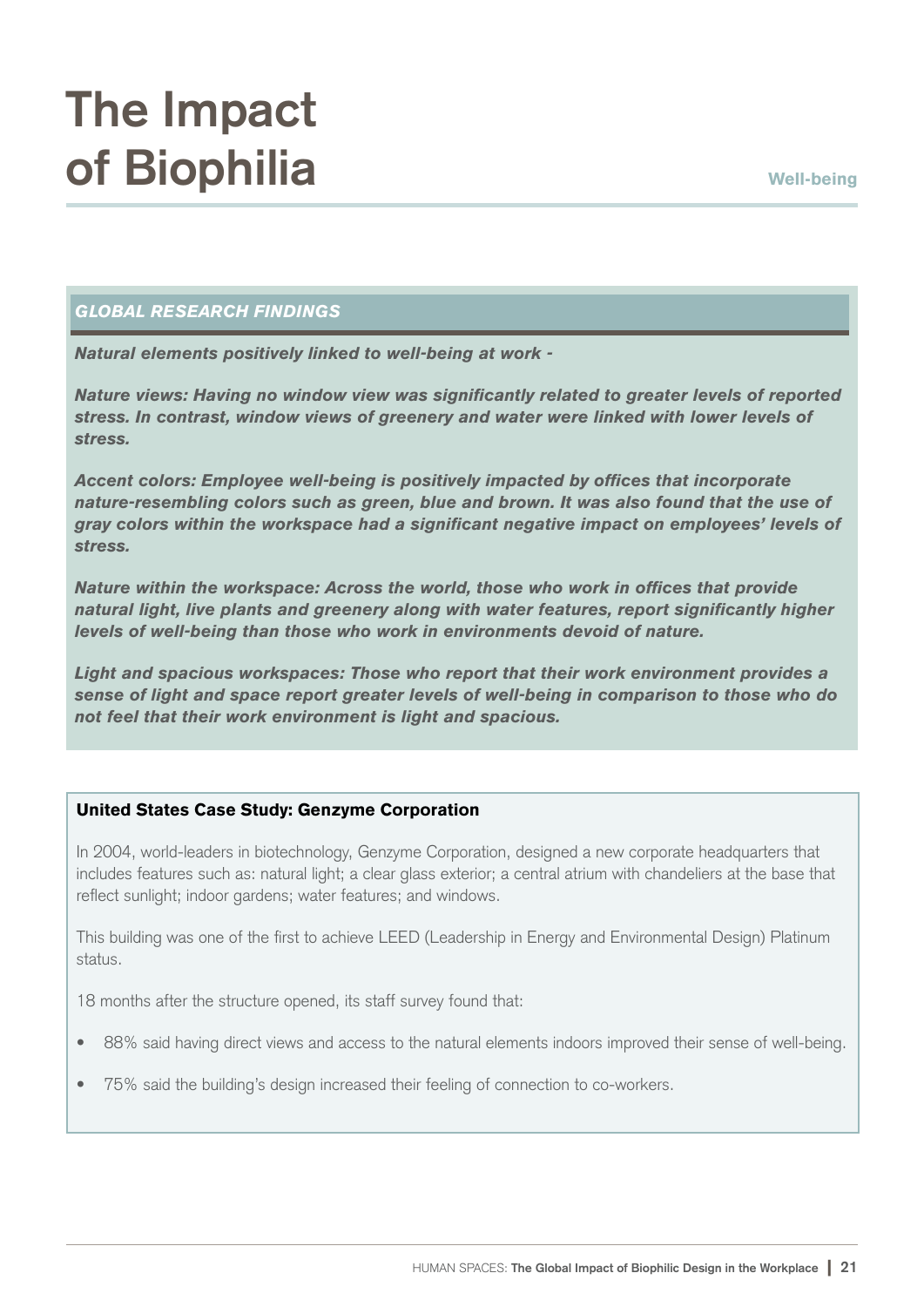The impact of the work environment is already well established in Robertson Cooper's '6 Essentials' model - a robust model, validated by research with over 100,000 employees - that shows the key aspects of working life that affect workplace well-being and employee engagement. It is designed to guide the process of making well-being work for an organization.



Among the 'Essentials' is 'job conditions' - this concerns how our work environment makes us feel. Job conditions are defined as those elements of the physical environment that impact employee experience – that could be anything from being sat next to a noisy printer to having an uncomfortable workstation. While the 6 Essentials model emphasizes the importance of removing the barriers to well-being created by 'job conditions', biophilic design adds a new and positive approach to the area. Rather than simply removing those 'hygiene' factors that block individual well-being, it's clear that biophilic design can positively influence one of the 6 Essential Factors, and consequently be a direct driver of well-being.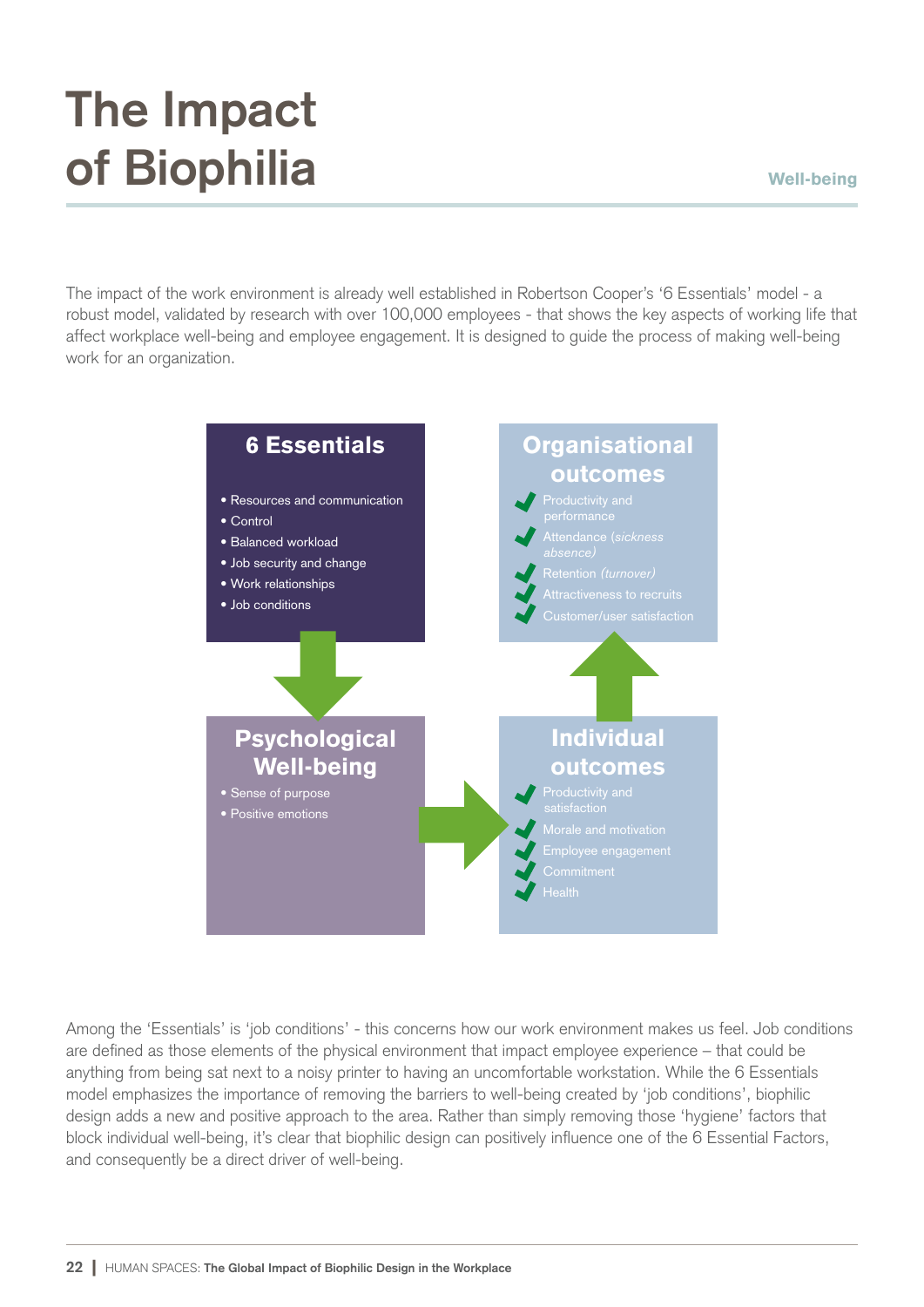#### A Window On the World

Windows are the primary interface between the office worker and the external natural environment. As such, they provide a simple way of giving people the connection to nature that they need in order to avoid the discord associated with environments devoid of nature.

Research in the US<sup>24</sup> has shown us the benefits of window views within the workspace. In an office of 90 people, it was found that workers who had a window that afforded a view of a nature scene recovered from low-level stress at a much quicker rate than those who only had a view of a blank wall. Further to this, the longer participants spent looking out the window at nature, the more rapidly their heart rate tended to decrease. This highlights the simple effect of nature on a human's physiological response to stress and how nature can help people to be less negatively affected by day-to-day pressure at work.

As well as having the power to reduce the negative effects of stress, other research<sup>25</sup> shows that a green window view that provides natural lighting to employees' workspaces had a big impact in reducing sickness absence rates among an organization's employee population. This was compared to those with a view of a gas station, for example, or those at desks in interior spaces with no view at all. The health benefits afforded by natural lighting and a connection with nature are taken as the explanation for the lower levels of sick leave reported among those with windows within their workspace. Natural light has emerged as a particularly important element of biophilic design throughout this report. It has not only been reported as the top preference on a list of many natural elements that individuals would like in their workplace, but also found to be linked to productivity in a number of countries in Europe (Germany, Sweden, UK and the Netherlands) and India, where it is by far the strongest predictor of high levels of employee productivity. Such findings emphasize the need for organizations to provide access to natural light through either office redesign where more open spaces are created, or through the creation of social areas within the workplace that provide people with access to natural light and a place for respite.

Investigating exactly why people derive such great pleasure from viewing a dramatic and changing vista, research has shown that these scenes of nature may stimulate a reward structure in the brain that seeks information through the senses. Further to this, it has been shown that those scenes with the greatest amount of variety and randomness should produce the greatest amount of activity in the brain and, as such, be of the greatest pleasure for the viewer. Conclusive research in this area is ongoing. Research suggests that, in order to positively stimulate workers, employers should consider the visual environment surrounding each employee and evaluate the potential benefits for employee well-being and performance when this environment is perceptually stimulating<sup>16</sup>. Access to window views is a simple way of providing this stimulation. However, as research shows us that it is the variation in patterns, textures and colors of nature that brings us pleasure, we can take this knowledge and think about how we might re-create this within the indoor environment when access to a window is not feasible.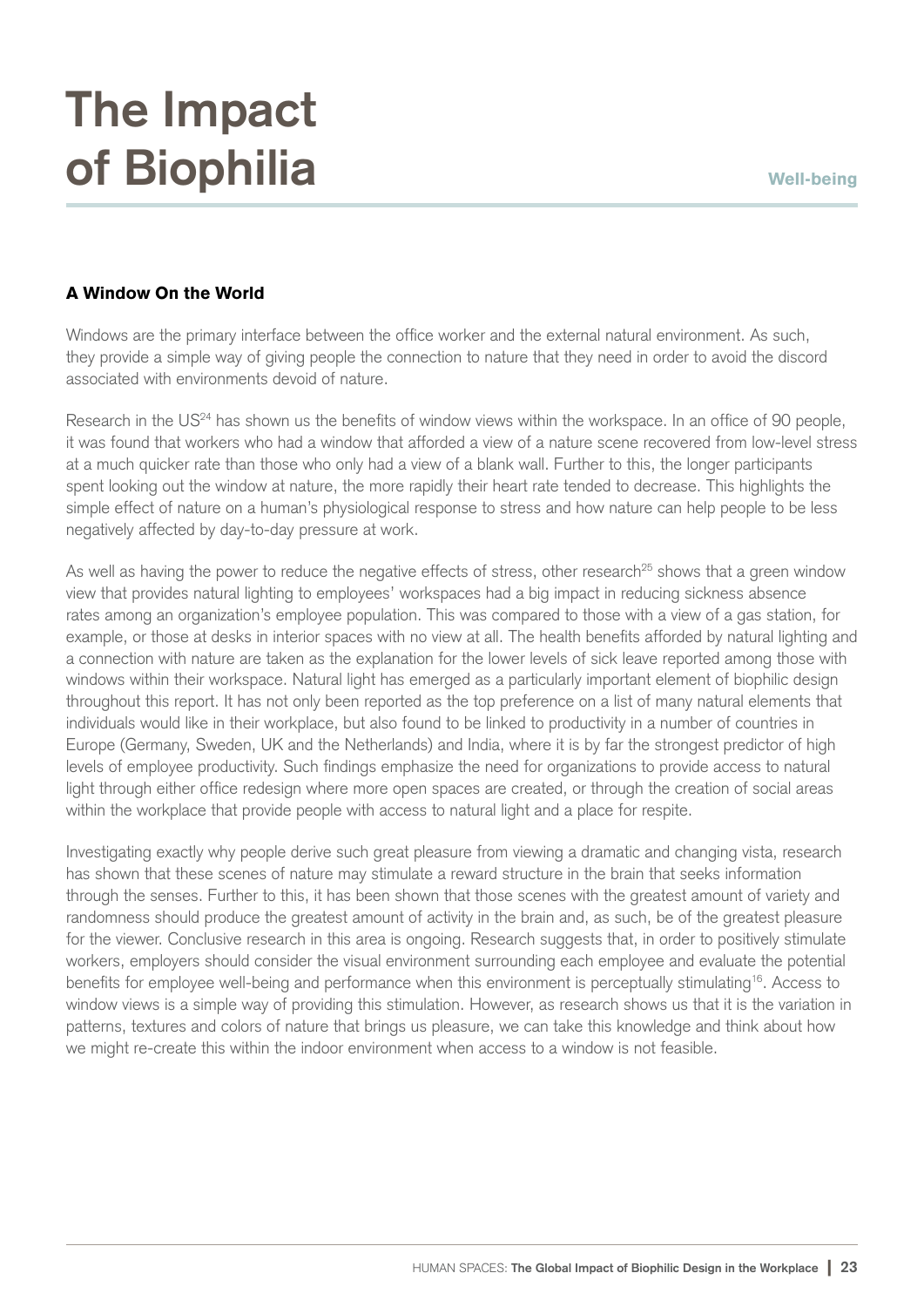#### Bill Browning: Real vs. Simulated Nature

*A number of studies in hospital environments have found that showing pictures of pleasing landscapes to patients just before or just after surgery resulted in lower stress levels and better recovery rates. Similarly, wall-mounted video screens displaying images, or real-time video of natural scenes, resulted in reduced stress rates in windowless environments. These beneficial results therefore lead to the question of whether there is a difference in response to real versus simulated nature. In a study at the University of Washington, participants were subjected to a stressful experience and given one of three different recovery period conditions. These were sitting at a desk facing a wall of gray curtains, or facing a wall with gray curtains with one segment open to reveal a window with a view to a water feature and some trees, or facing the wall with gray curtains with one segment open to reveal a high-definition flat-screen television of the same dimensions as the window and displaying real-time video of the view out the aforementioned window. The recovery response with just the gray curtains was slow. The recovery response to the video monitor was better both psychologically and physiologically. Finally, the psychological response (i.e., perceived recovery) to the real window was similar to that of the simulated window, and the physiological response to the real window was significantly better than the simulated window. Essentially, we have come to learn that, while simulated nature has value, real nature is better19,26,27 .*

The consequences for workers who don't have access to a window view are more predominant in Germany and India, where office workers with no windows reported lower levels of happiness at work. Research findings showed that productivity was much higher when German workers had a view of nature, while in India a view of wildlife was linked to greater levels of creativity.

Overall, the growing evidence base supports biophilic design as a factor that can positively influence the well-being of workers within an organization, and the findings presented here provide further evidence for this.

#### Bill Browning: Daylight vs. View to Nature

*Studies reinforce that access to both daylight and a view out of a window to nature are important in supporting our well-being and productivity. However, we should be aware that these are different strategies with different responses. While quality daylight is important, studies by Heschong and Loftness28,29 of a utility company call center, highlight how views to nature can enhance the benefits of a good daylighting strategy. The call center is located in a LEED Gold certified building, with extensive windows looking out on trees. The space is well lit, however the positioning of workstations perpendicular to the windows required occupants to turn their bodies away from their computer screens to access the view outdoors. By shifting the position of the workstations to an acute angle to the windows meant that the movement of leaves, birds, butterflies and weather patterns would now be within the peripheral vision of the occupants. These occasional distractions cause occupants to look away from the short visual focus of their computer screens and observe the nature outside. This short pause results in a relaxation response that then supports better attention on the work task. Moving the workstations cost about \$1,000 per occupant, but resulted in a 6% increase in call processing capacity, or about a \$3,000 return per occupant.*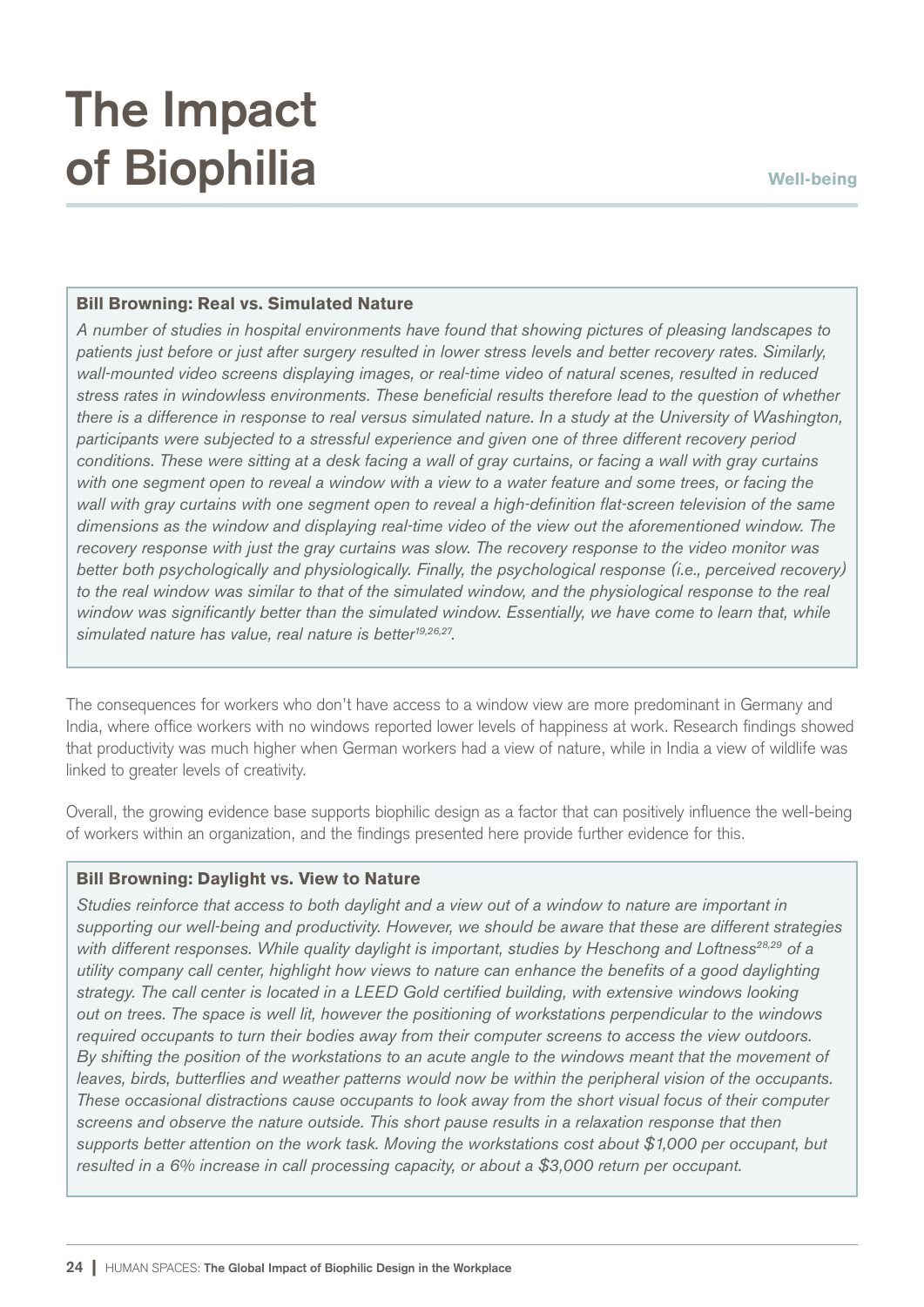#### **Productivity**

Feeling good often equates to being able to do more. In addition to the abundance of research that confirms the relationship between well-being and productivity<sup>30</sup> there is also clear evidence directly linking biophilia with an organization's output.

One of the more recent, and most relevant, research studies looking at these effects was carried out in the UK (a study called 'The relative benefits of green versus lean office space: Three field experiments<sup>'31</sup>), where university researchers in Cardiff compared the levels of productivity of two groups of office workers who were exposed to different levels of nature contact. They found that those who worked in offices with natural greenery saw a 15% rise in productivity over a three month period, in comparison to those working with no greenery or natural elements within their immediate environment.



more productive

6%

#### *GLOBAL RESEARCH FINDINGS*

*For the first time, this research is showing universal links between productivity and office design. Despite the various cultural differences surrounding work and workspaces across the 16 countries that contributed respondents to the survey, the following elements were positively linked to productivity in all cases. They present a template for biophilic design in the workplace, which can be further tailored to match an organization's unique context.*

*Natural elements positively linked to productivity at work -*

*Nature views: Viewing external nature scenes from the office space had a positive impact on workers' productivity.*

*Accent colors: Colors such as blue, green and yellow were associated with higher levels of productivity.*

*Nature within the workspace: Ensuring the presence of natural elements within the workplace, such as plants, green space, plenty of light and elements of water predicted greater levels of productivity.*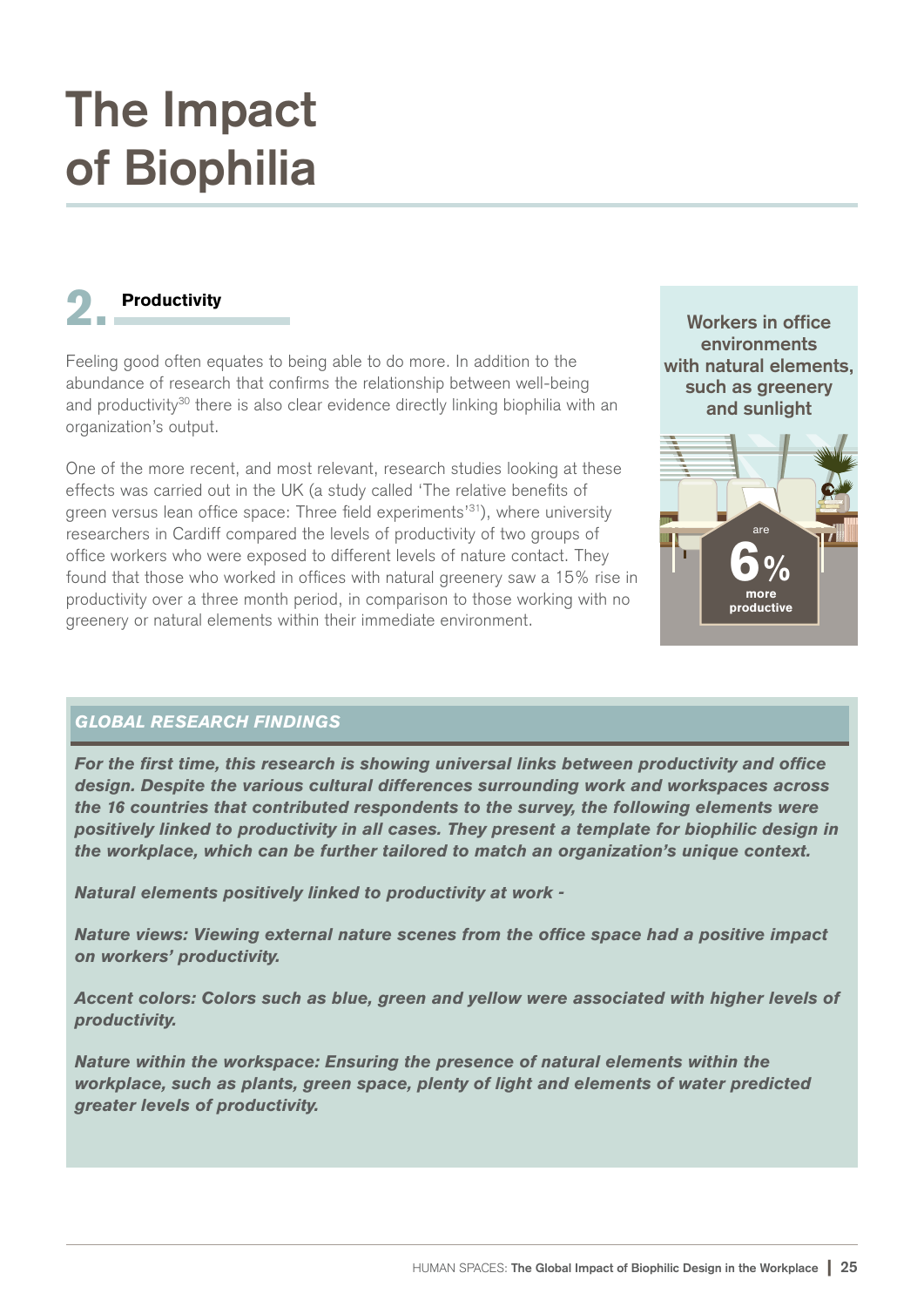#### **Productivity**

### **The Impact of Biophilia**

This research has found similar relationships between the presence of natural elements and productivity, made more interesting by cultural differences. For example, in the UK, the Netherlands and the Philippines, it was found that the presence of indoor plants was positively associated with productivity. In contrast, workers' productivity in India and Indonesia was linked to the presence of green office colors. In Germany there was less focus on office color, instead it was the use of stone elements that was most strongly linked to employees' performance. In Australia, it was the use of wood within the office design and furnishings that contributed to greater levels of productivity, yet in Canada the presence of greenery indoors was most crucial for ensuring high levels of employee productivity. Further detail on specific cultural preferences from the Human Spaces research can be found in Appendix Two.

The variance in the impact and prevalence of office design elements from region to region is expected and the likely influence of cultural factors to explain these differences can be noted. However, more research is required to comment definitively on the drivers of specific employee preferences in workplace aesthetic and design. What the results do emphasize clearly is the diversity and depth of workplace design considerations. For a multinational firm expanding into a new country or region, it's likely that a form of cultural compatibility testing will be undertaken on the existing operating model, product or service, corporate culture and so on. This research demonstrates a clear case for office environment and biophilic design to be included among this list – in addition to domestic firms taking a more in-depth approach to examining the impact of their work environments.

In the US, our findings show that workers without views of nature have impaired levels of productivity. Another survey in the US<sup>32</sup> found 40% of people agreeing that natural greenery within their indoor environment made them feel calmer and more relaxed. Furthermore, those residing in environments that incorporate external green space indicate that having this space is important for their well-being. Taking this investigation into the office environment, employees also report that plants make them feel calmer and more relaxed, frequently stating that an office with plants makes it a more desirable place to work<sup>33</sup>. Similarly, in the UK, live plants in the office have a positive effect on productivity - specifically, people who have access to this greenery within their workspace report higher levels of productivity than those with an absence of these elements.

Although the US and the UK can be considered as countries that are much more advanced in their understanding of biophilic design and the benefits it can have for employees and the organization's productivity as a whole, the findings here suggest that they still lack in implementing this type of design within their office environments. This is clear from the fact that both the US and the UK reported the lowest levels of natural light, the element that is rated as the top most wanted element within the workplace.

When we look at the Australian workforce, according to a National Health survey by Medibank<sup>34</sup>, the population can be considered a high-risk group with more than half of people reporting stress at work. Stress-related claims cost Australian businesses over \$200 million annually and exactly 53% of Australian workers surveyed say that they feel overwhelmed with pressure a significant proportion of the time that they are at work. Considering the positive benefits posed by biophilic design efforts, the findings reported here may be greatly beneficial to those organizations that relate to these alarming figures and want to take action to improve both the well-being and productivity of their workforce. Specific areas of focus, based on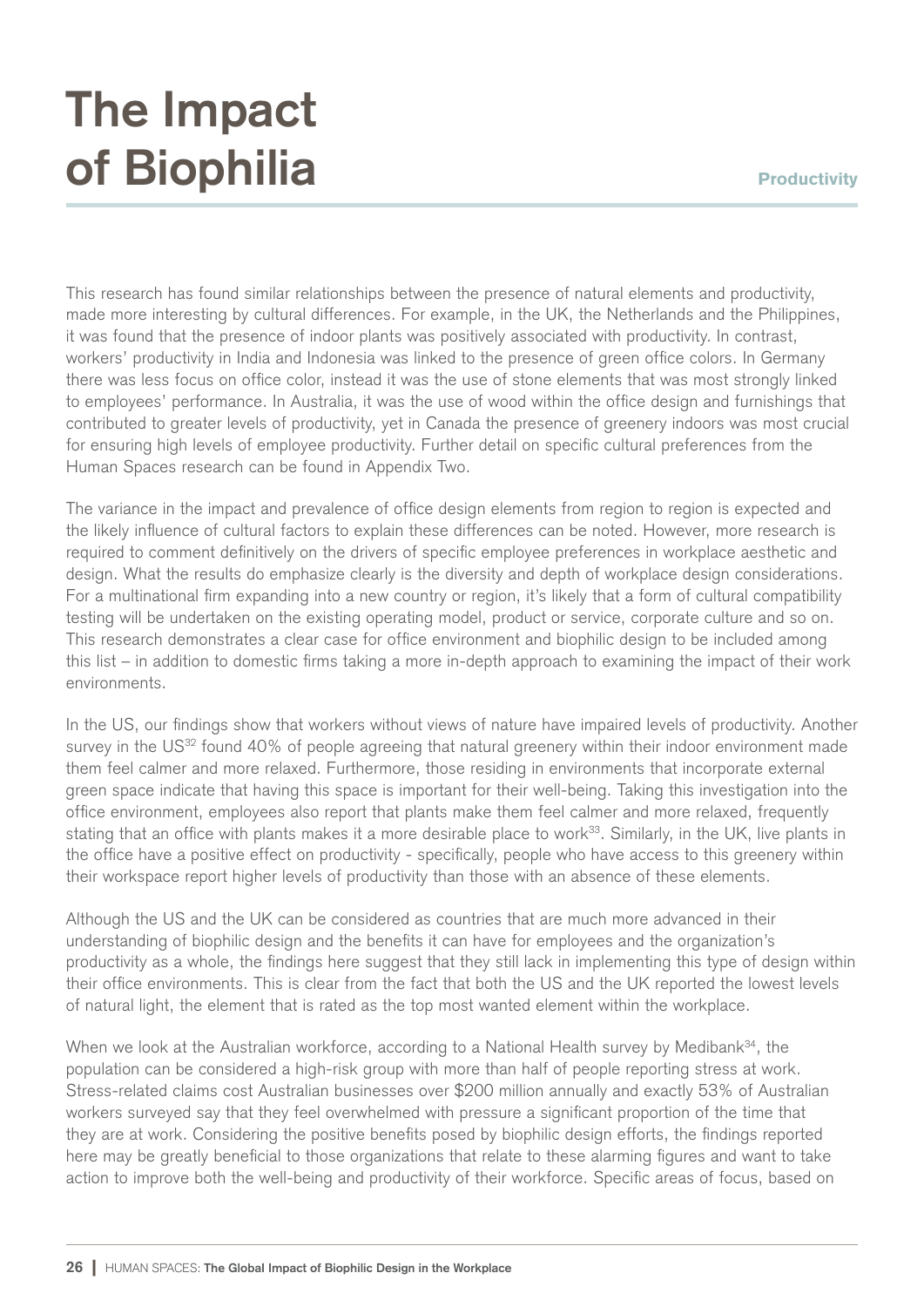#### **Productivity**

### **The Impact of Biophilia**

the findings, would be to provide windows with views to outside nature, as these have emerged as strong determinants of both happiness and productivity among workers. The use of green and blue within the office color scheme may also be beneficial in contributing to higher levels of creativity.

China is another country of interest when it comes to the field of biophilic design due to the fact that it is urbanizing faster than anywhere else in the world. Existing research conducted on school children in China tells us that, even from a young age, people living in urban environments are not being provided with the nature contact they require in order to meet their innate biophilic needs<sup>35</sup>. Our research indicates that for the Chinese, above all else, natural light is the most important factor in maintaining healthy levels of well-being and productivity. The figures show that natural light was particularly more important in China than in other countries around the world. Interestingly, in comparison to other countries where the use of bright accents within the office color scheme, such as blue, green and yellow are found to be related to employee outcomes, in China the color brown appears to be significant in relation to both employee well-being and productivity. Although the reasoning behind these findings is not clear, what they show is that there are evident cultural differences and preferences in terms of specific elements of biophilic design that influence people in a positive way.

The global scope of this report is a unique feature in that the research has been conducted on a large scale to investigate the impact of biophilic design. This means that the research has identified cultural differences in the impact and preference of biophilic design elements that have not been investigated before.

In summary, biophilic design has an overall positive impact across the world, but there are significant cultural differences that must be taken into consideration when designing workplaces in a way that incorporates biophilic design practises.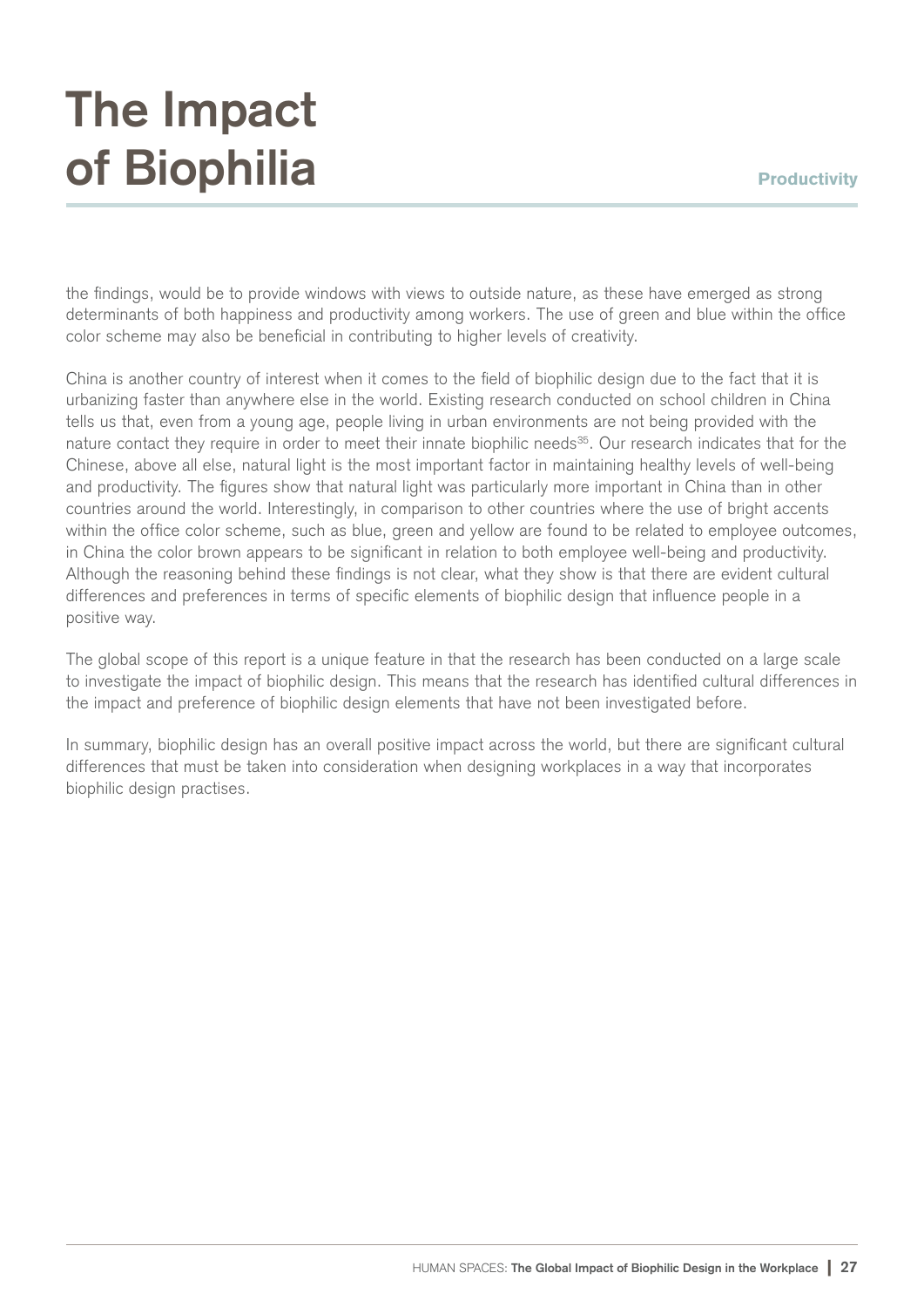#### Bill Browning: Color

*The deep appeal of color is an attribute of people's adaptive response to the natural world which, through evolution, has assisted in the location of food and water, and with way-finding. While many colors can have cultural meanings that vary significantly from place to place, there is also evidence that some colors engender deeper universal physiological and psychological responses, such as enhanced creativity, better cognitive focus, or a calming effect.*

*A space with a color palette that feels connected with nature may also be perceived as being a healthy place to dwell, in which one can feel stimulated or calmed. Evolutionary psychology and related research suggests that humans have a preference for colors familiar to savanna settings, particularly colors found in healthy vegetation. Colors commonly found in healthy natural landscapes are indicative of the presence of clean water, nutrient-rich vegetation, or fruits and flowers. Not all hues of a color elicit the same response, and those that are typically found in stressed or dying vegetation may be perceived as less beneficial to human health and well-being.*

*There is evidence that different colors are tied to specific outcomes. For instance, viewing dark to medium greens can lower the heart rate and blood pressure to alleviate stress, whereas orangey, weakly yellowed, or brownish greens, which are typically found in stressed or dying vegetation, are the least desired. In addition, the color red can support mental engagement and attention necessary for cognitively intense tasks, and the color blue and some medium greens can support mental capacity for tasks requiring creativity. For further details see the Savanna Hypothesis on page 32.*

As previously stated, we found that across a range of different occupations, in workplaces that incorporate natural elements such as greenery and sunlight, employees reported productivity levels 6% greater than those without these elements.

Understanding the range and complexity of factors that can impact employee productivity is key for organizations wishing to prioritize performance initiatives and Human Resources (HR) strategy. It's important then to put biophilia and workplace design into context when looking at how they can drive individual and organizational outcomes. So, how does this 6% gain compare with other concepts in organizational psychology, well-being and performance?

Work performance is heavily driven by factors that are personal to each employee, including sense of purpose, non-work pressures, psychological well-being, and personality. While these factors can contribute to performance gaps of up to and over 40%<sup>30</sup>, the individualistic nature of these factors can mean they are more difficult to manage in order to elicit productivity increases of this scale. Looking then at the 6% increase in productivity for those working in environments that incorporate nature, employers and designers alike are presented with an option for increasing productivity that is less specific and much easier to implement in order to increase productivity organization-wide.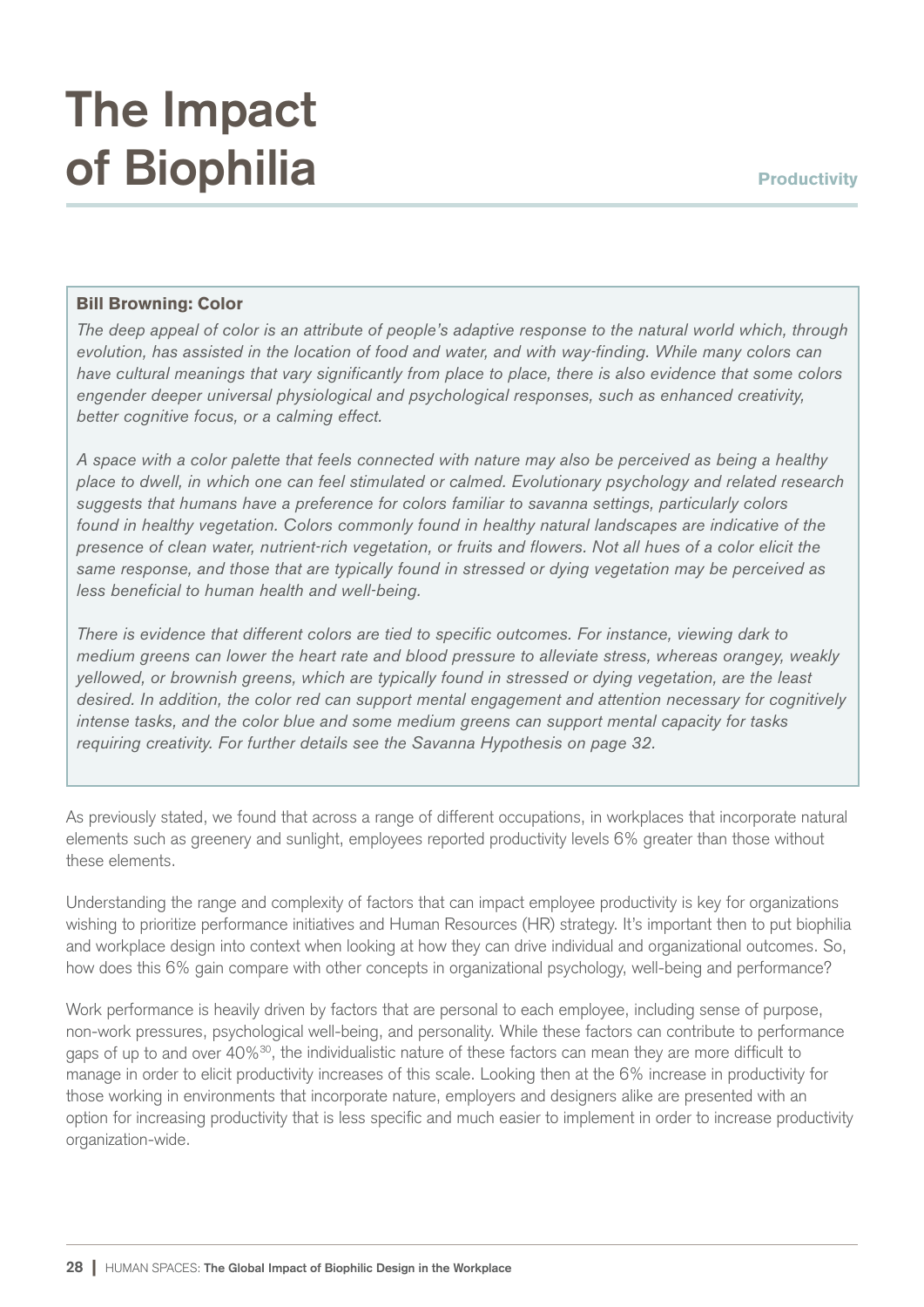#### Presenteeism in the Workplace

Presenteeism is a relatively new area of study. It is defined as both the act of turning up to work while ill, and also of displaying low productivity and engagement at work despite being healthy – in both cases it is often referred to as showing 'face time'. Global figures to estimate its cost to employers do not yet exist, but according to the Foresight study of mental capital and well-being, presenteeism costs UK businesses £1billion per year, a cost estimated at 1.3 times that of absenteeism. In the US, these figures sit at over \$200 billion lost per year due to lost productivity associated with poor health<sup>36</sup>. These figures are a clear indicator of the benefit for businesses tackling the issue of presenteeism through a range of measures, including workplace design.

An employee's perception of how valued and supported they are by their employer can be a key determinant of well-being at work. This perception is accounted for in many validated psychological tools that seek to measure well-being in the workplace and it represents a possible inherent benefit of biophilic design - that the act of providing a purpose-designed environment for employees can boost those perceptions of value and support and in turn, impact well-being.

Given the economic imperative for organizations to provide positive work environments, and the wealth of academic evidence that shows the positive impact of biophilia, it is surprising that significant percentages of office workers across the globe still have no access to natural light (47%) or greenery (58%) within their environment. Such findings highlight a relatively straight-forward opportunity to improve workspaces and increase well-being, ultimately also reducing the likelihood of presenteenism among employees and keeping productivity levels high.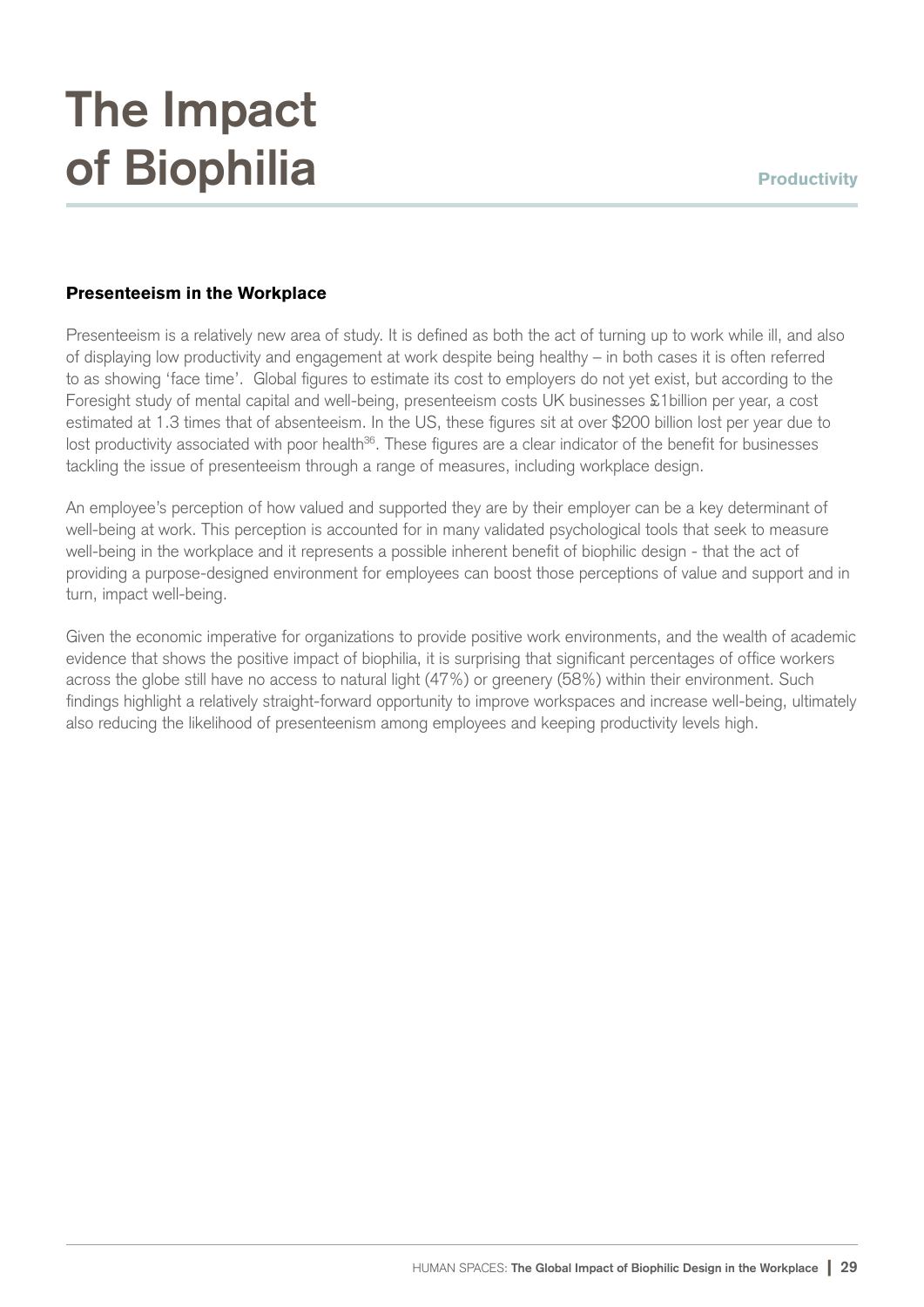#### **Creativity**

The impact of biophilic design on the individual's ability to act, behave and perform creatively within the context of their role is something that has received less focus within the realm of research into biophilic design.

The analysis of the global data sample revealed that a worker's creativity can be strongly influenced by their surrounding environment and the extent to which this incorporates natural elements. More specifically, we found that for those working in environments that incorporate these natural elements, such as daylight and live plants, reported levels of creativity are 15% higher than the levels reported by those who work in environments devoid of nature.

Again, this highlights an important consideration for employers and designers to think about how they can incorporate aspects of biophilic design into the work environment that they are either creating or providing.

In all countries analyzed in the study, when elements of nature were incorporated into the workplace, the impact on workers' creativity was positive. In the past, some academics have discussed the concept of 'creativity potential' when it comes to office design. This is the idea that some spaces, depending upon their design features, have different influences on the creativity of those who occupy them<sup>37</sup>. This is supported empirically and identifies two types of offices: those with high; and those with low creativity.



Although it may seem obvious that poorly-lit environments that lack color and nature elements dampen creativity, the findings, as mentioned previously, show that a significant number of people don't have natural lighting or elements of nature within the workplace. Considering the simple changes that can be made (increasing access to natural light through office layout or bringing greenery and plants into the office), there are plenty of ('low hanging fruit') options for organizations wanting to inspire creativity in their workforce.

It is also clear that biophilic design elements can have differing effects on workers in each country. For example, in Spain, the provision of greenery in the office, in the form of plants or green walls, was linked to greater levels of creativity. In comparison, water was particularly important when it came to the productivity of Brazil's office workers, who, when working in offices that either afforded window views of water or incorporated water features into the office space, reported high levels of creativity. Office color was also important for creativity in some countries, specifically in India where the incorporation of the color red within the office design was strongly linked to greater levels of creativity.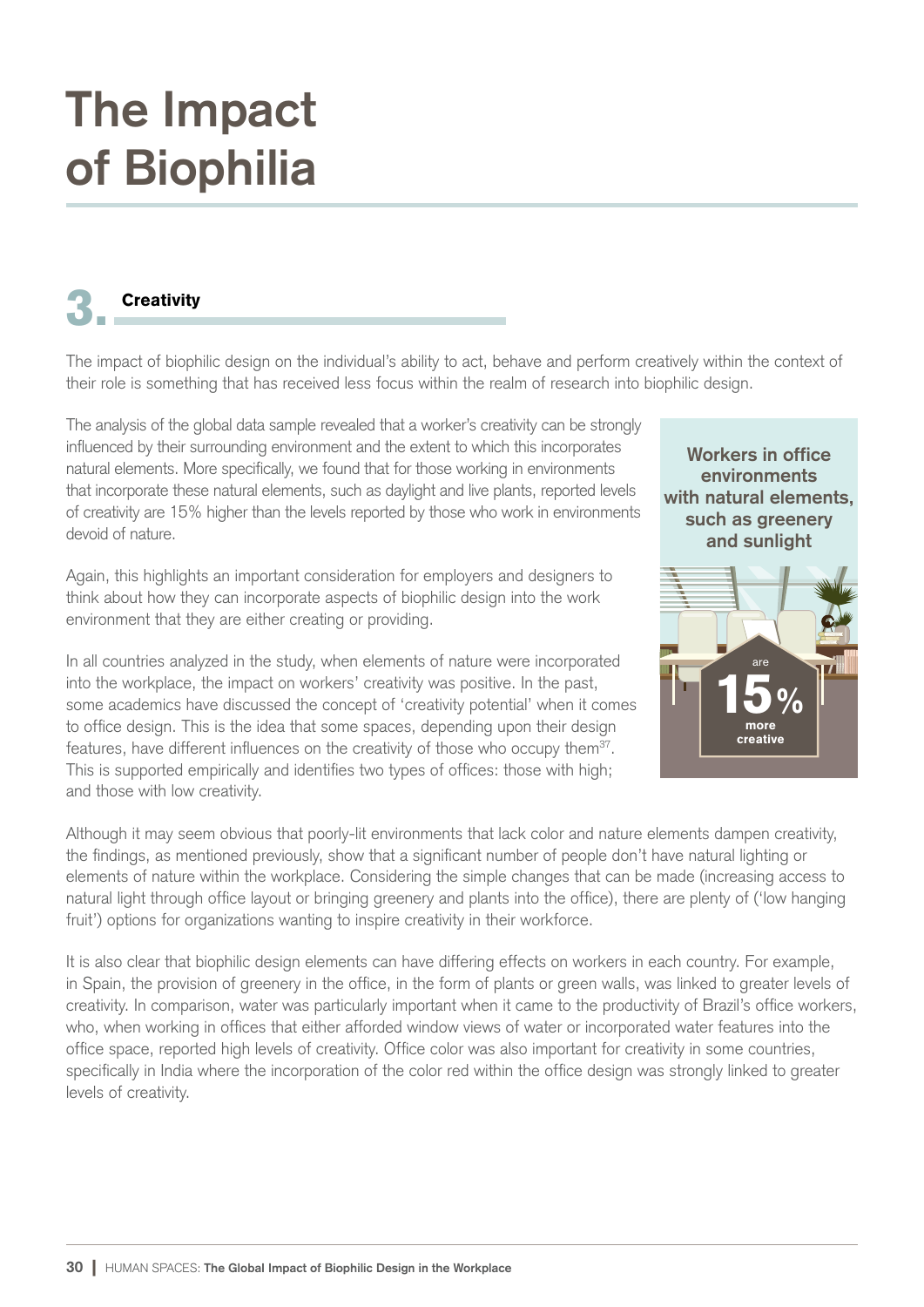#### Minimalist (38%) was most often cited as the style of building design that would inspire at work

The global study findings identify that simple, minimalist design is the most preferred style, with natural lighting, plants and natural colors all topping the list of the most wanted elements in the workplace. More specifically, window views were found to be crucial in maintaining creativity within a workforce, as were using bright colors to stimulate workers and promote creative working.

#### *GLOBAL RESEARCH FINDINGS*

*Natural elements positively linked to creativity at work -*

*Nature views: Having no window had a significant negative effect on employee creativity.*

*Colors: Gray offices were associated with lower levels of employee creativity. Bright colors like yellow, blue and green were beneficial in promoting creativity.*

*Nature within the workspace: Natural elements in the office space had a positive effect on levels of creativity.*

#### Color and Creativity

While color is often the first design element one notices when stepping into a space, surprisingly little research exists that explores the effect that color has on human cognition and behavior.

The research shows that, for employees wanting a creative environment, incorporating accent colors of green, blue and white could have positive benefits. Green in particular seems to be important, with research<sup>38</sup> finding that when people see just a brief glimpse of green prior to a creative task, it indeed enhanced their creativity performance, in comparison to glimpses of white, gray or other bright colors.

What this does show is that while we can draw some similarities between different research studies (for example that green accents in offices can positively impact on workers' motivation, enthusiasm and productivity), it is still difficult to make definitive recommendations, with this area of research still being explored in great depth.

Dr. Stephen Kellert, Professor of Social Ecology and Senior Research Scholar at the Yale University School of Forestry and Environmental Studies, and author of the book Biophilic Design, comments: "*The biophilic application of color should favor muted "earth" tones characteristic of soil, rock, and plants. The use of bright colors should be cautiously applied, emphasising hues found in appealing environmental forms, such as flowers, sunsets, rainbows, and certain plants and animals."*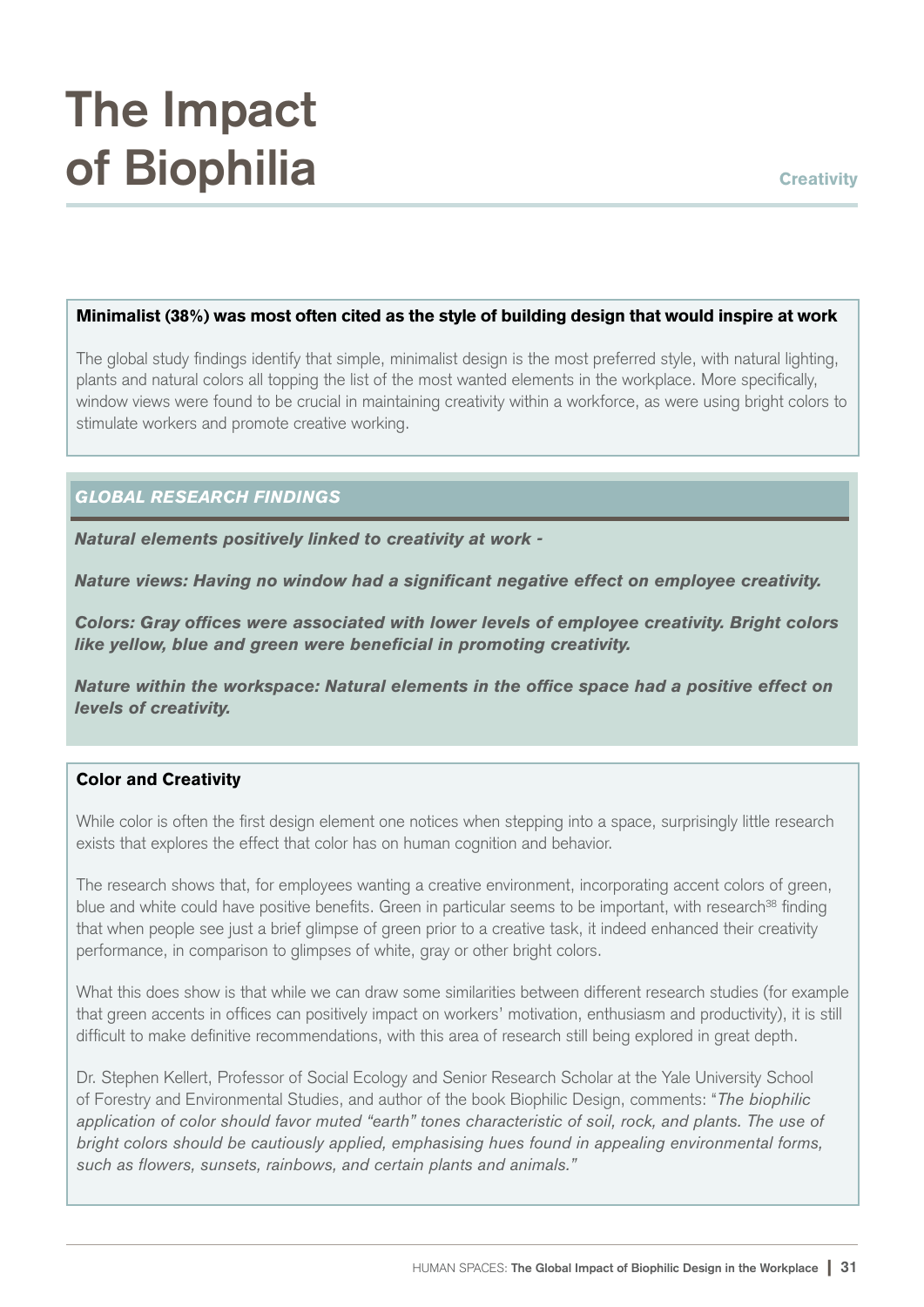#### Bill Browning: Savanna Hypothesis

*Scientific evidence for the biophilic effect of color is still emerging. While the consensus around these effects is currently limited, it can be an important factor in creating a healthy, vibrant, and biophilic environment. Based on what information is available, here is some general guidance for design application:*

- *Through the work on the Savanna Hypothesis there is a clear preference for the blue water, greens, tawny golds, tans, browns, and earth colors found on the African savannas. This tells us there is a general preference for earth tones.*
- *Humans are attuned to seeking out colors indicative of flowers and fruit. Therefore a judicious use of bright colors will help liken a space to natural conditions and improved user preference.*
- *Vibrating color combinations can be exciting in limited applications or, in the extreme, they can cause after image effects and induce unpleasant responses such as dizziness. This tells us that a minimal use of vibrating color combinations will help maintain a restorative and healthful environment.*

*The operating theory has been that colors found in nature that indicate resources, or conditions supportive of survival, would elicit positive responses. In the African savanna setting, blue is frequently the color of water, medium and darker greens are indicators of the presence of water and healthy vegetation, red is a common fruit color, while yellowed or brown vegetation is frequently a sign of drying or dying vegetation. This has been called an "ecological valence theory" (Palmer & Schloss, 2010)<sup>39</sup> . There is a clear preference for trees that have dark green, medium green and bright red colors (Kaufman & Lohr, 2004)<sup>40</sup>. Seeing these color varieties in different plants of the same species can produce different responses: dark green – relaxation, green yellow – excitement, red – high concentration (Sadek, Sayaki, et. al. 2013)<sup>41</sup> .*

*The color red is associated with an increased performance on tasks requiring cognitive focus and the color blue is associated with increased creativity (Hatta, Yoshida, et.al. 2002; Mehta & Zhu, 2009)42,43 . Medium green may also support enhanced creativity (Litchenfeld, et.al. 2012)<sup>38</sup>. Physiological responses can include slightly increased muscular strength from seeing red (Elliot & Aarts, 2011)<sup>44</sup>. Red is also associated with increased galvanic skin response and heart rate, while blue is associated with the opposite response (Harkonen, et.al. 2012)<sup>45</sup> .*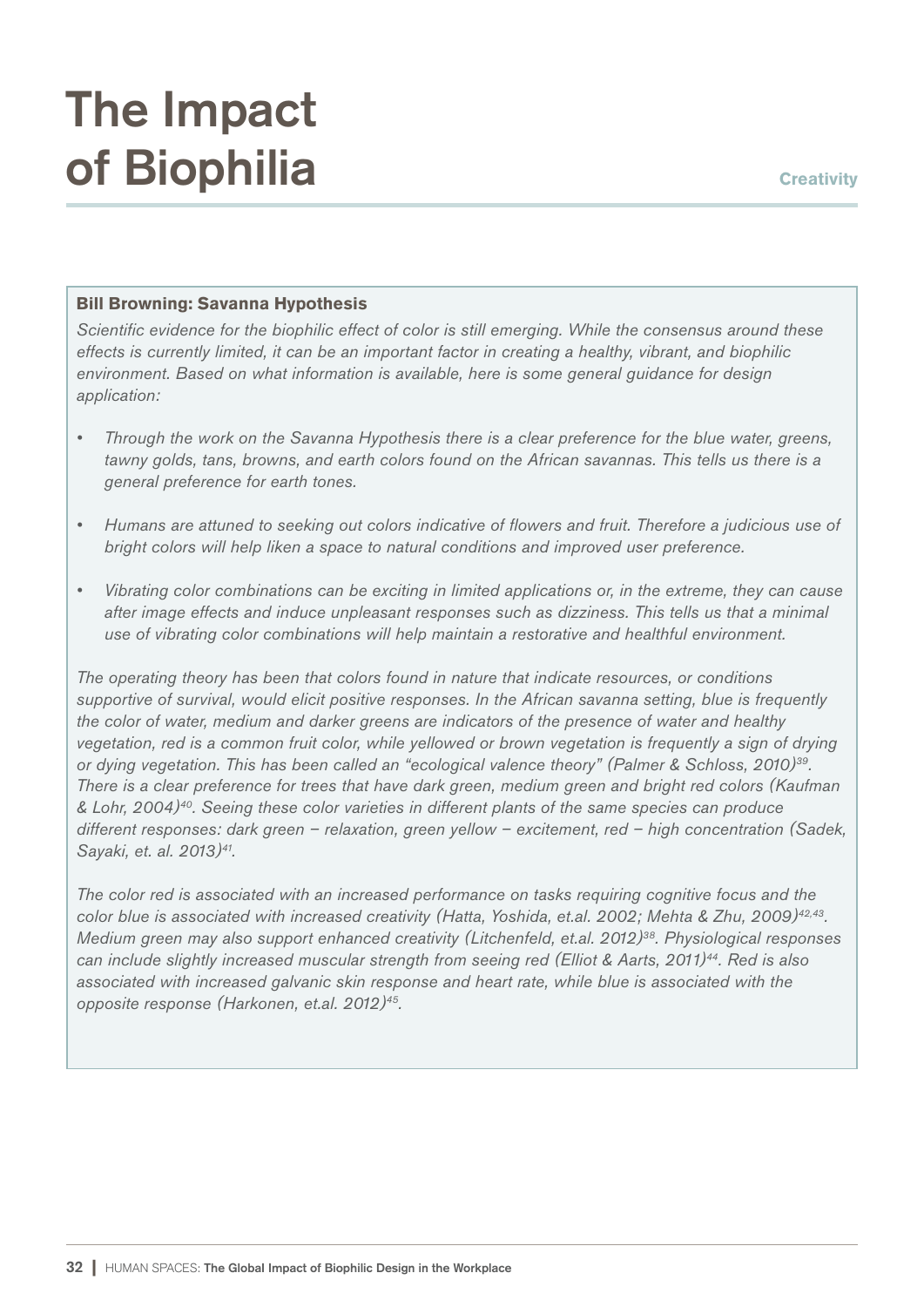## HUMAN SPACES:

# **Summary**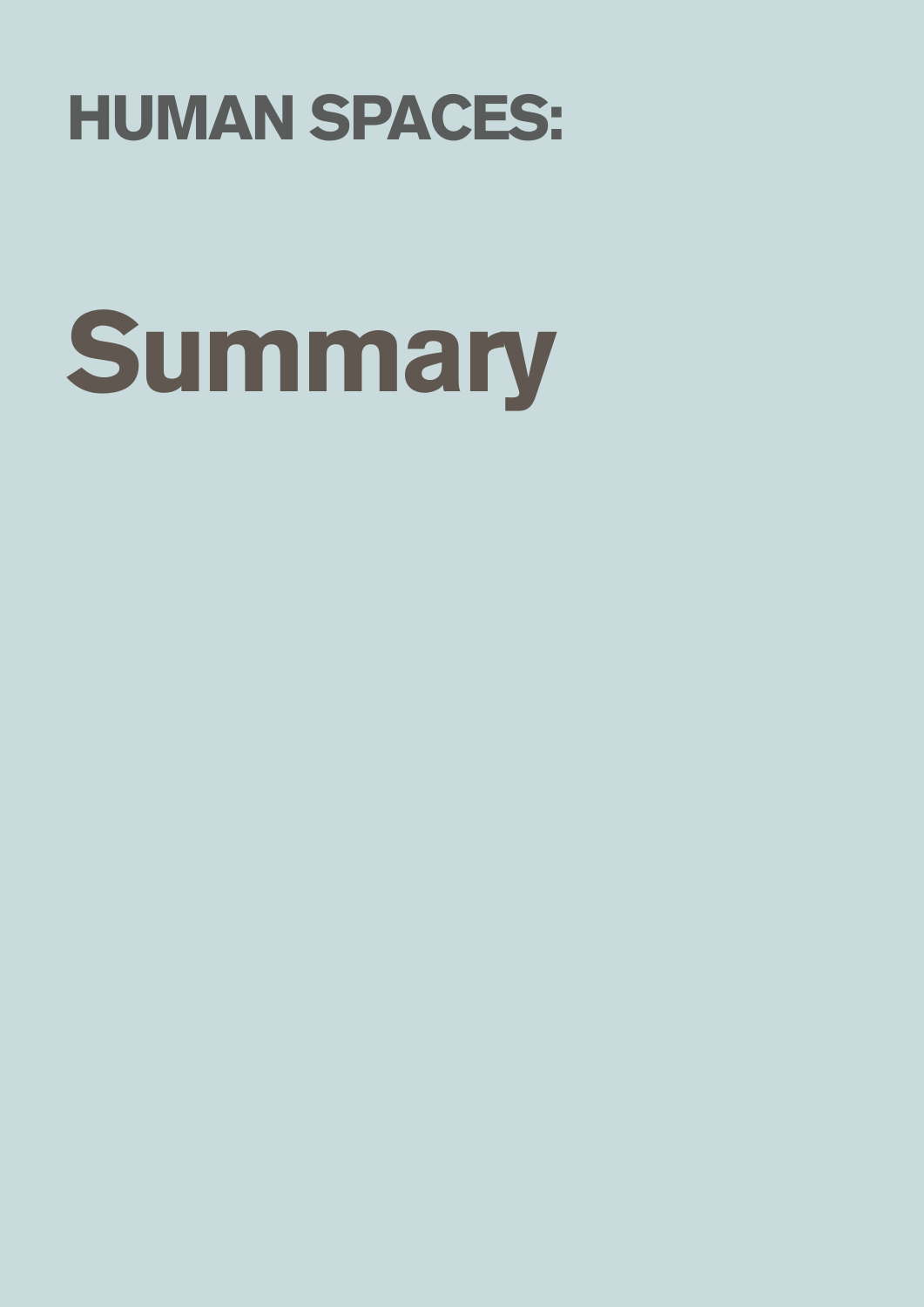### **Summary**

#### *Key Themes Across Countries*

- *Natural light was a crucial determinant of all three employee outcomes well-being, productivity and creativity.*
- *Most commonly, it was views of greenery, water and wildlife that had the strongest impact upon these factors.*
- *Having no window view was frequently predictive of lower levels of creativity.*
- *Office color schemes that incorporated accents of green, blue and brown were more predictive of employee happiness, productivity and creativity than blank white walls. However, the particular colors associated with these outcomes appear to differ between countries.*

The science supporting biophilic design is still developing. However, some may say that this field of research is really just a re-emergence of what people have known for centuries – humans have an innate affinity for, and a deep connection with, the natural environment.

Throughout this report, the benefits of providing workers with access to nature-inspired elements in the workplace have been justified. Yet despite this, the global research we have engaged in shows a vast deficiency in the provision of even the most basic biophilic needs, such as natural light and views of nature.

It is likely that for some organizations, providing natural light and window views may not be feasible within the constraints of their current building design. Yet there are ways of mimicking nature indoors and arranging the office that can still deliver the same benefits as the real thing. Research has shown that effectively re-creating nature indoors can reduce stress and restore energy levels with the same degree of impact as real contact with nature<sup>46</sup>. However, it is still important to note that real living nature contact results in significantly stronger physiological responses than simulated nature (Kahn et al., 2008)<sup>19</sup>.

In their article on the 14 Patterns of Biophilic Design, Browning, Ryan & Clancy<sup>47</sup> describe a non-visual connection with nature as one of the ways in which humans' biophilic needs can be met. They note that a space with a good non-visual connection with nature feels fresh and balanced - the space should provide complexity and variability as well as being familiar and comfortable. Additionally, by providing sounds, aromas and textures that are reminiscent of being outdoors, we are able to provide a symbolic connection to nature. This is backed by research<sup>48</sup> showing that following exposure to a stressor, nature sounds can accelerate psychological restoration by up to 37%.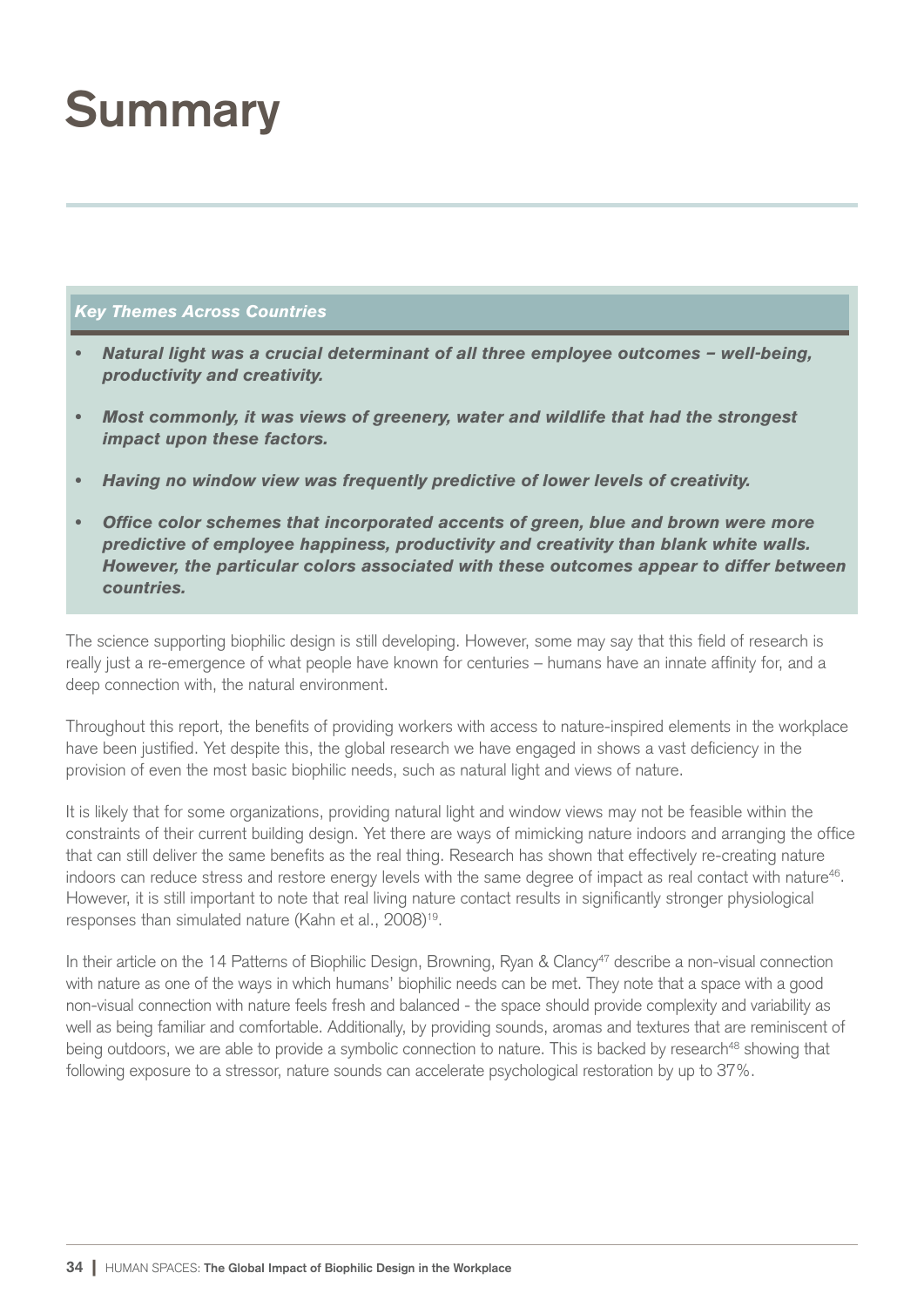### **Summary**

#### *Creating Symbolic Connections*

*Effective ways of creating symbolic nature connections indoors include: water features with free flowing water; natural plants; the use of natural elements, such as wood and stone; providing natural ventilation (for example, operable windows and breezeways); and using highly textured fabrics that mimic the textures of natural materials.* 

Ultimately, the research in this area indicates that bringing elements of nature into the workplace, whether real or artificial, provides positive effects on employee outcomes. As such, when thinking about office design and its impact on employees, employers should take serious consideration of the amount of nature contact provided in the workspace in order to both maintain positive levels of well-being among employees and keep employee performance at optimal levels. Specifically, our research has shown that various nature elements can have a positive impact on the individual employee and the most important of these globally tend to be the provision of natural light, a window and greenery within the office space.

The Human Spaces global research study has shown that indeed there are many benefits to providing this nature contact. To not provide it may be potentially damaging to organizations. Many respondents, a third (33%) in fact, reported that they would be affected by workplace design when choosing to work for a company. This emphasizes how an individual's surrounding environment can directly influence how they feel about the organization which will inevitably influence their feelings and behaviors when they are working. Therefore, providing workers with an environment that they are comfortable and happy within is likely to go a long way in increasing well-being and productivity, as well as contributing to the retention of staff and reducing employee turnover.

Finally, it is important to note the impact of culture in the realm of workplace biophilic design. The global nature of this study has allowed a broad range of countries and regions across the globe to be investigated and analyzed in terms of employee preferences for biophilic design and how elements of this design may have differing impacts on various employee outcomes. It has been clearly demonstrated that cultural differences do exist, suggesting that these preferences may even be found at the organizational or individual level. Therefore, it is crucial for organizations and designers to carefully consider these differences in order to ensure that the work environment they create is optimal for a high-performing, happy and healthy workforce.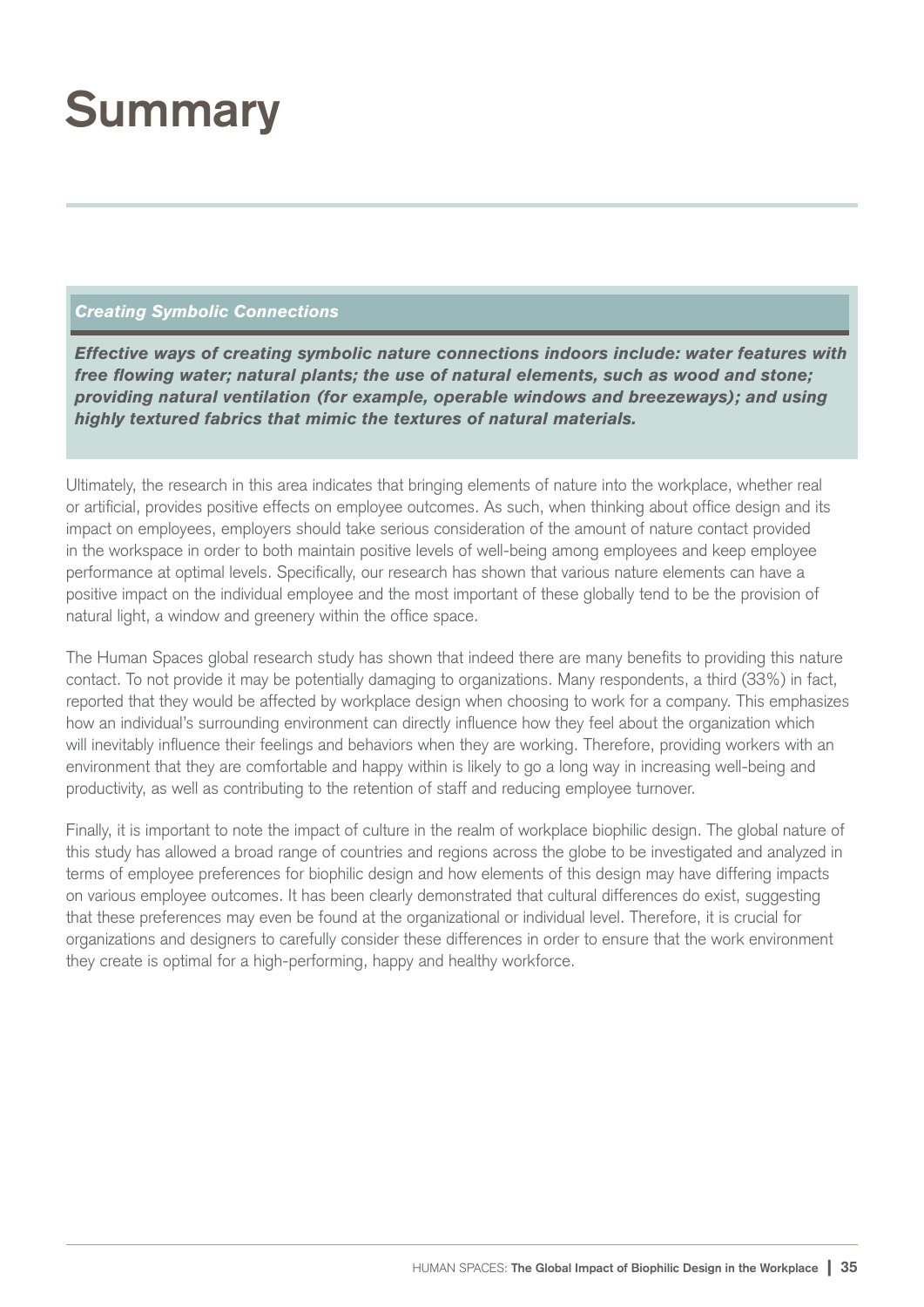### HUMAN SPACES:

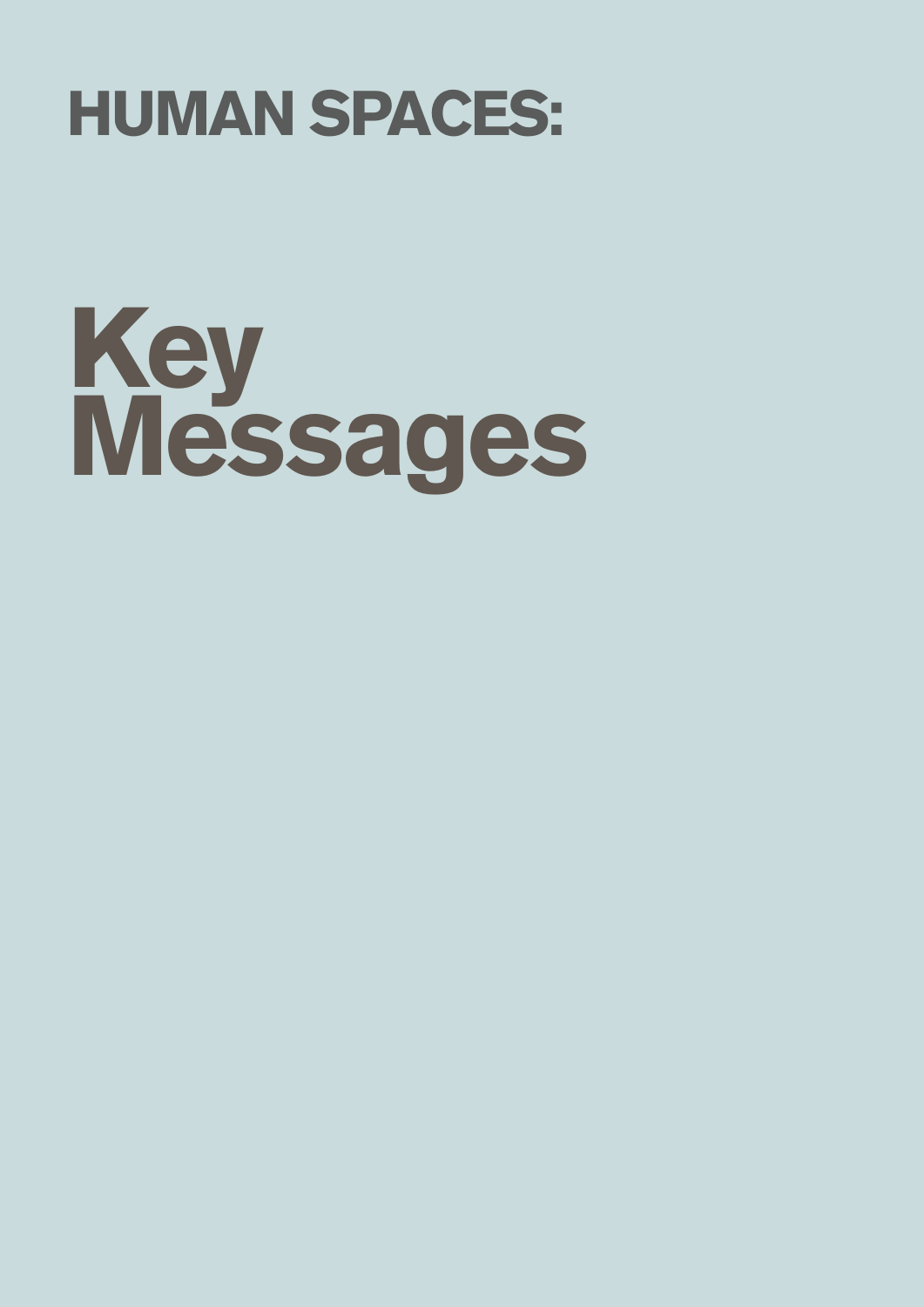#### **Key Messages**

- *1. It is clear that biophilic design in the workplace has a strong, measurable impact on key employee outcomes such as well-being, productivity, creativity:*
	- *Those who work in environments with natural elements, such as greenery and sunlight, report a 15% higher level of well-being than those who work in environments devoid of nature.*
	- *Those who work in environments with natural elements, such as greenery and sunlight, report a 6% higher level of productivity than those who do not have the same connection to nature within their workspace.*
	- *Those who work in environments with natural elements, such as greenery and sunlight, report a 15% higher level of creativity than those with no connection to natural elements in the workplace.*
- *2. Across the world, a third of all respondents report that the design of an office would affect their decision to work for that organization, presenting biophilic design as an important consideration for those companies that want to attract and recruit the best employees.*
- *3. Given its positive impact, surprisingly large numbers of employees reported having little or no contact with nature in their workplace – 47% report having no natural light in their workplace and 58% report having no natural greenery (live plants).*
- *4. Overall, the existing literature in the field of biophilia and biophilic design suggests that nature contact has a restorative effect on people, helping them deal with day-to-day stress and work to maintain their work performance.*
- *5. Providing people with symbolic connections to nature appears to produce almost as great an impact on employee outcomes as the real thing.*
- *6. The research shows that when people enter a workplace that incorporates nature, they are more likely to feel happy and motivated for the day ahead.*
- *7. Considering the benefits achieved by bringing natural elements indoors, employers wanting to create better work environments and strengthen relationships between colleagues have an opportunity here to increase employee outcomes.*
- *8. The agenda for biophilic design in the workplace is developing quickly in the field and a number of leading organizations are now providing employees with contact with nature. This latest research presents a further call to action for employers to consider the environments they provide and continues the discussion of the importance of biophilia within their workplaces.*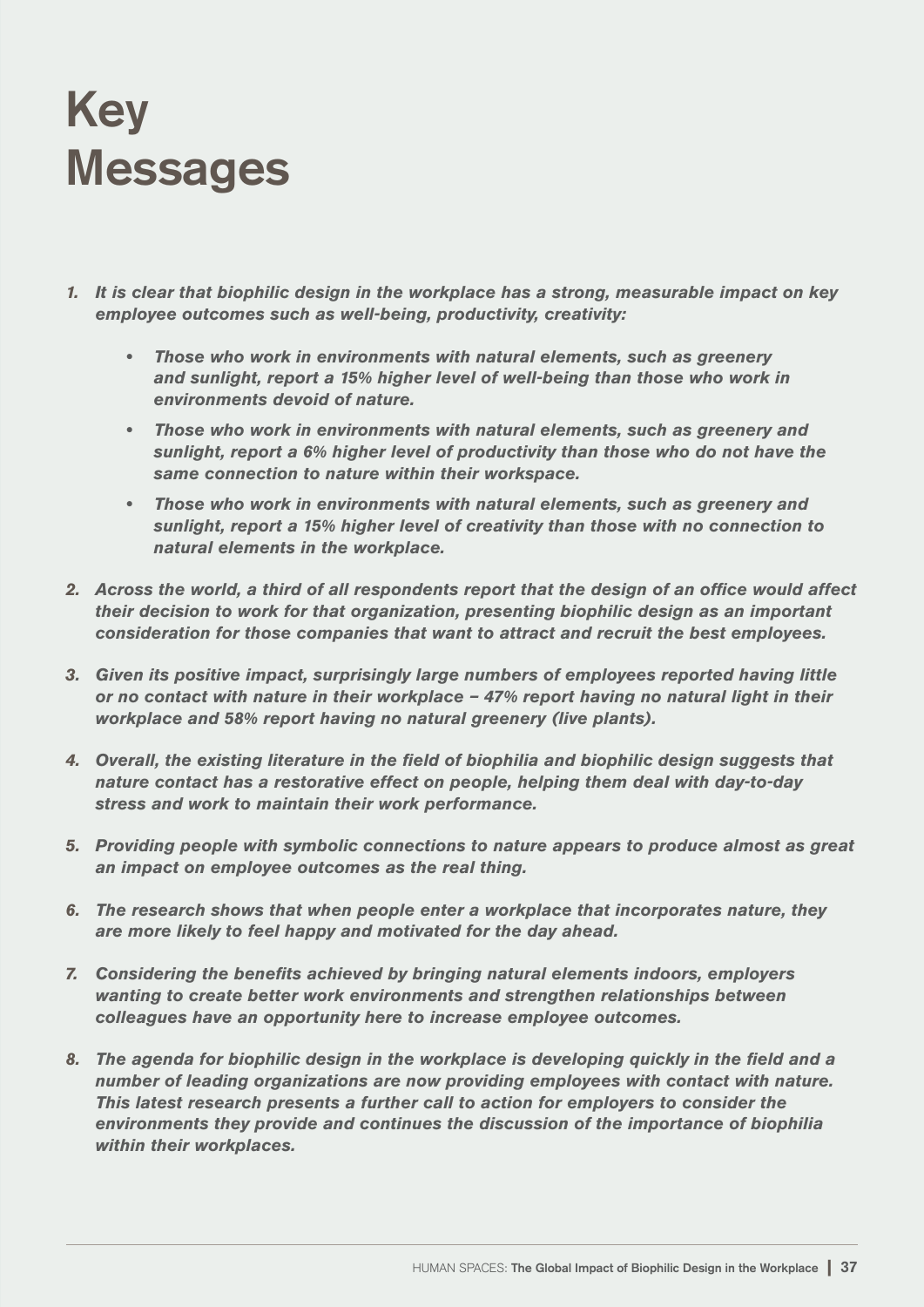

# Appendix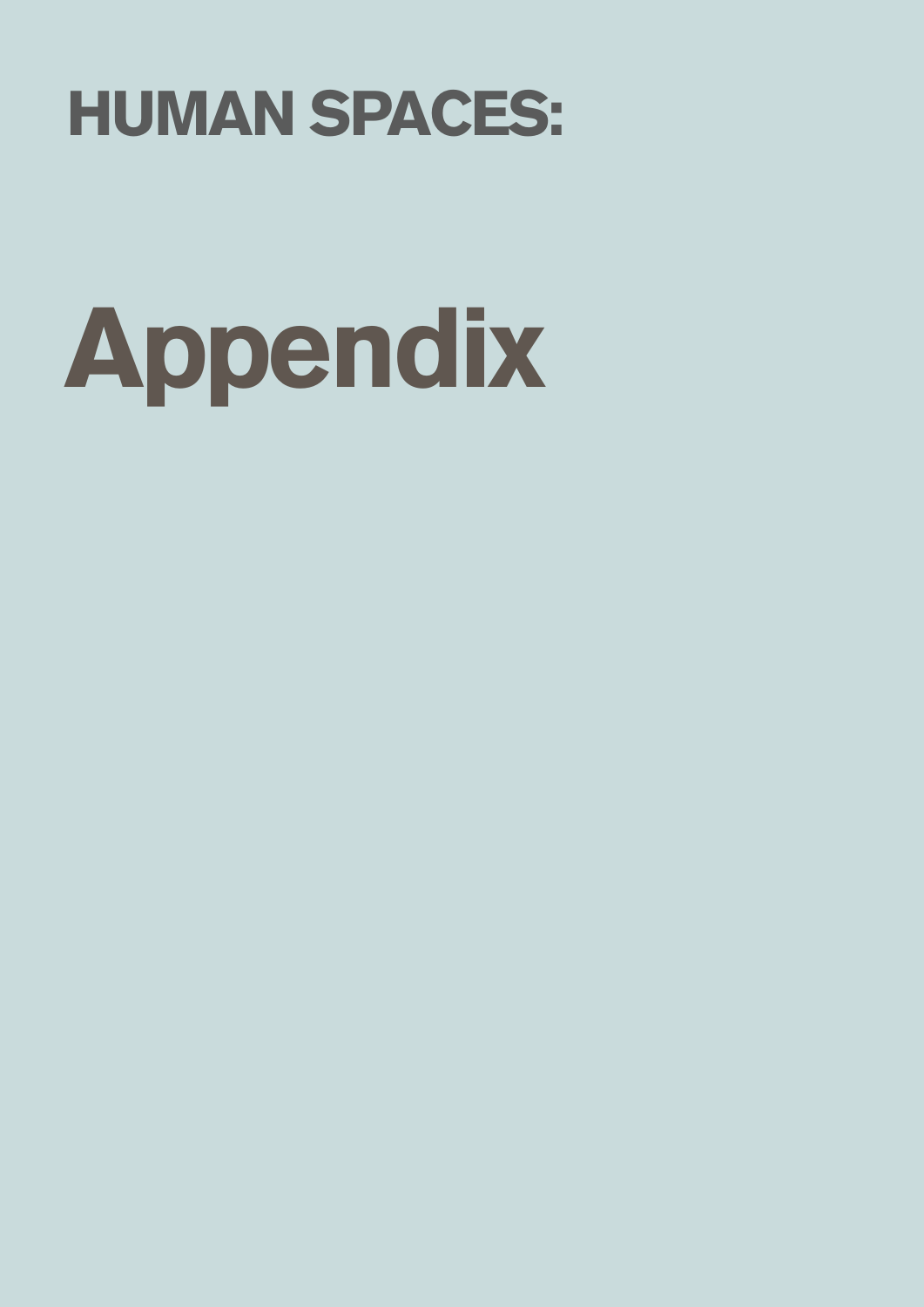### **Appendix One Summary of Global Findings**

#### Impact of Office Colors

- Colors with a significant impact on workers' MOTIVATION: blue, green and white
- Colors with a significant impact on workers' PRODUCTIVITY: blue, green, yellow, and white
- Colors with a significant impact on **INSPIRING workers: yellow, green and white**
- Colors with a significant impact on HAPPINESS in the workplace: green, blue, brown and white
- Colors that significantly impacted workers' CREATIVITY: yellow, green and white
- Colors that significantly impacted workers' **ENTHUSIASM: green, blue and white**
- Colors that significantly impacted feelings of **STRESS: gray only\***

\*Predominantly "gray" offices were reported as uninspiring and were associated with lower levels of enthusiasm, creativity and productivity.

#### Impact of Window Views

- People who had no window view reportedly spent significantly fewer hours per week at the office. In contrast, those with windows that afforded views of greenery spent significantly more hours per week in the office.
- Having no window view was significantly linked to greater levels of stress whereas those with views of trees and water outside were significantly less stressed.
- Viewing nature regularly through a window in the office significantly impacted levels of worker productivity.
- Having no window view also had a negative impact on workers' creativity.
- Window scenes of nature, such as countryside views, natural landmarks and wildlife, all positively impacted creativity and productivity.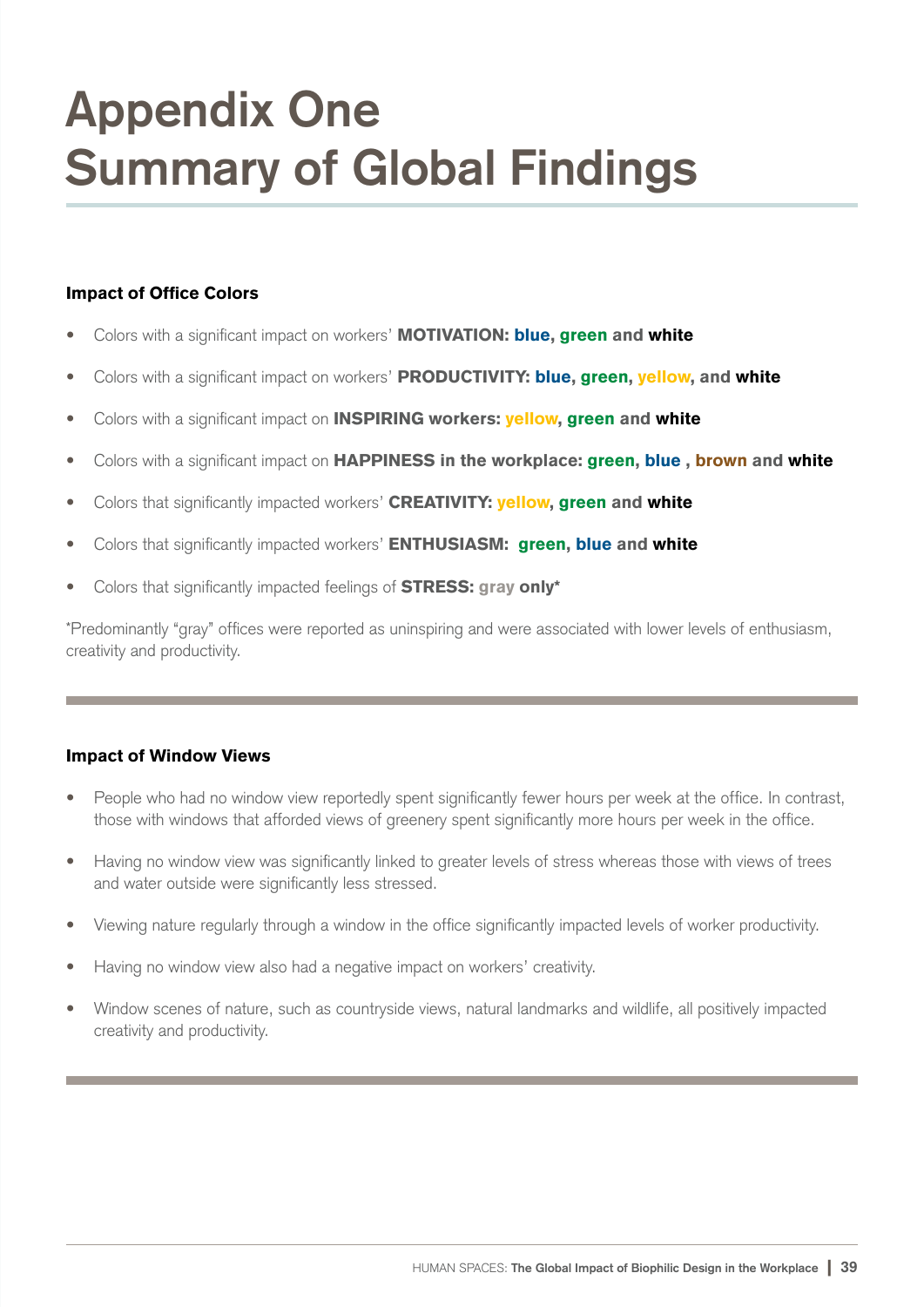### **Appendix One: Summary of Global Findings**

#### Impact of Natural Elements within the Office

- Those who worked in offices that provided natural light, live plants, and indoor and outdoor green space reported significantly higher levels of productivity across the globe.
- Greenery in the office, such as plants and green walls, was associated with higher levels of creativity.
- An absence of greenery both within the workspace and in the immediate outdoor environment was associated with higher levels of employee stress.
- Workspaces where individuals had no natural light or greenery report higher levels of sickness absence.

#### Impact of a Light and Spacious Work Environment

• Those who reported working in environments that were light and spacious had higher levels of well-being, motivation, productivity and creativity.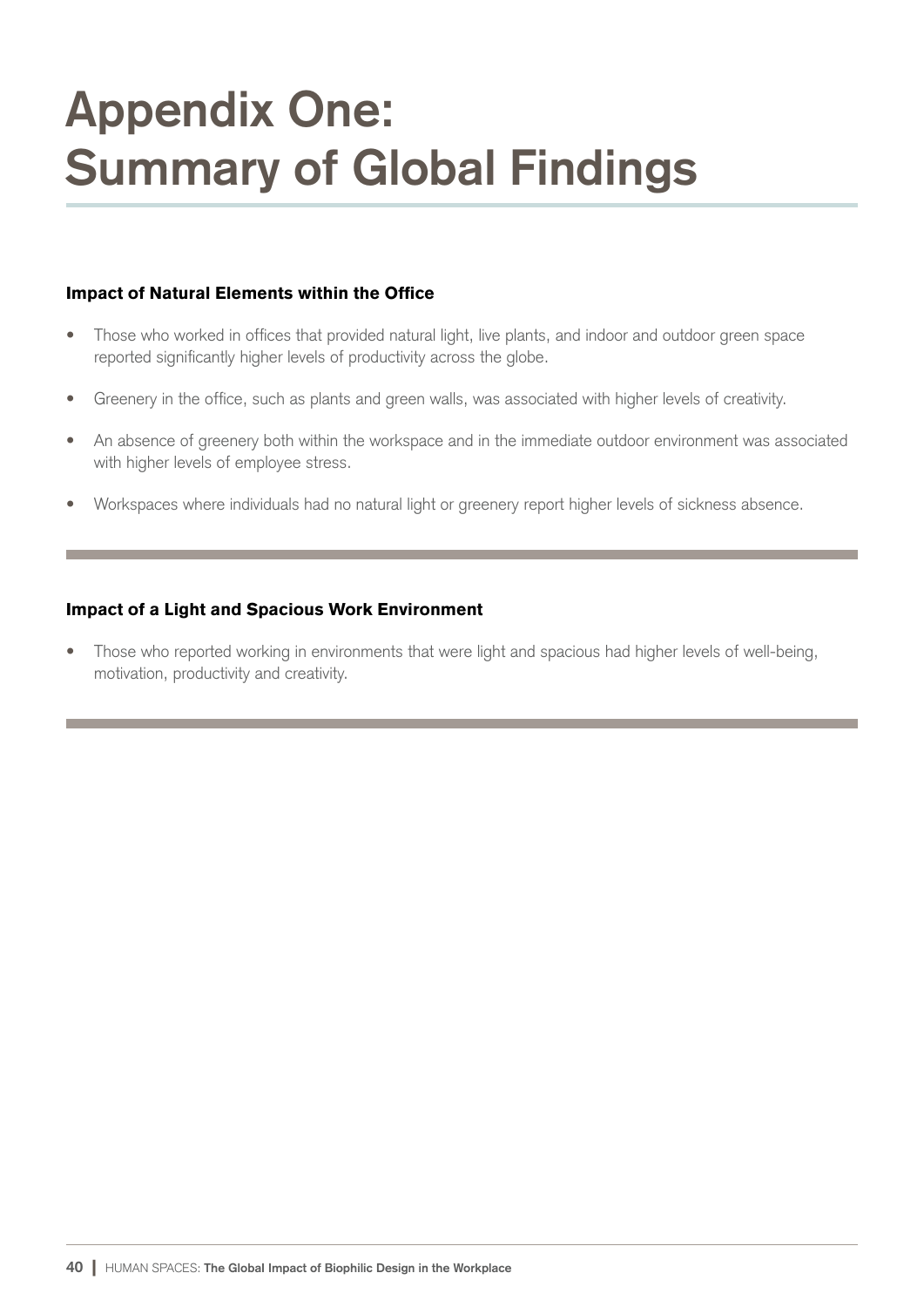### **Appendix Two Cross Country Findings**

| <b>Happiness</b>    |                                                                                                                                                                                                                                    |  |
|---------------------|------------------------------------------------------------------------------------------------------------------------------------------------------------------------------------------------------------------------------------|--|
| <b>Australia:</b>   | Having window views of trees, whether natural or purposely planted was associated with greater<br>levels of happiness.                                                                                                             |  |
| <b>Brazil:</b>      | The use of blue and white colors in the office was linked to greater happiness at work, as well<br>as viewing wildlife regularly.                                                                                                  |  |
| Canada:             | The availability of external green space was linked to greater happiness at work. Also, the color<br>purple was predictive of employee happiness.                                                                                  |  |
| China:              | The availability of natural light was important for workers' happiness and so were window views<br>of natural trees and landmarks. Also, the color brown used within the office was associated with<br>greater employee happiness. |  |
| <b>Denmark:</b>     | The availability of natural light and green space within the office environment was associated<br>with greater levels of happiness among staff.                                                                                    |  |
| <b>UAE:</b>         | Natural light and window views of closed water, such as lakes, were positively associated with<br>levels of happiness at work.                                                                                                     |  |
| <b>France:</b>      | Views that portray wildlife and open water (e.g. sea) were associated with greater levels of<br>happiness. In contrast, window views of roads were associated with lower levels of happiness at<br>work.                           |  |
| <b>Germany:</b>     | Having no window view in the office had a negative impact on levels of happiness.                                                                                                                                                  |  |
| India:              | Having no window view negatively impacted people's happiness at work.                                                                                                                                                              |  |
| Indonesia:          | Using stone elements in the office, as well as having views of the countryside, were linked to<br>greater levels of happiness.                                                                                                     |  |
| <b>Netherlands:</b> | Natural light and external green space were associated with higher levels of staff happiness.<br>Also, views of trees had a positive impact on reported happiness at work.                                                         |  |
| <b>Philippines:</b> | Viewing natural trees from inside the office was linked to employees' happiness.                                                                                                                                                   |  |
| Spain:              | Workers' levels of happiness were positively impacted by external green space and natural light.                                                                                                                                   |  |
| Sweden:             | Natural light had a positive impact on levels of happiness at work. The use of gray colors in the<br>office was significantly related to greater levels of stress among workers.                                                   |  |
| UK:                 | Natural elements of light, wood and stone had a positive impact on levels of happiness. Plain<br>white offices were also associated with happiness at work.                                                                        |  |
|                     | <b>United States:</b> Window views of trees were predictive of greater levels of workplace happiness.                                                                                                                              |  |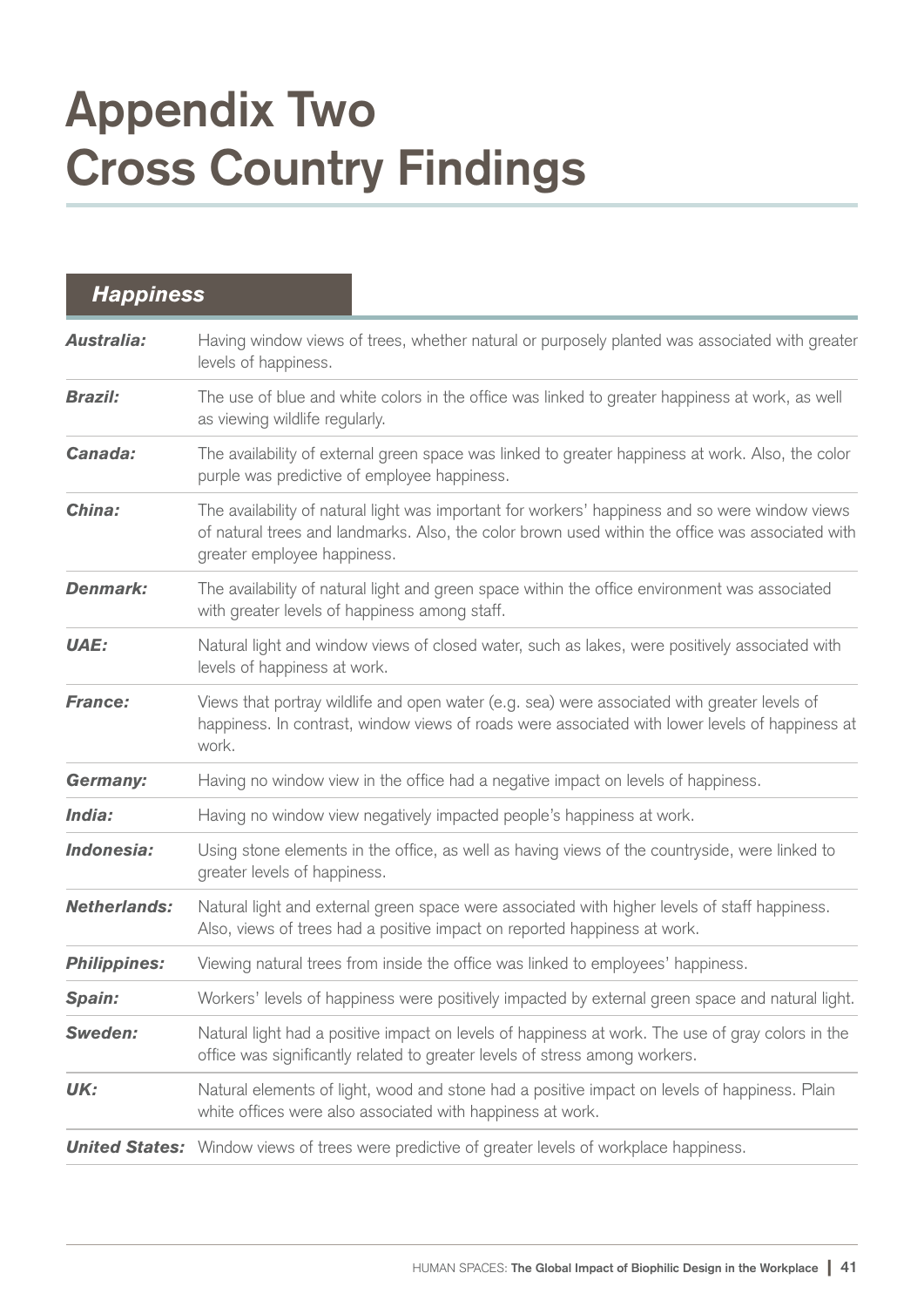### **Appendix Two Cross Country Findings**

| <b>Creativity</b>     |                                                                                                                                                                                                                     |
|-----------------------|---------------------------------------------------------------------------------------------------------------------------------------------------------------------------------------------------------------------|
| <b>Australia:</b>     | Window views of trees were linked to greater creativity among office workers. The use of green<br>office colors was also linked to higher levels of creativity.                                                     |
| <b>Brazil:</b>        | Views of lakes and other areas with closed water were predictive of greater levels of creativity.<br>Also having water elements present in the office environment.                                                  |
| Canada:               | Window views of trees were associated with greater levels of creativity.                                                                                                                                            |
| China:                | Having natural light in the office was the strongest predictor of creativity among office workers.                                                                                                                  |
| <b>Denmark:</b>       | Natural elements within the individuals' workspace were associated with greater creativity. In<br>addition, window views of nature, and the color blue in particular, were also associated with high<br>creativity. |
| <b>UAE:</b>           | Natural light was positively associated with creativity.                                                                                                                                                            |
| <b>France:</b>        | The use of wood within the office design was positively associated with creativity. Also, views of<br>manmade landmarks were positively linked to creativity.                                                       |
| <b>Germany:</b>       | Providing internal green space had a positive effect on creativity. Additionally, water and wood<br>elements positively impacted levels of creativity.                                                              |
| India:                | Incorporating the color red within the office design was strongly linked to greater levels of<br>creativity, as was having a window that afforded views of wildlife.                                                |
| Indonesia:            | Having no window view had a negative effect on creativity.                                                                                                                                                          |
| <b>Netherlands:</b>   | Yellow, blue and white office colors were associated with greater levels of creativity. Also a<br>non-natural window view (e.g., construction site) had a negative impact on workers' levels of<br>creativity.      |
| <b>Philippines:</b>   | The availability of natural light, elements of water and also the color blue in offices were all<br>associated with greater levels of creativity.                                                                   |
| Spain:                | The presence of live plants had a positive impact on workers' creativity.                                                                                                                                           |
| Sweden:               | Window views of the countryside had a positive impact on creativity.                                                                                                                                                |
| UK:                   | The use of purple and green colors within the office was associated with higher levels of<br>creativity.                                                                                                            |
| <b>United States:</b> | Having no window view had a negative effect on creativity. There is also a need for natural<br>elements in the office.                                                                                              |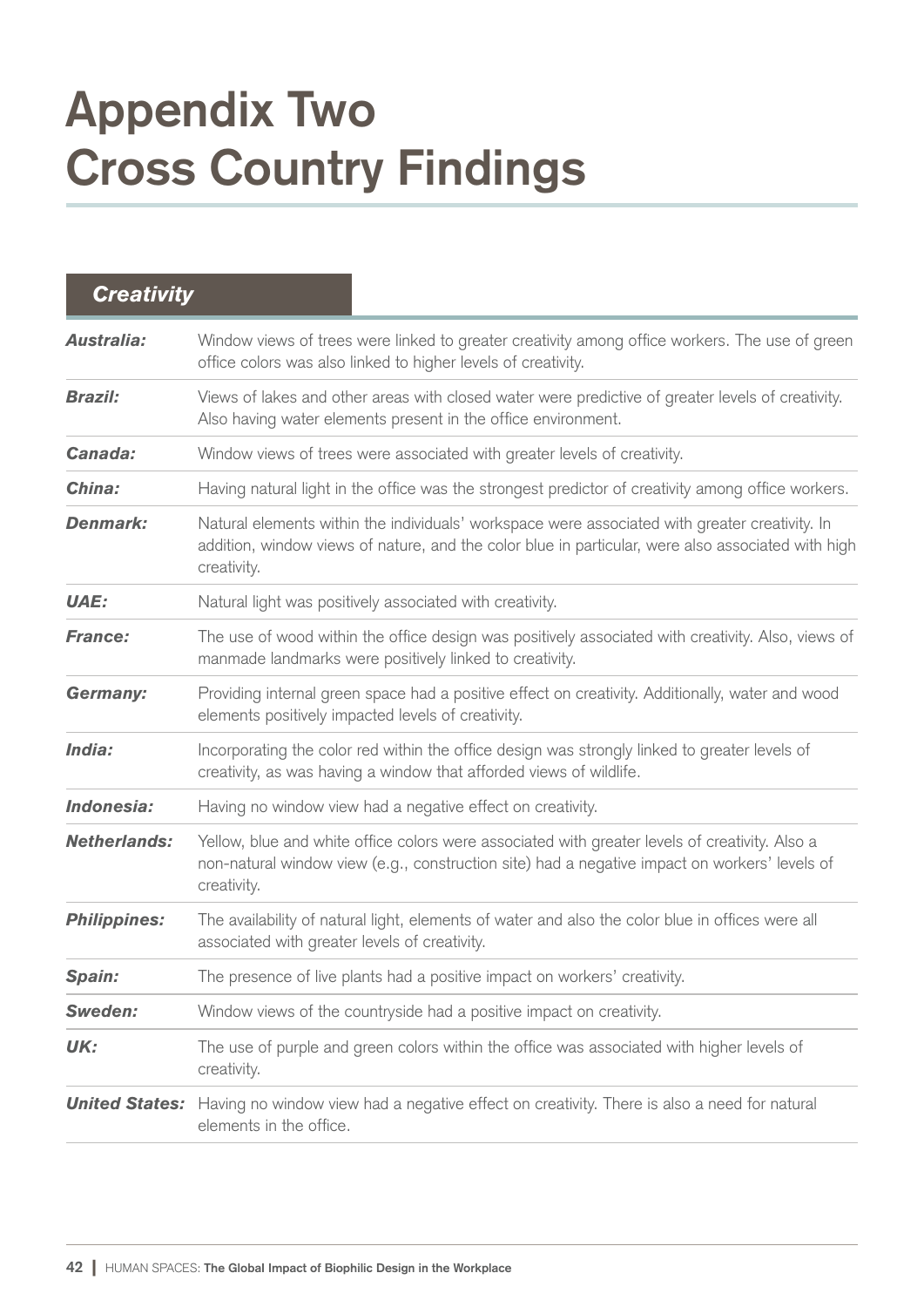### **Appendix Two Cross Country Findings**

| <b>Productivity</b>   |                                                                                                                                                                 |  |
|-----------------------|-----------------------------------------------------------------------------------------------------------------------------------------------------------------|--|
| <b>Australia:</b>     | The use of wood elements in the office, as well as the use of blue colors, was associated with<br>greater worker productivity.                                  |  |
| <b>Brazil:</b>        | Predominantly dull, gray offices had a negative impact on productivity. However, the view of the<br>countryside had a positive effect.                          |  |
| Canada:               | Having live plants in the office was linked to greater levels of productivity among workers.                                                                    |  |
| China:                | Window views of wildlife, natural landmarks and the countryside were all predictors of high<br>worker productivity.                                             |  |
| <b>Denmark:</b>       | The use of the color blue within the office was predictive of greater levels of productivity.                                                                   |  |
| <b>UAE:</b>           | Neither office color nor the presence of natural elements had a direct impact on productivity.                                                                  |  |
| <b>France:</b>        | The use of orange colors within the office significantly predicted higher levels of productivity.                                                               |  |
| <b>Germany:</b>       | Natural light and elements of natural stone predicted greater productivity, and regular views of<br>nature outside also positively impacted productivity.       |  |
| India:                | Green office colors were linked to productivity but by far the strongest predictor of productivity<br>was having natural light in the office.                   |  |
| Indonesia:            | Green office colors, as well as, having green window views (trees, countryside etc.) were both<br>strong predictors of greater levels of employee productivity. |  |
| <b>Netherlands:</b>   | Natural light and living indoor plants had a positive impact on productivity.                                                                                   |  |
| <b>Philippines:</b>   | The presence of live plants was linked to greater levels of productivity.                                                                                       |  |
| Spain:                | Blue colors within the office had a significant positive impact on levels of productivity.                                                                      |  |
| <b>Sweden:</b>        | Natural light and views of nature positively impacted productivity.                                                                                             |  |
| UK:                   | Live plants and natural light within the office space positively impacted creativity.                                                                           |  |
| <b>United States:</b> | Having no window view had a significantly negative effect on productivity, and orange and green<br>colors were good for productivity.                           |  |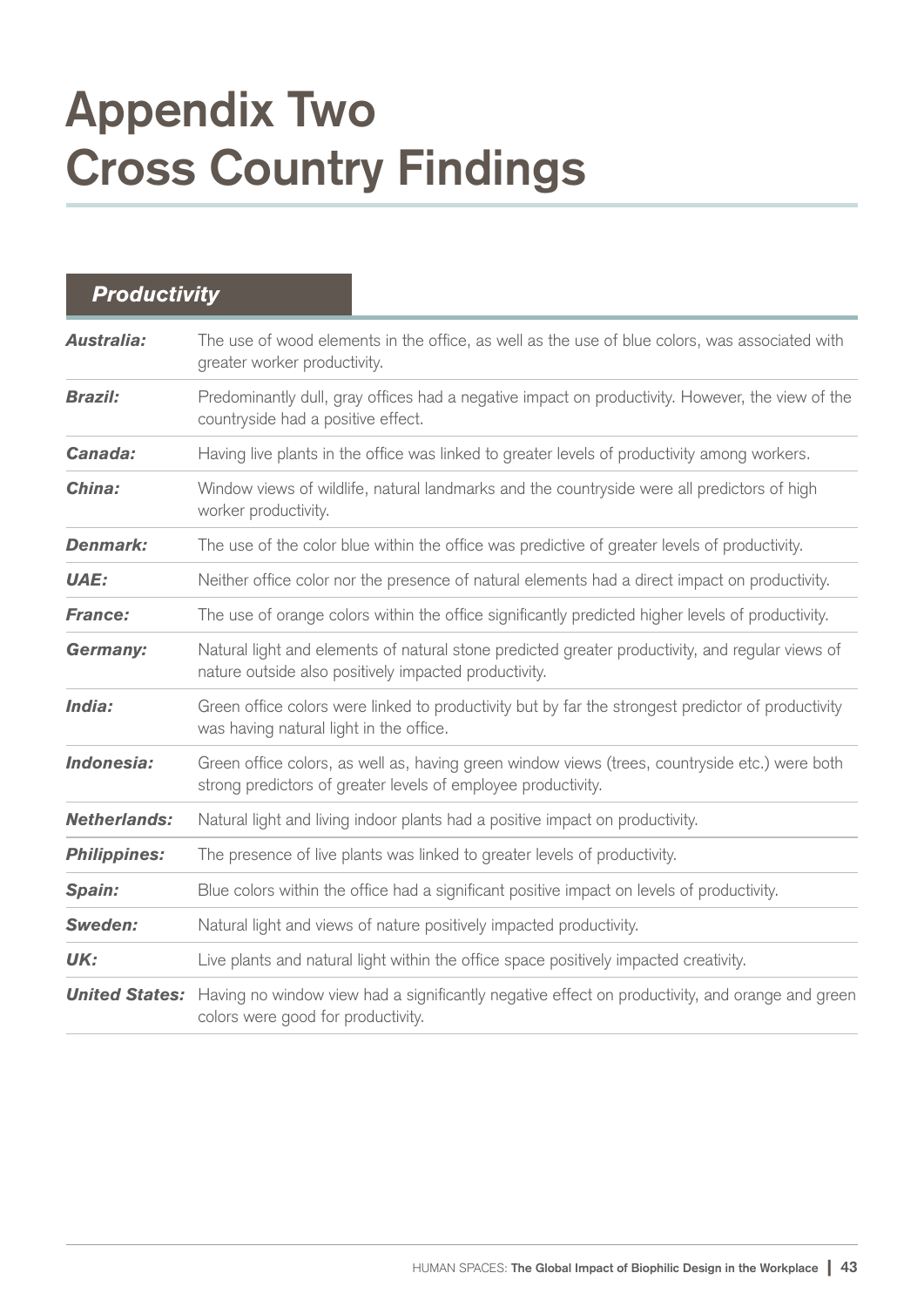#### **Appendix Three Reference List**

- 1. *Wilson, E.O. (1984). Biophilia: The human bond with other species. Cambridge: Harvard University Press.*
- *2. Kaplan, R. (1993). The role of nature in the context of the workplace. Landscape and Urban Planning, 26, 193-201.*
- *3. Félonneau, M. L. (2004). Love and loathing of the city: Urbanophilia and urbanophobia, topological identity and perceived incivilities. Journal of Environmental Psychology, 24, 43–52.*
- *4. Luttik, J. (2000). The value of trees, water and open space as reflected by house prices in the Netherlands. Landscape and Urban Planning, 48, 161–167.*
- *5. Van den Berg, A. E., Hartig, T., & Staats, H. (2007). Preference for nature in urbanized societies: Stress, restoration, and the pursuit of sustainability. Journal of Social Issues, 63(1), 79-96.*
- *6. World Resources Institute The Guardian. (2009). Percentage of global population living in cities, by continent. Retrieved September 30, 2014, from http://www.theguardian.com/news/datablog/2009/ aug/18/percentage-population-living-cities*
- *7. Kellert, S. R., Heerwagen, J., & Mador, M. (2011). Biophilic design: the theory, science and practice of bringing buildings to life. John Wiley & Sons.*
- *8. Kellert, S. R. (2012). Building for life: Designing and understanding the human-nature connection. Island Press.*
- *9. Grinde, B., & Patil, G. G. (2009). Biophilia: does visual contact with nature impact on health and wellbeing?. International Journal of Environmental Research and Public Health, 6(9), 2332-2343.*
- *10. Backhaus, K., & Tikoo, S. (2004). Conceptualizing and researching employer branding. Career Development International, 9(5), 501-517.*
- *11. Earle, H. A. (2003). Building a workplace of choice: Using the work environment to attract and retain top talent. Journal of Facilities Management, 2(3), 244-257.*
- *12. Hardy, Q. (2014). The monuments of tech. New York Times.*
- *13. Velarde, M. D., Fry, G., & Tveit, M. (2007). Health effects of viewing landscapes Landscape types in environmental psychology. Urban Forestry & Urban Greening, 6, 199-212.*
- *14. Appleton, J. (1975). The experience of landscape. London: Wiley.*
- *15. Heerwagen, J., & Orians, G. Humans, habitats and aesthetics. In Kellert, S. R., & Wilson, E. O. (1994). The Biophilia Hypothesis. Island Press.*
- *16. Biederman, I., & Vessel, E. (2006). Perceptual pleasure and the brain: A novel theory explains why the brain craves information and seeks it through the senses. American Scientist, 94(3), 247-253.*
- *17. Ulrich, R. S. (1984). View through a window may influence recovery from surgery. Science, New Series, 224, 420-421.*
- *18. Benedetti, F. C., et. al. (2001). Morning sunlight reduces length of hospitalization in bipolar depression. Journal of Affective Disorders, 62(3), 221-223.*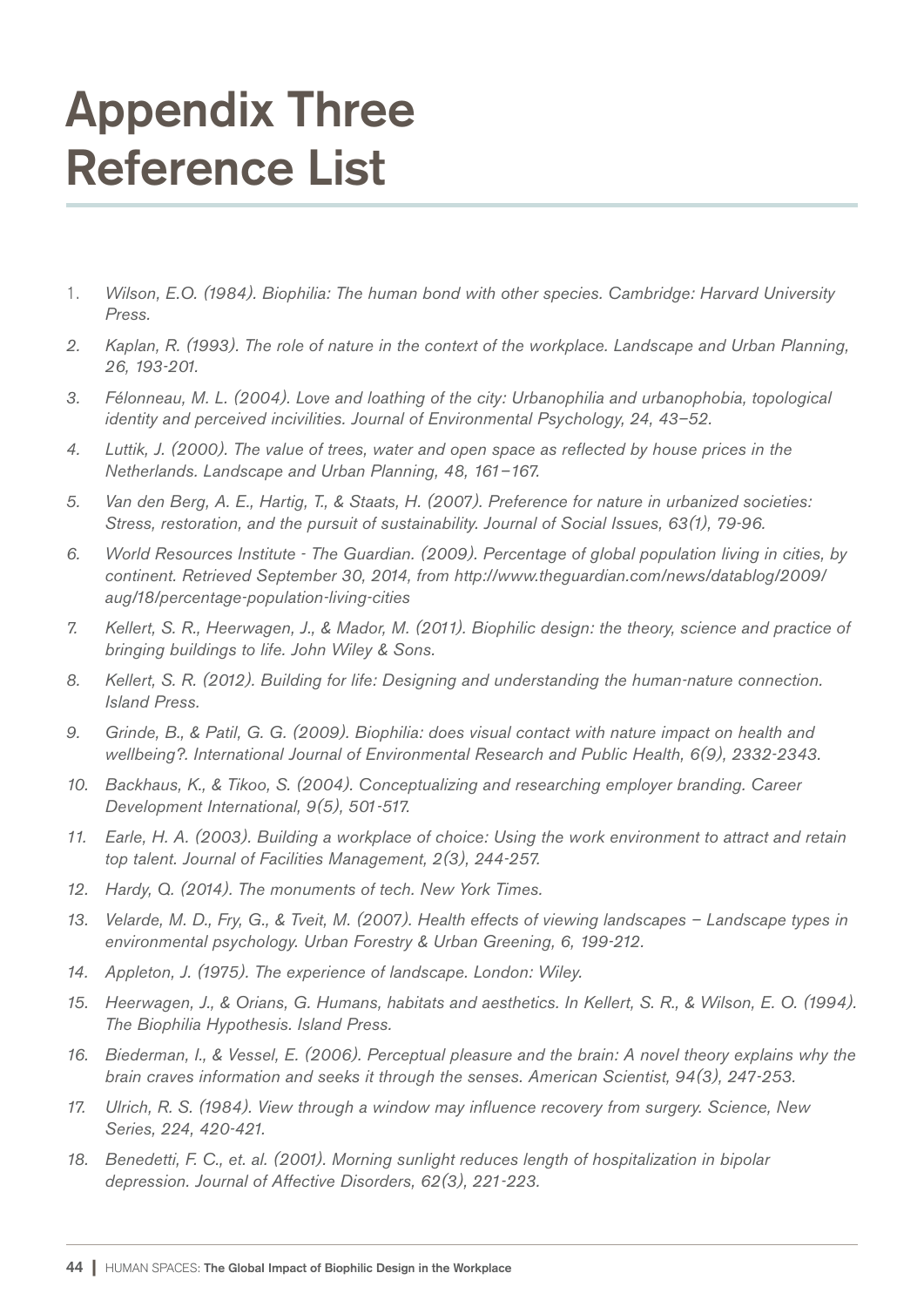#### **Appendix Three Reference List**

- *19. Kahn, P. H., et al. (2008). A plasma display window? The shifting baseline problem in a technologically mediated natural world. Elsevier Science, Journal of Environmental Psychology, 28 (1), 192-199.*
- *20. Park, B., et. al. (2010) The physiological effects of Shinrin-yoku (taking in the forest atmosphere or forest bathing): Evidence from field experiments in 24 forests across Japan. Environmental Health and Preventative Medicine, 15, 18–26.*
- *21. Howell, A. J., Dopko, R. L., Passmore, H. A., & Buro, K. (2011). Nature connectedness: Associations with well-being and mindfulness. Personality and Individual Differences, 51(2), 166-171.*
- *22. Grinde, B., & Patil, G. G. (2009). Biophilia: Does visual contact with nature impact on health and wellbeing?. International Journal of Environmental Research and Public Health, 6(9), 2332-2343.*
- *23. Kaplan, S. (2001). Meditation, restoration, and the management of mental fatigue. Environment and Behavior, 33(4), 480-506.*
- *24. Brown, D. K., Barton, J. L., & Gladwell, V. F. (2013). Viewing nature scenes positively affects recovery of autonomic function following acute-mental stress. Environmental Science and Technology, 47(11), 5562-5569.*
- *25. Elzeyadi, I. (2011). Quantifying the impacts of daylight on occupants health. Washington DC: USGBC Press.*
- *26. Katcher, A., Segal, H., & Beck, A. (1984). Comparison of contemplation and hypnosis for the reduction of anxiety and discomfort during dental surgery. American Journal of Clinic Hypnosis, 27, 14-21.*
- *27. Ulrich, R.S, & Lunden, O. (1990). Effects of nature and abstract pictures on patients recovering from open heart surgery. Paper presented at the International Congress of Behavioral Medicine, 27-30, Uppsala, Sweden.*
- *28. Heschong, L. Heschong Mahone Group. (2003c). Windows and offices: A study of office worker performance and the indoor environment. California Energy Commission: Pacific Gas and Electric Company. Fair Oaks, California.*
- *29. Loftness, V. (2008). Sustainable design for health & productivity. Center for Building Performance & Diagnostics.*
- *30. Robertson, I., & Cooper, C. L. (2011). Well-being: Productivity and happiness at work. Palgrave Macmillan.*
- *31. Nieuwenhuis, M., Knight, C., Postmes, T., & Haslam, S. A. (2014). The relative benefits of green versus lean office space: Three field experiments. Journal of Experimental Psychology: Applied, 20(3), 199.*
- *32. American Housing Survey for the United States. (2007). US Department of Housing and Urban Development and US Department of Commerce.*
- *33. Randall, K., Shoemaker, C. A., Relf, D., & Geller, E. S. (1992). Effects of plantscapes in an office environment on worker satisfaction. The Role of Horticulture in Human Well-Being and Social Development, 106-109*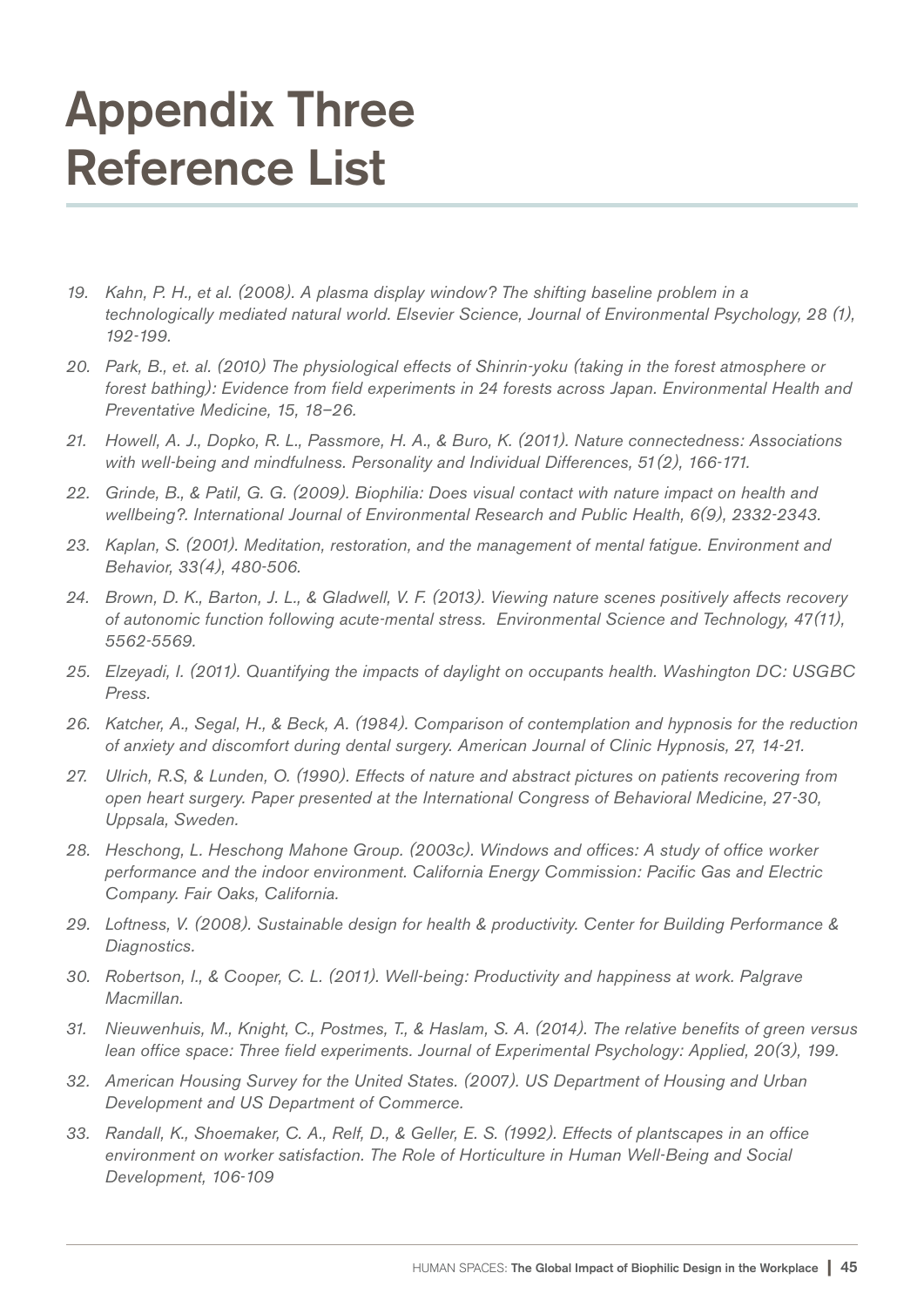#### **Appendix Three Reference List**

- *34. Medibank Private. (2005). The health of Australia's workforce. Retrieved February 2, 2015, from https://www.medibank.com.au/Client/Documents/Pdfs/The\_health\_of\_Australia%27s\_workforce.pdf.*
- *35. Zhang, W., Goodale, E., & Chen, J. (2014). How contact with nature affects children's biophilia, biophobia and conservation attitude in China. Biological Conservation, 177, 109-116.*
- *36. Klachefsky, M. (2012). Understanding Presenteeism. Retrieved February 2, 2015, from http:// workplacepossibilities.com/wp-content/uploads/Productivity\_Insight\_3\_Understanding\_Presenteeism. pdf*
- *37. Ceylan, C., Dul, J., & Aytac, S. (2008). Can the office environment stimulate a manager's creativity?. Human Factors and Ergonomics in Manufacturing & Service Industries, 18(6), 589-602.*
- *38. Lichtenfeld, S., Elliot, A. J., Maier, M. A., & Pekrun, R. (2012). Fertile Green Green Facilitates Creative Performance. Personality and Social Psychology Bulletin, 38(6), 784-797.*
- *39. Palmer, S., & Schloss, K. (2010). An ecological valence theory of human color preference. PNAS, 107 (19), 8877–8882.*
- *40. Kaufman, A., & Lohr, V. (2004). Does plant color affect emotional and physiological responses to landscapes?. In D. Relf (Eds.), Proc. XXVI IHC – Horticulture, Human Well-Being and Life Quality. Acta Hort. 639, 229-233.*
- *41. Sadek, M., Sayaka, S., Fujii, E., Koriesh, E., Moghazy, E., & El Fatah, Y. (2013). Human emotional and psycho-physiological responses to plant color stimuli. Journal of Food, Agriculture & Environment, 11(3&4), 1584-1591.*
- *42. Hatta, T., Yoshida, H., Kawakmi, A., & Okamoto, M. (2002). Color of computer display frame in work performance, mood and physiological response. Perceptual and Motor Skills, 94, 39-46.*
- *43. Mehta, R., & Zhu, R. (2009). Blue or red? Exploring the effect of color on cognitive task performances. Science, 323, 1226–1229..*
- *44. Elliot, A., & Aart, H. (2011). Perception of the color red enhances force and velocity of motor output. Emotion, 445-449.*
- *45. Harkonen, B., Hokeness, K., Kalupa, N., & Rahgozar, K. (2012). Physiological response to color variation as measured through Galvanic skin response, electrocardiography and electroencephalography. University of Wisconsin - Madison: Department of Physiology, Human Physiology 435, Laboratory 603, Group 16.*
- *46. Kjellgren, A., & Buhrkall, H. (2010). A comparison of the restorative effect of a natural environment with that of a simulated natural environment. Journal of Environmental Psychology, 30(4), 464-472.*
- *47. Browning, W.D., Ryan, C.O., Clancy, J.O. (2014). 14 Patterns of Biophilic Design. New York: Terrapin Bright Green, LLC.*
- *48. Alvarsson, J. J., Wiens, S., & Nilsson, M. E. (2010). Stress recovery during exposure to nature sound and environmental noise. International Journal of Environmental Research and Public Health, 7(3), 1036-1046.*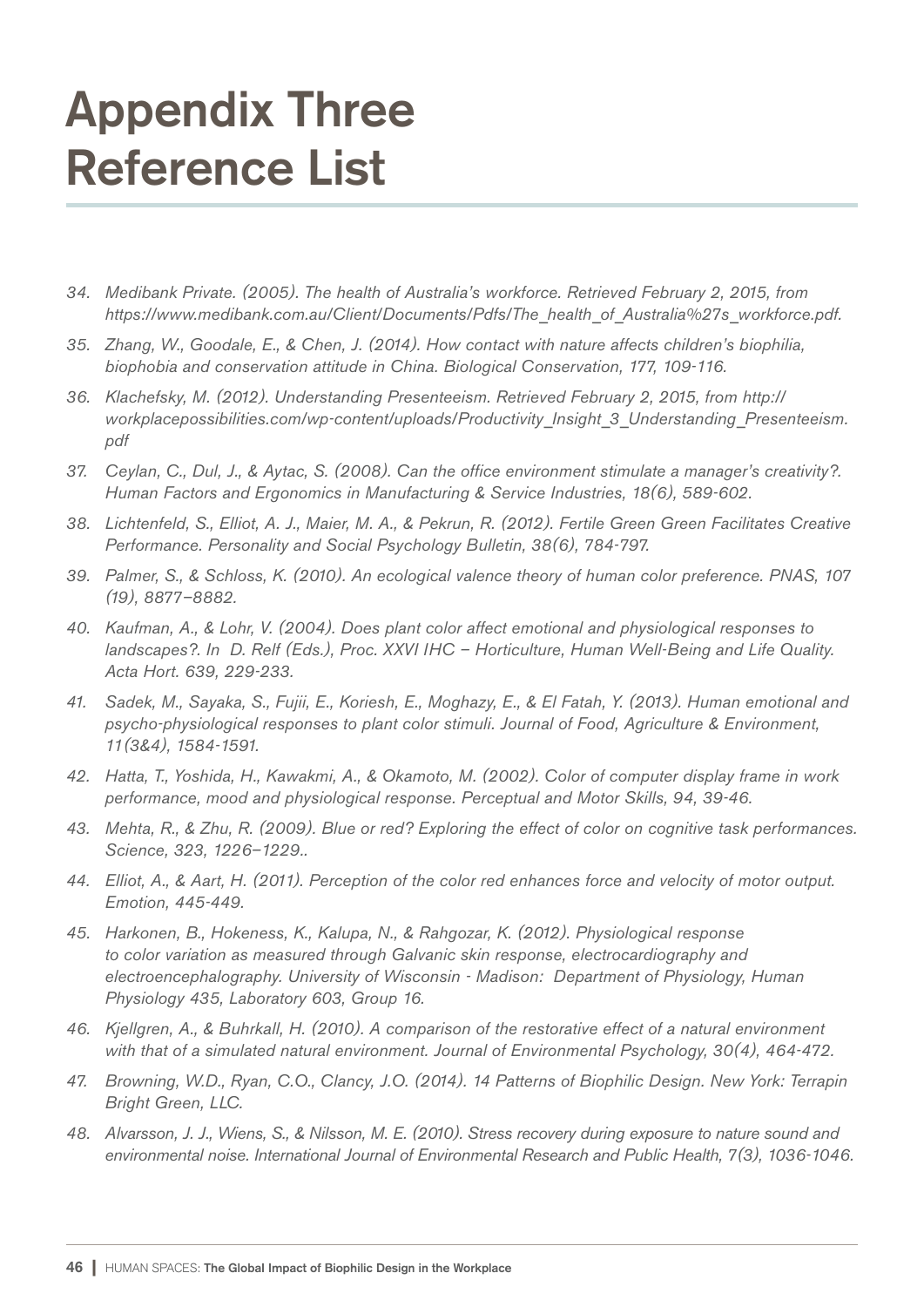### **Biographies**

#### Professor Sir Cary Cooper, CBE

*Professor of Organizational Psychology and Health, Lancaster University, Founding Director, Robertson Cooper*

Cary is recognized as one of the world's leading experts on well-being and stress at work and is the media's first choice for comment on workplace issues. He is a Fellow of the British Psychological Society, The Royal Society of Arts, The Royal Society of Medicine, The Royal Society of Healthful and an Honorary Fellow of the Royal College of Physicians, Editor-in-Chief of the Blackwell Encyclopaedia of Management and the author/editor of over 120 books.

Cary was awarded the Lifetime Practitioner Award from the British Psychology Society in recognition of his services to the profession. He acted as Lead Scientist in the 'Foresight Review of Mental Capital and Well-Being' which influenced government policy regarding well-being in all aspects of society. He is an active member of the Robertson Cooper team, focusing on strategy, external relations and PR activity. In June 2014 he was awarded a Knighthood in the Queen's Birthday Honours list and was also voted the 1st Most Influential HR Thinker of 2014 by HR Magazine.

#### Bill Browning

Bill Browning is one of the green building industry's foremost thinkers and strategists, and a Partner in Terrapin Bright Green LLC. His expertise has been sought out by organizations as diverse as Fortune 500 companies, leading universities, non-profit organizations, the US military, and foreign governments. Bill was a founding member of the US Green Building Council's Board of Directors, and is the Chair of Greening America. In addition to research and consulting, Bill writes and lectures widely on sustainable design and building practises.

Bill is based in Washington, D.C. and Manhattan, New York.

#### **Interface**®

*Interface is the world's largest global manufacturer of commercial modular flooring. Its flooring products combine beauty and innovation with functionality and environmental integrity to help customers bring their design vision to life.*

*Interface was one of the first companies to publicly commit to sustainability, when it made a pledge in the mid-nineties to eliminate its impact on the environment by 2020. Known as Mission Zero, it influences every aspect of the business and inspires the company to continually push the boundaries in order to achieve its goal.*

*Interface is now more than half way to reaching Mission Zero and has been widely recognized for its achievements to date. Its products have also received several awards, specifically for design and innovation, the most recent being The Athenaeum Good Design Awards for Fotosfera and Urban Retreat.*